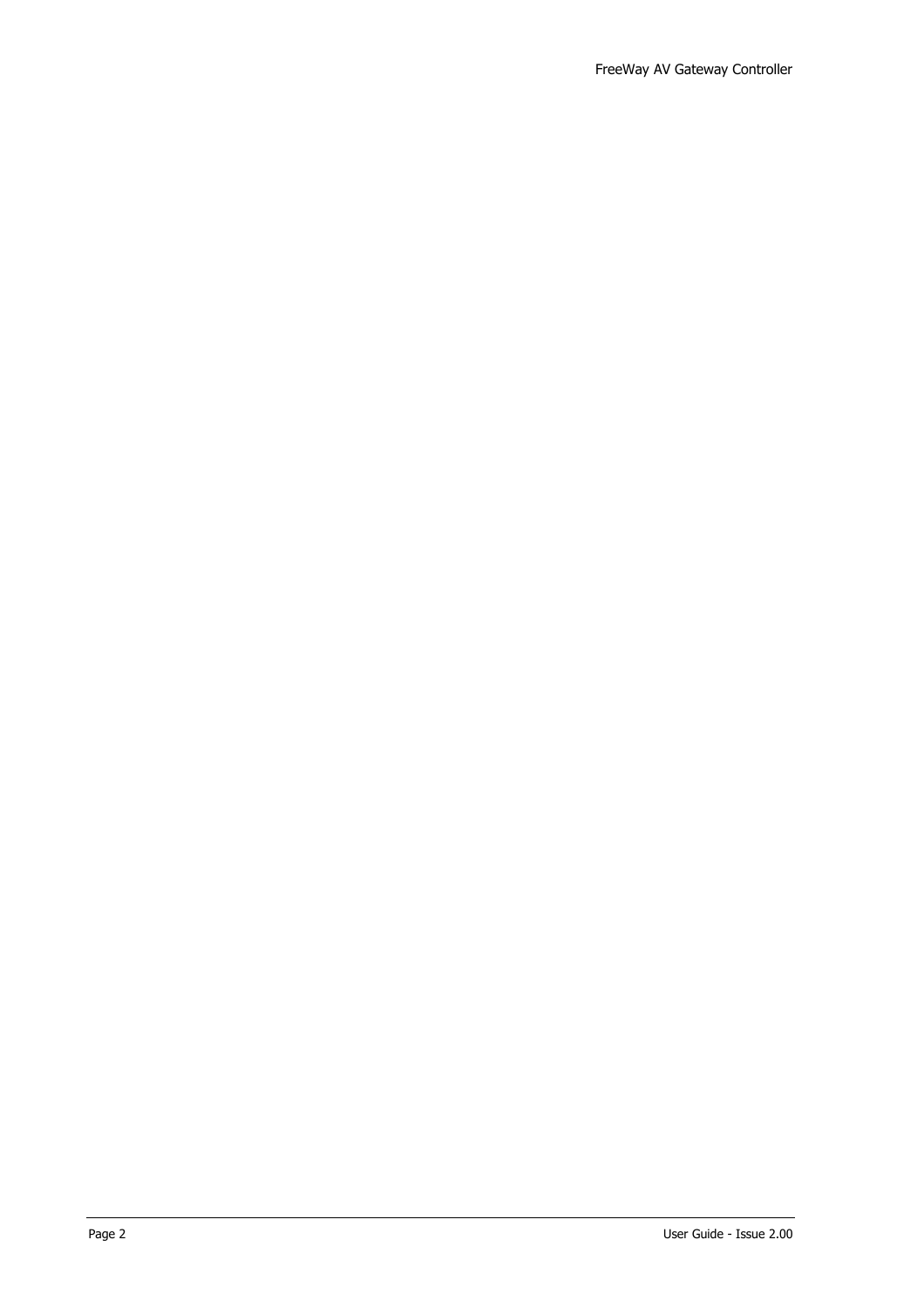# **Contents**

| Introduction                                    | 5  |
|-------------------------------------------------|----|
| <b>Rear Panel</b>                               | 6  |
| <b>Front Panel</b>                              | 6  |
| <b>Getting Started</b>                          | 8  |
| Connecting to FreeWay                           | 8  |
| FreeWay Interface Software                      | 9  |
| FreeWay Configuration                           | 10 |
| Writing a Script                                | 11 |
| Downloading & Compiling a Script                | 13 |
| Testing the Script                              | 14 |
| Implementing a HTML User Interface (optional)15 |    |
| Using the Error Log                             | 16 |
| <b>RS-232 Serial Ports</b>                      | 17 |
| Connector pin assignment                        | 17 |
| RS232 Port Configuration                        | 17 |
| RS232 Transmit                                  | 18 |
| <b>RS232 Receive Functions</b>                  | 19 |
| Defining Messages                               | 19 |
| RS-485 Ports                                    | 21 |
| Port 7 & 8 pin assignment                       | 21 |
| RJ45 Connector pin assignment                   | 21 |
| <b>Termination resistors</b>                    | 22 |
| Termination Resistor Jumper Links               | 22 |
| RS-485 and RS-422 modes                         | 22 |
| <b>Infra-Red Receiver</b>                       | 23 |
| Learning Infra-Red Commands                     | 23 |
| <b>Editing Infra-Red Commands</b>               | 24 |
| Decoding RC5 Infra-Red Commands                 | 24 |
| Converting Philips Pronto IR Codes              | 25 |
| <b>Infra-Red Outputs</b>                        | 26 |
| <b>Infra-Red Port Transmission</b>              | 26 |
| <b>Digital Inputs</b>                           | 28 |
| Connector pin assignment                        | 28 |

| <b>Electrical Interface</b>                       | 28 |
|---------------------------------------------------|----|
| <b>Basic Interface Example</b>                    | 29 |
| <b>FreeScript Functions</b>                       | 29 |
| <b>Digital Outputs</b>                            | 30 |
| Connector pin assignment                          | 30 |
| <b>Electrical Interface</b>                       | 31 |
| Basic Interface Example                           | 31 |
| <b>FreeScript Functions</b>                       | 32 |
| <b>Alarms</b>                                     | 33 |
| Setting Up Alarms                                 | 33 |
| Responding to Alarms                              | 34 |
| <b>Telnet Ports</b>                               | 35 |
| <b>Opening Telnet Ports</b>                       | 35 |
| <b>Closing Telnet Ports</b>                       | 35 |
| <b>TCP Mode</b>                                   | 36 |
| <b>Using Telnet Ports</b>                         | 37 |
| <b>UDP Ports</b>                                  | 38 |
| Configuring & Opening UDP Ports                   | 38 |
| Using UDP Ports                                   | 39 |
| EIB/KNX Interface                                 | 40 |
| EIB Port Connector pin assignment                 | 40 |
| Configuring ETS                                   | 40 |
| <b>FreeScript EIB Functions</b>                   | 41 |
| EibPhysical()                                     | 41 |
| EibRegister()                                     | 41 |
| EibReceive()                                      | 43 |
| EibSendFloat()                                    | 43 |
| EibSendString()                                   | 44 |
| Appendix                                          | 45 |
| A1 - Setting up a Telnet HyperTerminal Session 45 |    |
| A2 - Downloading Scripts using FTP                | 46 |
| A3 - EIB/KNX Datapoint Types                      | 47 |
|                                                   |    |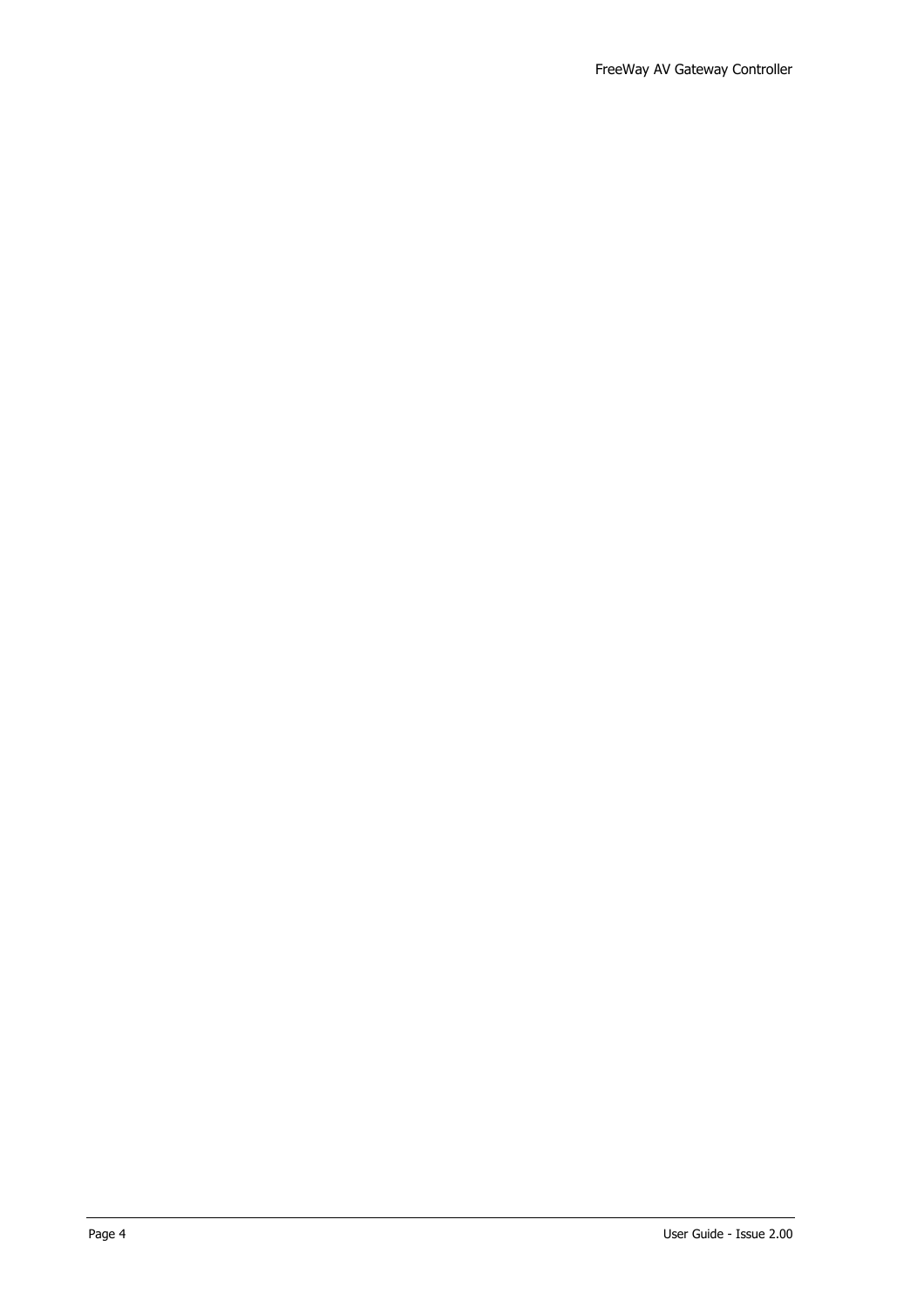# **Introduction**

Thank you for your investment in the DKT FreeWay AV Gateway Controller. As the name suggests you now have in your hands a powerful and flexible tool for integrating and controlling equipment using the most common control interfaces.

Before delving into the details here is a quick résumé:

- Embedded Web Server for HTML based control
- Embedded Real-Time Clock for calendar alarm and astronomic events
- **•** Powerful FreeScript macro language
- FreeScript compiler using FreeWay Interface PC software
- **FreeScript functions accessible from any Web Browser**
- FreeScript debugging
- Built-in functions for real-time event handling

#### FreeWay's I/O:

- 6 x RS232 serial ports on 9-way male D-type connectors, full-duplex, supporting all the common baud rates and settings, with & without handshaking
- 3 x RS485 ports 2 on 3-way terminals, 1 on an RJ45 with 9V DC power, half duplex supporting all the common baud rates and settings. These can be used in 2 or 4-wire configurations and are compatible with RS-422
- 1 x 10Base-T Ethernet port for communications using TCP, UDP and file transfers via FTP
- 4 x LEDs general purpose programmable status indicators on the front panel
- 4 x Infra-Red outputs on mono mini-jacks fully selectable and matrixable
- 1 x Infra-Red Receiver for learning Remote Control commands and decoding RC5 commands
- 6 x opto-isolated Digital Inputs
- 6 x opto-isolated Digital Outputs
- **1** x EIB/KNX bus interface connector allowing 100 EIB/KNX groups

After a quick tour of the front and rear panels this manual will take you through the steps of basic configuration and script writing, before delving into detailed descriptions of all the FreeWay's ports and functions. We recommend that you also read the **FreeScript Programming Reference**.

This manual assumes a certain understanding of the various control interfaces, although you don't need to be an expert in any of them.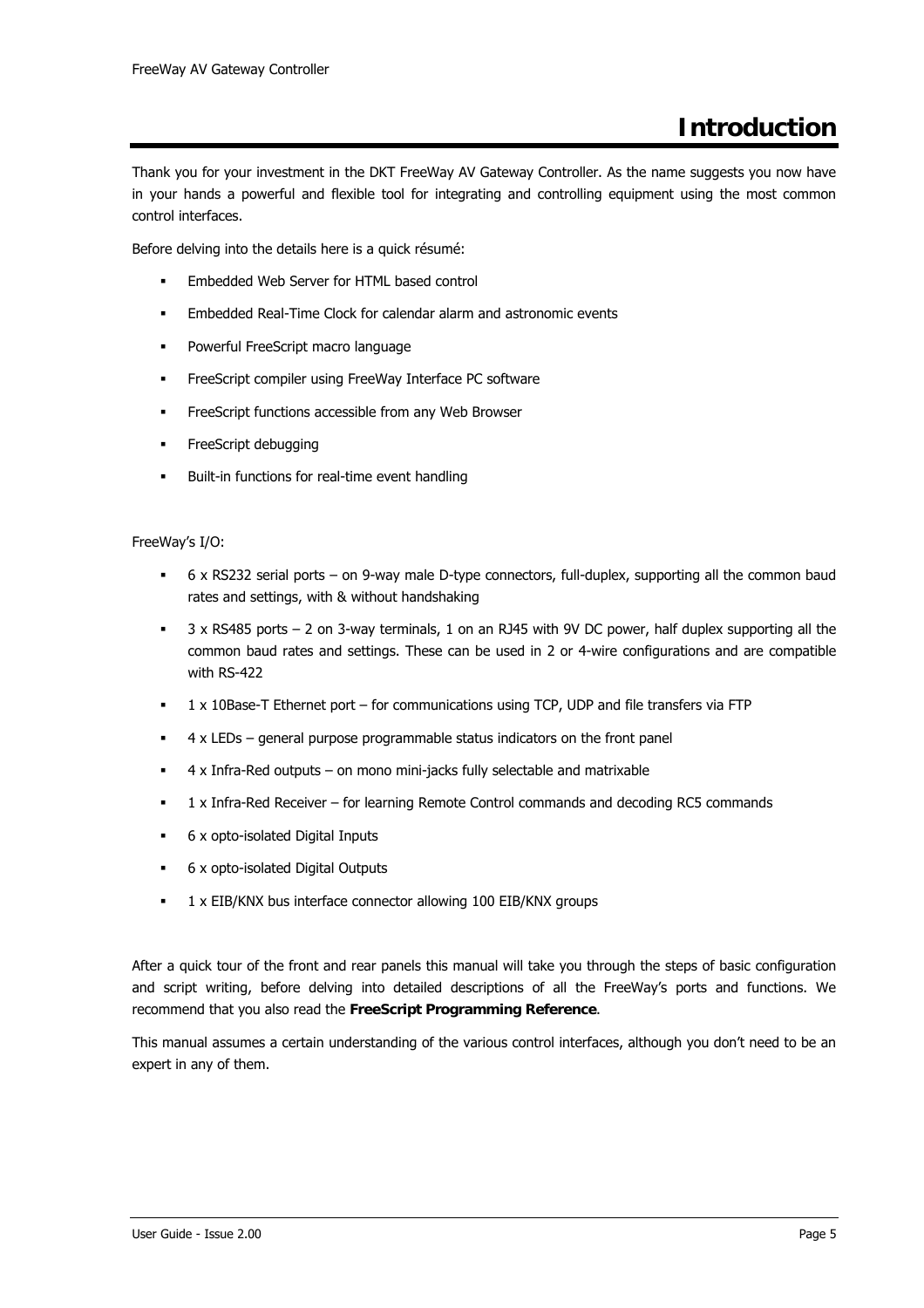# **Rear Panel**



# **Front Panel**

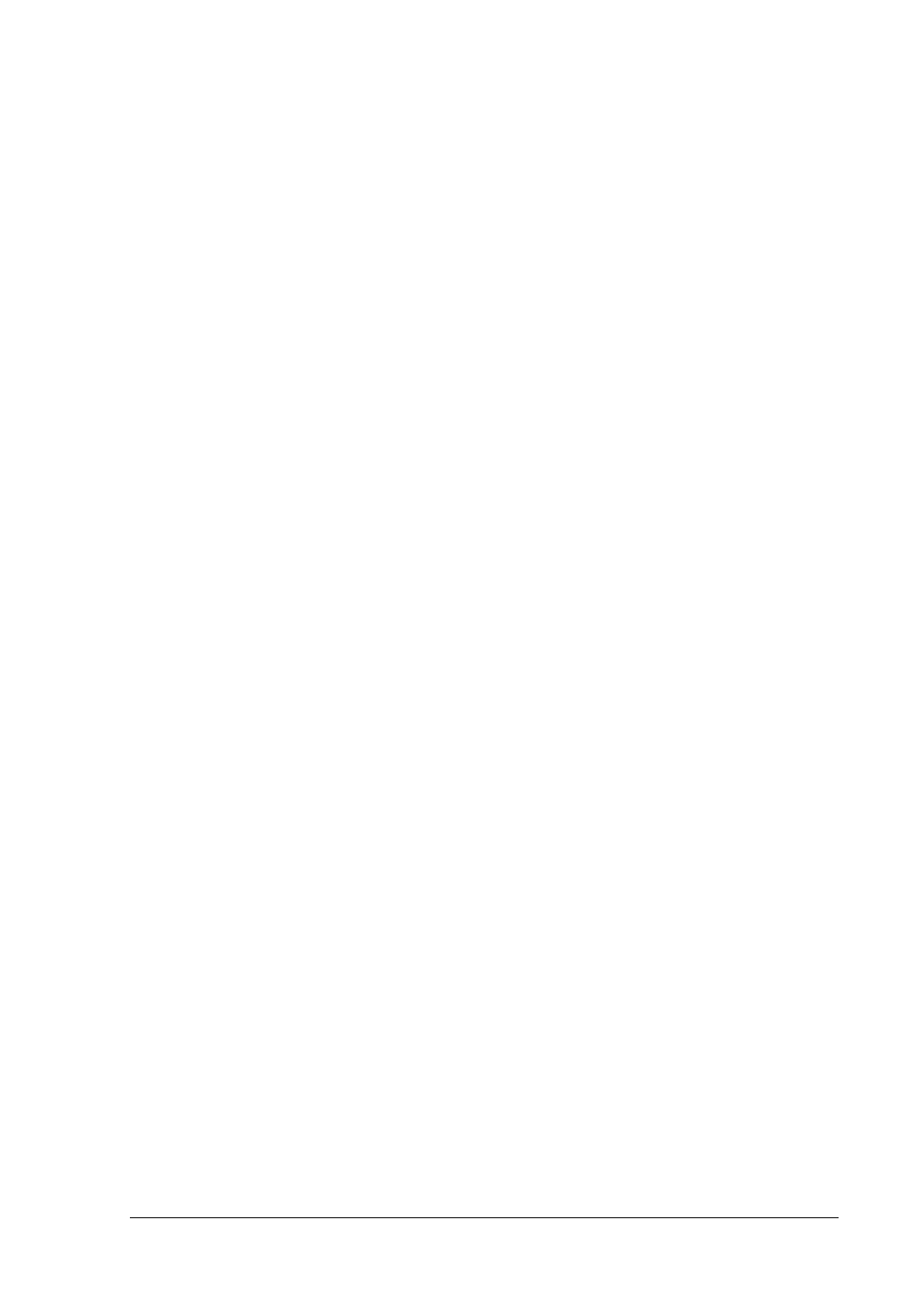# **Getting Started**

The applications and configurations that FreeWay lends itself to are widespread and numerous. However you use the FreeWay though, the same basic steps are taken to set it up and use it. These can be summarised as follows:

- Connecting to FreeWay
- Basic FreeWay configuration (optional)
- Writing a script
- **•** Compiling and downloading a script
- **Testing the Script**
- **Implementing a user interface (optional)**
- **-** Using the FreeWay

We'll explore these steps in a bit more detail.

## **Connecting to FreeWay**

FreeWay is configured using the FreeWay Interface PC software. This is used for:

- Viewing, compiling and downloading scripts
- **•** Changing FreeWay settings
- **Learning Infra-Red codes**
- **•** Viewing the error log
- **Testing functions and debugging scripts**

FreeWay Interface software connects to FreeWay over a standard TCP/IP Ethernet connection. Setting up a connection between your computer and FreeWay is straightforward. You must obviously have a network card and TCP/IP drivers installed and working on your PC.

Connect the FreeWay to your computer using a CAT5 Ethernet cable either

- **•** Directly using a standard Ethernet crossover cable
- Or via a standard Ethernet network hub

The FreeWay's default IP address is 192.168.1.111. If the FreeWay's default subnet address (the '1' in the IP address) is different from that of your network you may find it easier to connect directly to FreeWay using a crossover cable. You'll may also need to temporarily give your computer a fixed IP address. This is usually done in your computer's TCP/IP driver's network settings.

You can test that you are properly connected to the FreeWay by 'pinging' it. Open up a Command Prompt window and type the following:

ping 192.168.1.111

If you get replies from that address then you're properly connected.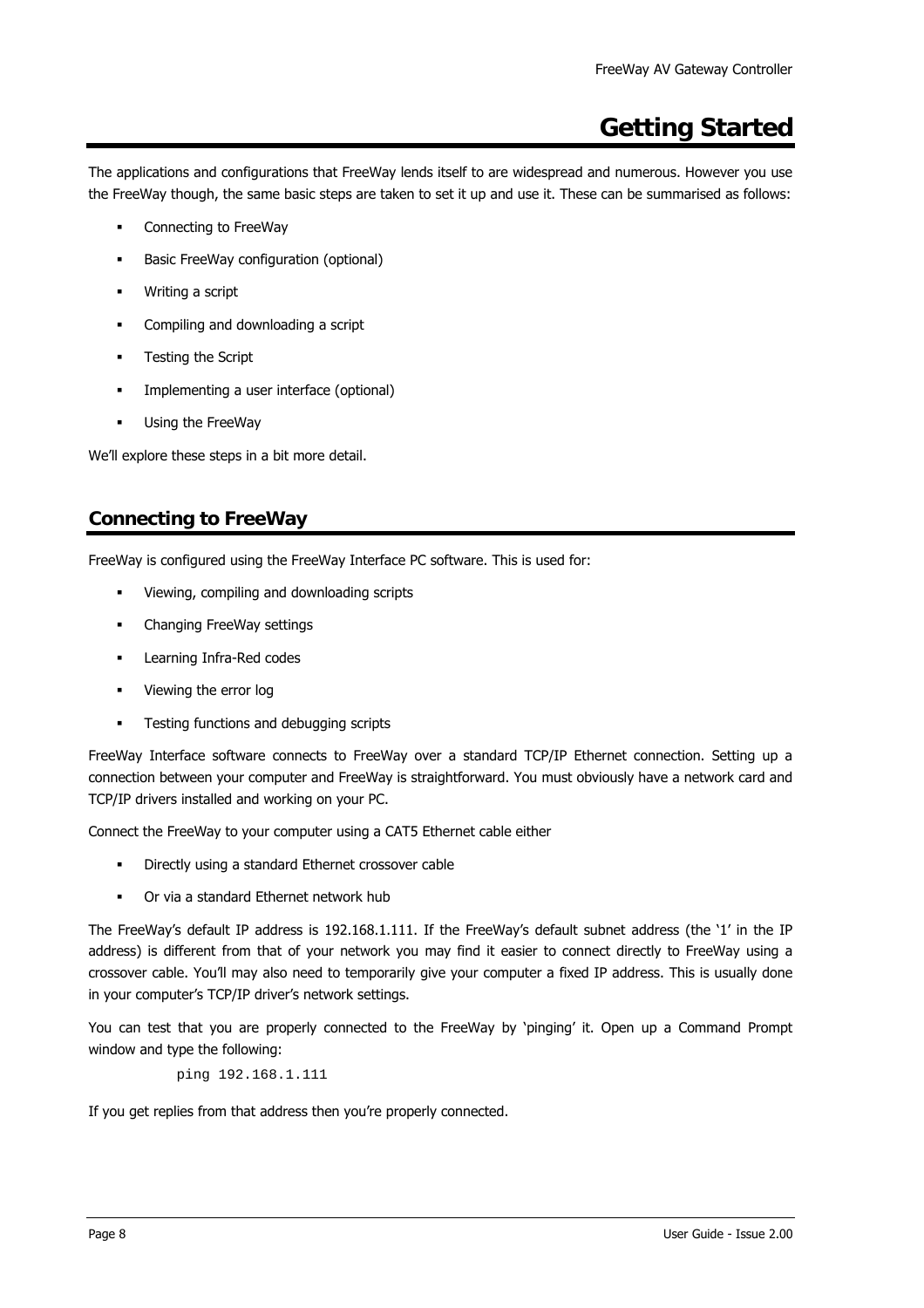### **FreeWay Interface Software**

FreeWay Interface is shipped on a CD-ROM with the FreeWay and is also available for download from the DKT website at:

http://www.dktgroup.com/freeway

FreeWay Interface is compatible with Windows XP and Vista and requires Microsoft .Net Framework. When you run FreeWay Interface you'll be presented with the following:

| <b>O</b> FreeWay Interface |                                   |                          |                       |                    | $\Box$ o $\times$ |
|----------------------------|-----------------------------------|--------------------------|-----------------------|--------------------|-------------------|
|                            | Login<br>FreeWay IP:<br>Password: | 192.168.1.111<br>Connect |                       |                    |                   |
|                            |                                   |                          |                       |                    |                   |
|                            |                                   |                          | Telnet: Not Connected | FTP: Not Connected | V. 1.0.0.24234    |

To login to the FreeWay you must enter its IP address and password. The default IP address is **192.168.1.111**. The default password is **dkt**. Press the Connect button. On a successful connection you'll see the Scripting page. This page is used to load and compile your scripts.

| FreeWay Helper - 192.168.1.111                                                              |                    |                                  | 1 - 1 -           |
|---------------------------------------------------------------------------------------------|--------------------|----------------------------------|-------------------|
| Scripting   Debug   Settings   Error Log   Leam IR   Pronto Conversion   Interface Settings |                    |                                  |                   |
| Script File<br>Drag File Here                                                               |                    |                                  | $\sim$<br>Compile |
| Results                                                                                     |                    | Compile Progress                 |                   |
|                                                                                             | $\wedge$           | Script Compile                   |                   |
|                                                                                             |                    | Stop FreeWay                     |                   |
|                                                                                             |                    | <b>Transfer Compiled File</b>    |                   |
|                                                                                             |                    | <b>Transfer Name Definitions</b> |                   |
|                                                                                             |                    | <b>Transfer Script File</b>      |                   |
|                                                                                             |                    | Load Program                     |                   |
|                                                                                             |                    |                                  |                   |
|                                                                                             | <b>View Script</b> |                                  |                   |
|                                                                                             |                    |                                  |                   |
| Settings Received.                                                                          | Telnet: Connected  | FTP: Connected                   | V. 1.0.0.24234    |
|                                                                                             |                    |                                  |                   |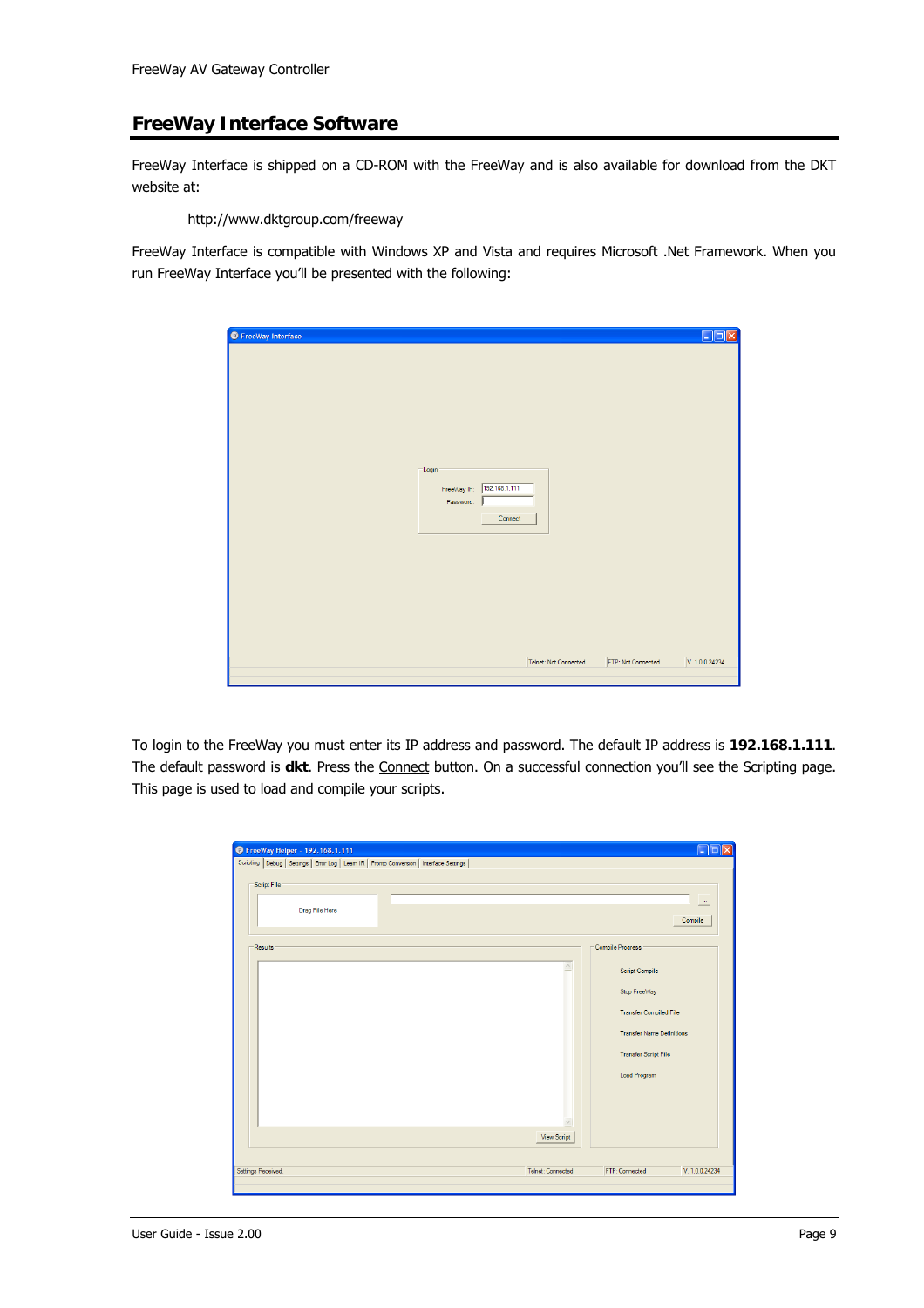## **FreeWay Configuration**

This step is optional because you may not need to change the basic settings that the FreeWay was shipped with. To access the FreeWay settings click on the **Settings** tab at the top of the page.

| <b>O</b> FreeWay Pelper - 152, 168.1.111                                                 |                                     | $\blacksquare$ $\blacksquare$ |
|------------------------------------------------------------------------------------------|-------------------------------------|-------------------------------|
| Scripting   Desug Settings   Fror Log   Leam IR   Pronto Conversion   Interface Settings |                                     |                               |
|                                                                                          |                                     |                               |
| FreeWay v2.32 (A)                                                                        | Refresh                             |                               |
| -IP Settings                                                                             |                                     |                               |
| IP Address 192.168.1.111                                                                 |                                     |                               |
| Netmask 255.255.255.0                                                                    | Save                                |                               |
|                                                                                          |                                     |                               |
| Gateway 192.168.1.1                                                                      | Cancel                              |                               |
|                                                                                          |                                     |                               |
| Time Date                                                                                |                                     |                               |
| Time $14:54:45$                                                                          | Synch from PC                       |                               |
| Date 09/01/2014                                                                          | Save                                |                               |
|                                                                                          | Cancel                              |                               |
|                                                                                          |                                     |                               |
| Password                                                                                 |                                     |                               |
| Old Password                                                                             |                                     |                               |
| New Password                                                                             | Save                                |                               |
| Confirm Password                                                                         | Cancel                              |                               |
|                                                                                          |                                     |                               |
|                                                                                          |                                     |                               |
| Settings Received.                                                                       | Telnet: Connected<br>FTP: Connected | V. 1.0.0.24234                |
|                                                                                          |                                     |                               |

#### **FreeWay Version**

This is shown at the top of the page in bold. (A) after the version number indicates that an IR board is not fitted. (B) indicates that it is fitted.

### **IP Address**

By default this is 192.168.1.111. You may want to change this if, for example:

- **Another device on your network uses this address**
- **The subnet address doesn't match that of your network**
- The network settings are different where you're setting FreeWay up to the settings where you plan to install the FreeWay

ä,

### **Netmask**

By default this is 255.255.255.0. You'd typically change this if FreeWay needs to communicate with devices over TCP on a different netmask.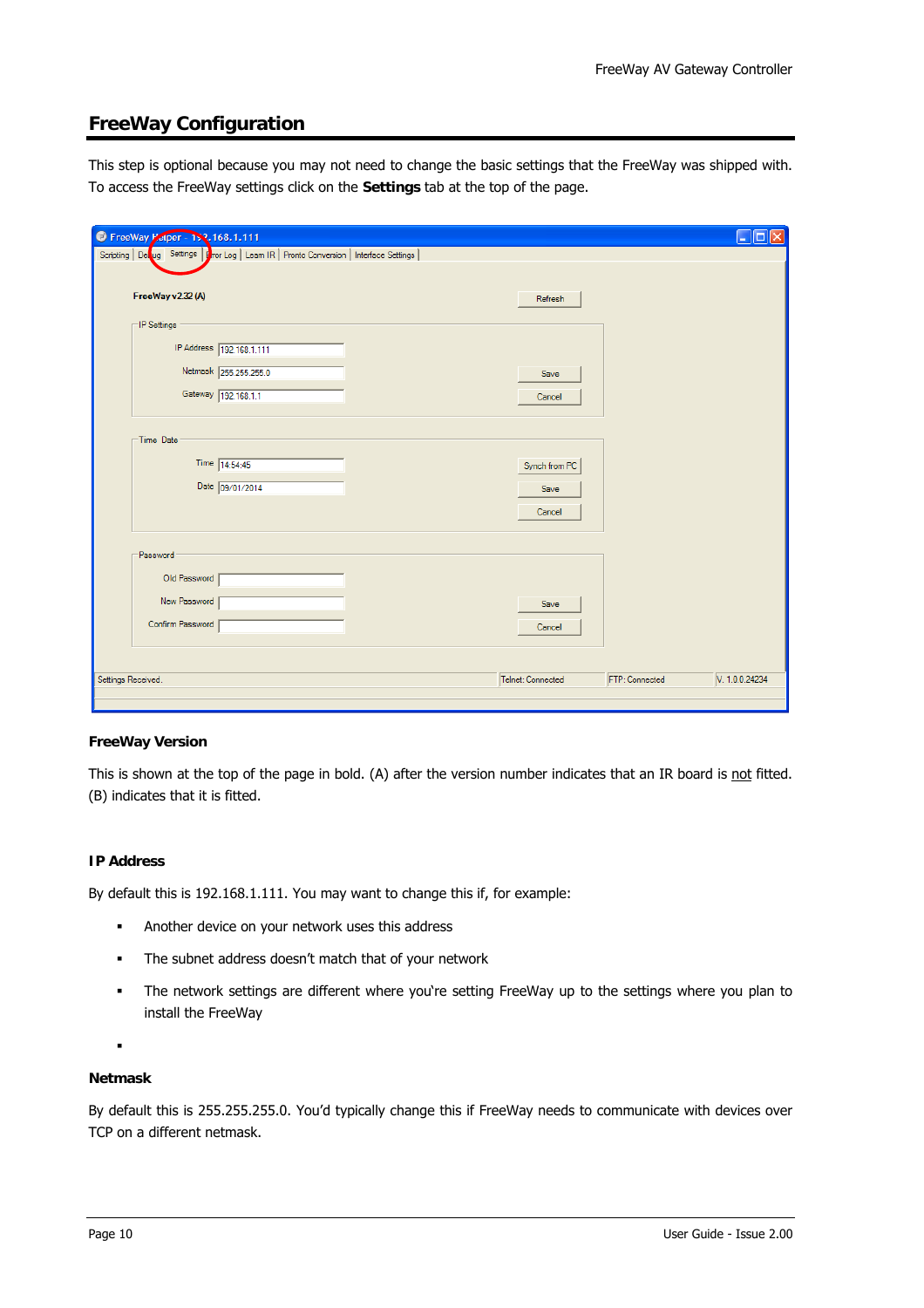### **Gateway IP Address**

By default this is 192.168.1.1. This usually the IP address of the router on your network.

After making changes to any of the above settings click on the Save button. FreeWay will then automatically reboot with the new settings.

#### **Date & Time**

The date should be today's date and the time will be Greenwich Mean Time according to our clock. You may need to change the time if you are in a different time zone from GMT. To change the time or date just edit the values in the text boxes and clock on the Save button.

You can click on the Synch from PC button to set the FreeWay clock to the same as that on your PC.

#### **Password**

You may change the default (dkt) password if you like. It should have a maximum of 16 characters with no special characters or spaces. Type in the old password and the new password and click on **Save**. Note that you must have a password – do not try to enter nothing as a new password.

### **Writing a Script**

Now you'll need to write a script file using the FreeScript language to programme the FreeWay for its intended application. At this point you may want to read the **FreeScript Programming Reference** document to familiarise yourself with FreeScript.

If you don't want to do that at this stage – no problem – the script example shown below can be used to demonstrate the whole process of compiling, downloading and testing your script.

If you are at all familiar with programming languages such as C or Java or even Basic then the script should make some sense. If not, don't worry, you can just use it as is. The comments in the script (i.e. lines that start with a  $\text{/}$ ) explain the basic principles.

We'll use the script below to illustrate some fundamentals of scripting and the FreeWay operation. You should type the following script into a text file using any text editor. You can also download it from the DKT website (www.dktgroup.com), or load it from the CD-ROM accompanying FreeWay. It is called **demo with error.txt**.

A few notes on your choice of editor are worthy at this stage.

- Notepad is just fine but...
- You may find an editor that display's line numbers useful because if the compiler finds any script errors it'll refer to them by line number
- Be careful if you use Rich Text Editors as they can add hidden control codes into the file that will confuse the compiler. Never use Word.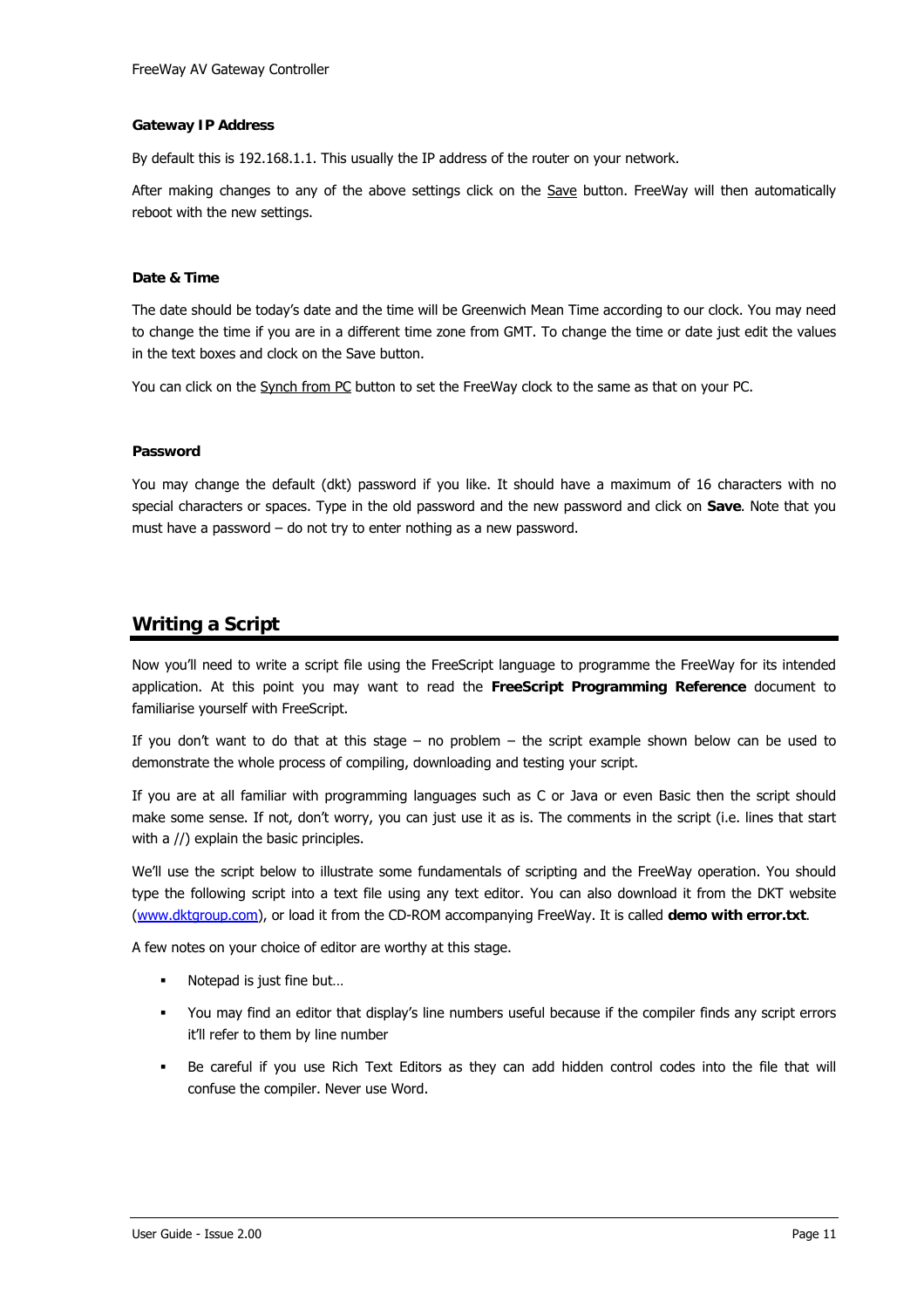Here is the script..

```
// First we declare any functions and variables that we're going to use 
// They can be declared anywhere in the script 
// as long as they're declared before we use them 
// Note we don't need to declare the 'built-in' system functions like HubInit() 
// ---------------------------------------------------------------------------- 
Func1(); <br> \begin{array}{ccc} 7/2 & \text{``r} & \text{``r} \end{array}<br> \begin{array}{ccc} 7/2 & \text{``r} & \text{``r} \end{array} \begin{array}{ccc} 7/2 & \text{``r} & \text{``r} \end{array} \begin{array}{ccc} 7/2 & \text{``r} \end{array} a function Func2()
                               // declare a function Func2() that's passed a parameter
string sMessage; \frac{1}{4} declare a string to hold a message
// The first function is usually HubInit() 
// This is always called when FreeWay powers up 
// ---------------------------------------------------------------------------- 
HubInit() 
{ 
   // print a welcome message to the debug interface 
  DebugPrint("Welcome to the FreeWay demo script! \n\times");
} 
// Now we'll define a function that we'll call from the FreeWay's 
// built-in Web Page 
// ---------------------------------------------------------------------------- 
Func1() 
{ 
   // Print out a debug message 
  DebugPrint("Func1 has been called \n\pi");
} 
// This function demonstrates how to pass a numeric value to the function 
// from an external browser - the value is converted into text and printed out 
// ---------------------------------------------------------------------------- 
Func2(float fVal) 
{ 
   // build the message 
  sMessage = "You passed value " + format(fVal,1,0) + " to Func2 \n\times";
   // print out the message 
   DebugPrint(sMessage) 
}
```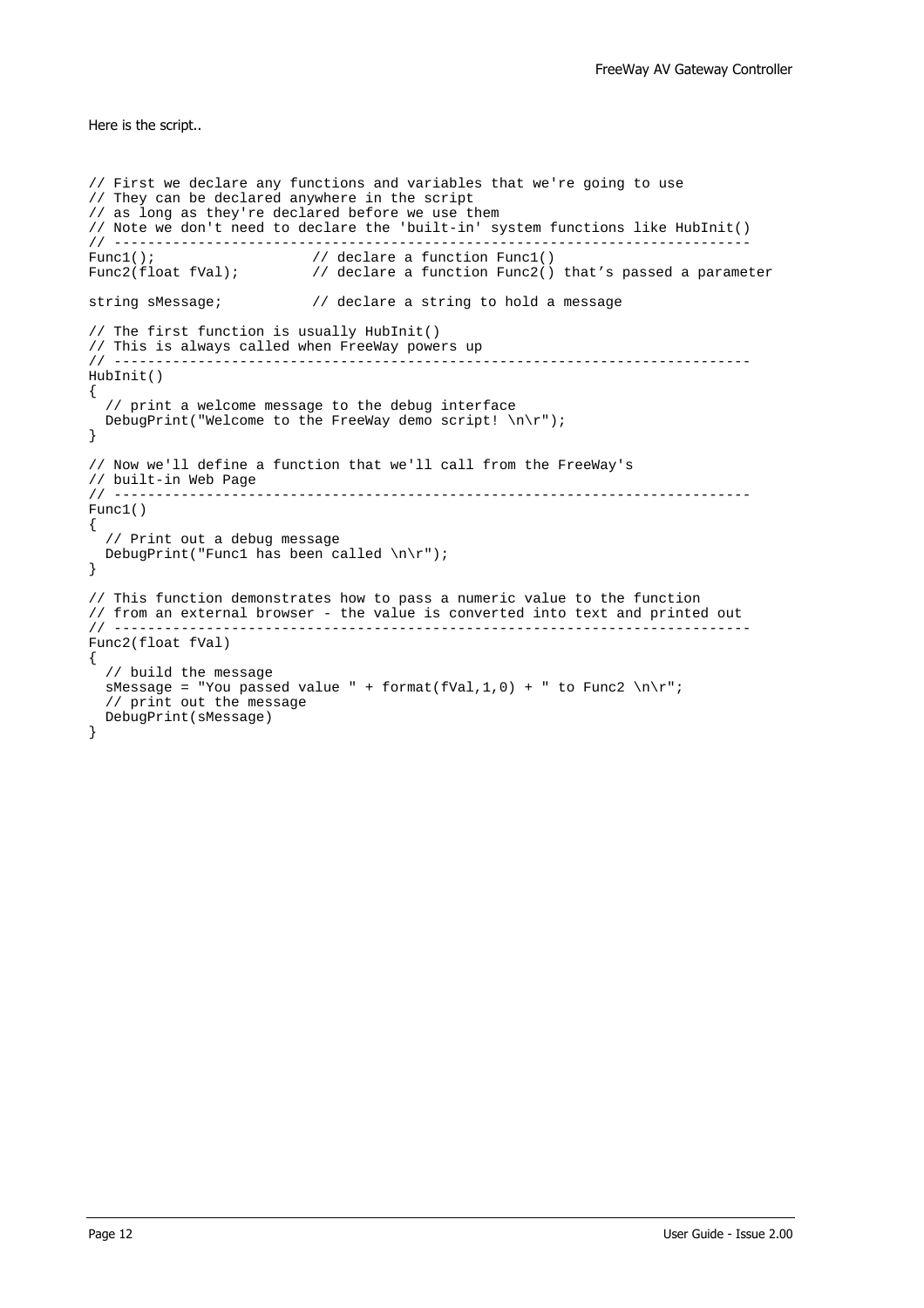### **Downloading & Compiling a Script**

Assuming that you have the above script (or something similar) in a text file somewhere we now need to compile it and download it to the FreeWay. Click on the **Scripting** button.

| Drag a script<br>file into this<br>area                                                                                                                         | Or click here to<br>browse for a script file |                                                                                                                                                                 |
|-----------------------------------------------------------------------------------------------------------------------------------------------------------------|----------------------------------------------|-----------------------------------------------------------------------------------------------------------------------------------------------------------------|
| The Way Helper - 192.168.1.111<br>Scripting   ebug   Settings   Error Log   Leam IR   Pronto Conversion   Interface Settings  <br>Script File<br>Drag File Here |                                              | $\Box$ ok<br>Compile                                                                                                                                            |
| Results                                                                                                                                                         | $\triangle$<br>View Script                   | Compile Progress<br>Script Compile<br>Stop FreeWay<br>Transfer Compiled File<br><b>Transfer Name Definitions</b><br><b>Transfer Script File</b><br>Load Program |
| Settings Received.                                                                                                                                              | Telnet: Connected                            | FTP: Connected<br>V. 1.0.0.24234                                                                                                                                |
| Click View Script to<br>view a script loaded<br>onto the FreeWay                                                                                                | Click Compile to                             | comile and load the<br>file onto the FreeWay                                                                                                                    |

Click on the Compile button to start compiling the script. You should get a compile error because of the deliberate mistake in the script file.

```
34 Lines Compiled 
Name memory used: 15% (35/220) 
String memory used: 2% (1/50) 
Number of errors: 1 
Line 34: } expected
```
The last line in Func2() is missing a semi-colon. Add the semi-colon and download & compile the script again. You should now get a successful compile. Congratulations.

```
34 Lines Compiled 
Name memory used: 15% (35/220) 
String memory used: 2% (1/50) 
COMPILE SUCCESSFUL!
```
After a successful compile, the script will downloaded automatically to the FreeWay.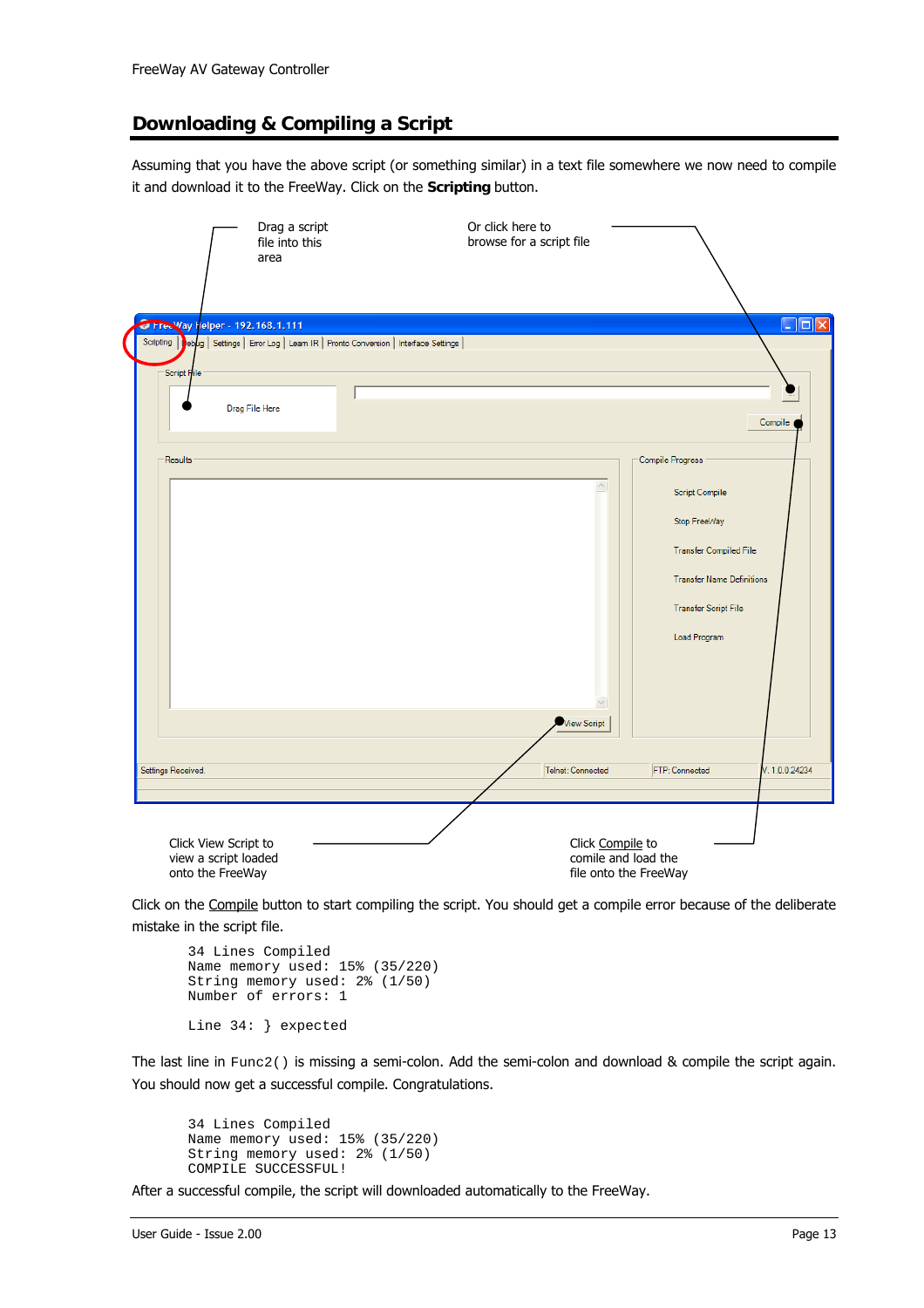### **Testing the Script**

We'll now use the **Debug** page to test the script. Click on the **Debug** button. Then type in hubinit into the text box next to the Function 1 button. Now click on the Function 1 button. In the Debugger window you should see the message:

|            | FreeWay Helper - 192.168.1.111                                                          |            |  | $\ \Box\ $ x<br>u, |
|------------|-----------------------------------------------------------------------------------------|------------|--|--------------------|
|            | Scripting Debug Strings   Error Log   Learn IR   Pronto Conversion   Interface Settings |            |  |                    |
| 12:27:03   | Welcome to the FreeWay demo script!                                                     |            |  | $\wedge$           |
|            |                                                                                         |            |  |                    |
|            |                                                                                         |            |  |                    |
|            |                                                                                         |            |  |                    |
|            |                                                                                         |            |  |                    |
|            |                                                                                         |            |  |                    |
|            |                                                                                         |            |  |                    |
|            |                                                                                         |            |  |                    |
|            |                                                                                         |            |  |                    |
|            |                                                                                         |            |  |                    |
|            |                                                                                         |            |  |                    |
|            |                                                                                         |            |  |                    |
|            |                                                                                         |            |  |                    |
|            |                                                                                         |            |  |                    |
|            |                                                                                         |            |  |                    |
|            |                                                                                         |            |  |                    |
|            |                                                                                         |            |  | Clear              |
|            |                                                                                         |            |  |                    |
|            |                                                                                         |            |  |                    |
| Function 1 | hubinit                                                                                 | Function 3 |  |                    |
| Function 2 |                                                                                         | Function 4 |  |                    |

Welcome to the FreeWay demo script!

In the Function 2 text box type in Func1 and click on the **Function 2** button. You should see:

Func1 has been called

In the Function 3 text box type in Func2&1234 and click on the Function 3 button. You should see:

You passed value 1234 to Func2

In this way you can test all of the functions in your script before installation and commissioning.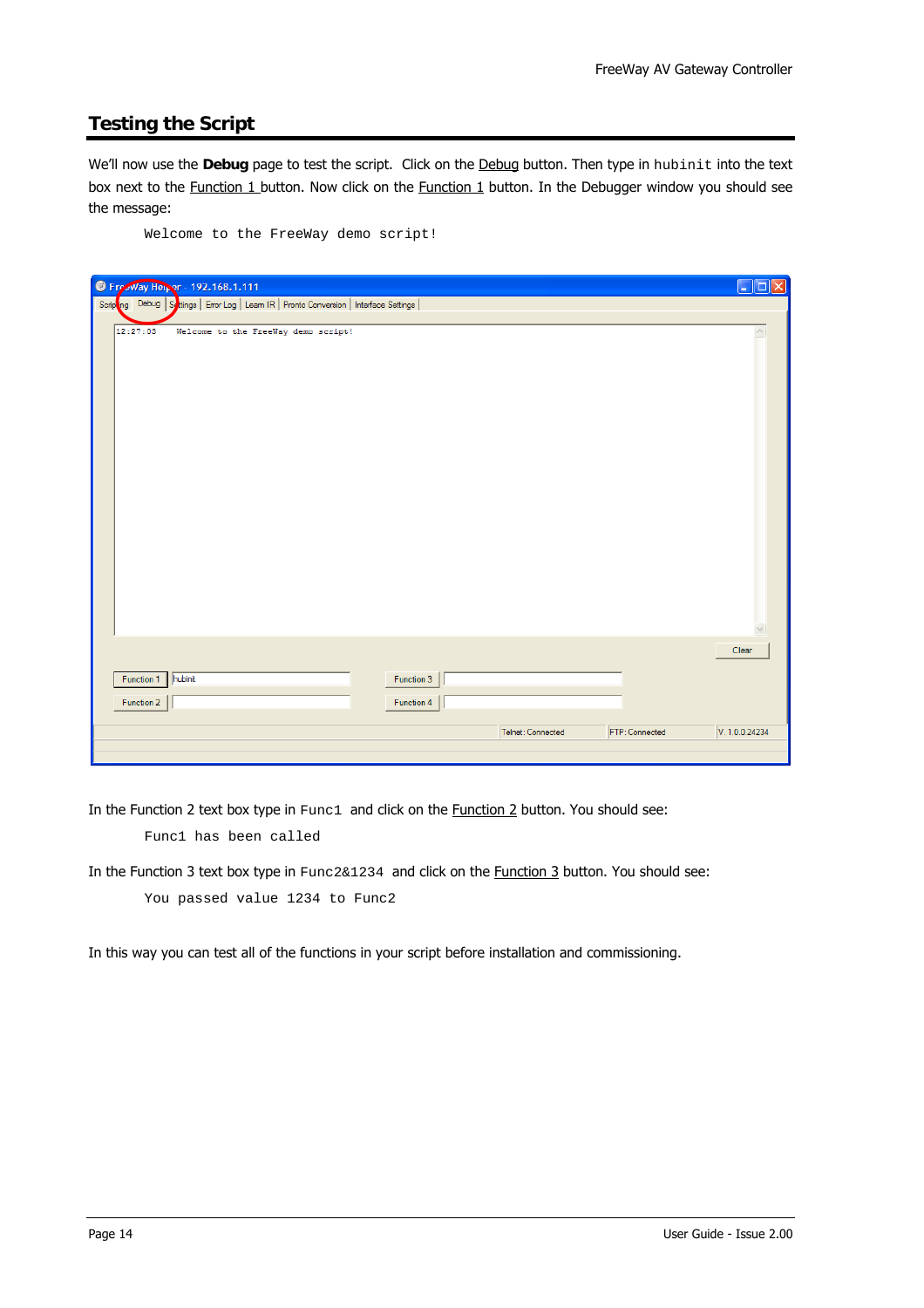## **Implementing a HTML User Interface (optional)**

A user interface is optional because your application may not require one. However, one of the most useful features of the FreeWay is that all of functions that you implement in your script can be accessed using HTML references. In fact all of the functions in your script are treated as separate URLs within the FreeWay. This means that your application can be controlled from a Web Browser.

### **Application Example**

Lets assume that the FreeWay is controlling a Home Theatre setup, integrating control over the AV devices, and being controlled from a web browser interface on some display device. Here's how we would control the DVD Player from the user interface.

You would have an Infra-Red emitter attached to the front of the DVD Player connected to Infra-Red output port IR1, say. Your script would contain a function that looks something like this:

```
//------------------------------------------------------------- 
// Function: DVDPlay()<br>// Job: Play a DV
// Job: Play a DVD
//------------------------------------------------------------- 
DVDPlay() 
{ 
   string sIRCommand; 
   // the Play IR command for the DVD player 
   // this would have been learned earlier using the FreeWay IR Learn 
   sIRCommand = "[PF68L836741E0083418C3X42F7BDEFF7FFFFB2F7BDEFF7FFFFB0P2CDFR04]"; 
   // transmit the command 
  SendIR(1,0,0,0,sIRCommand);
}
```
The user interface would doubtless have a button on it called 'DVD Play' and clicking on this button would need to call the  $DVDPlay()$  function. If our user interface were written in HTML our link would simply be

<a href="http://192.168.1.111/run.cgi?DVDPlay">PlayDVD <\a>

or more generally, use:

- **http://**
- **Fig. 4** followed by the FreeWay's address
- followed by **/run.cgi?**
- **followed by the FreeScript function name (without the brackets)**

If you want to pass a numeric argument to the function then precede the argument with an ampersand (&) e.g. PlayDVD&1. You can pass up to three numeric arguments in this way.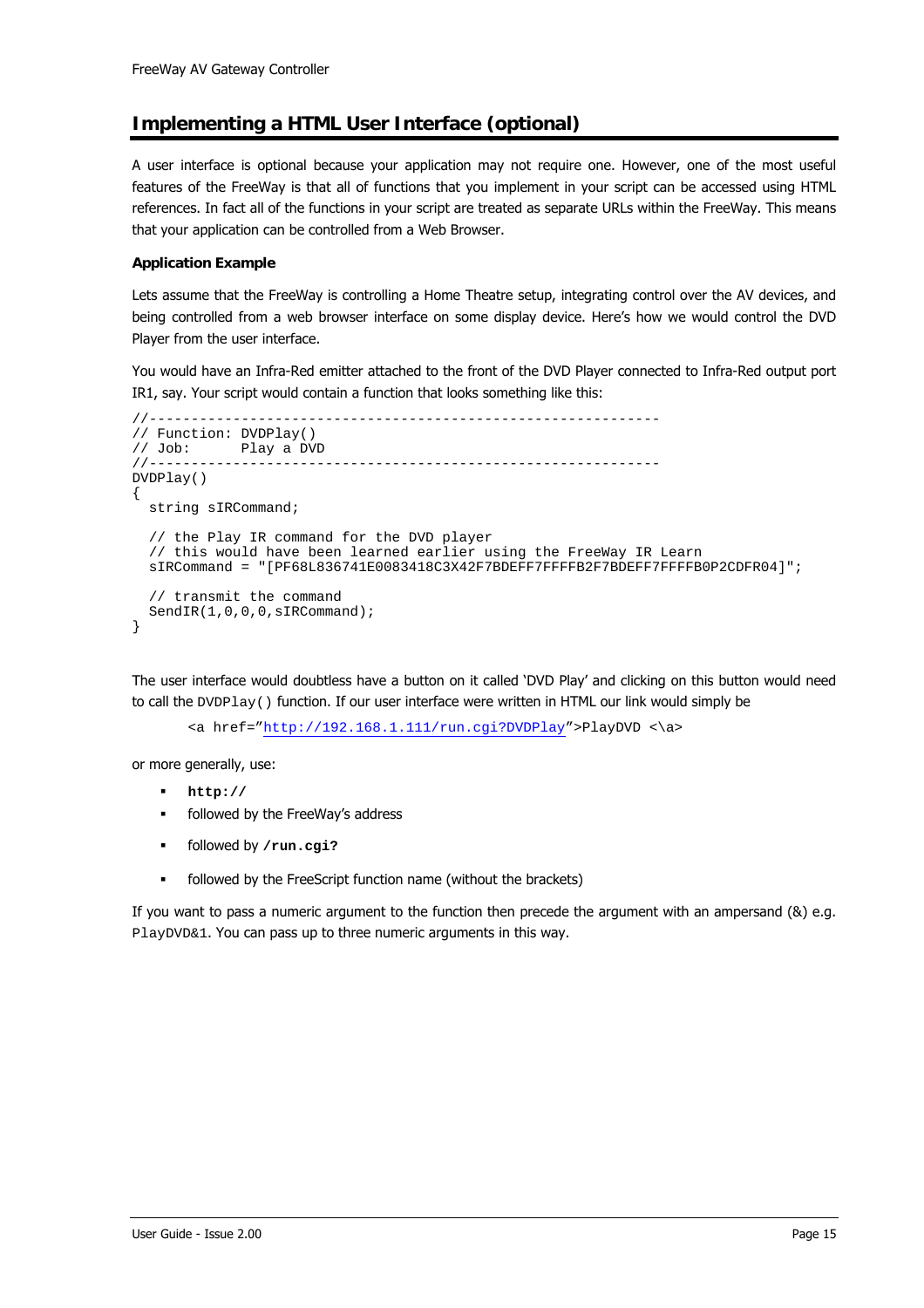### **Using the Error Log**

The FreeWay will write various status messages and reports into the error log from time to time. If you are experiencing problems with your script it's worth inspecting the log for any unusual messages.

Note that not all messages in the log are problems. For example, there will be entries written when a script is compiled or when the FreeWay boots up.

To view the error log clock on the **Error Log** tab and then click on the Get Error Log buton.

| <b>O</b> FreeWay Helper - 2.168. 111                                                        |                   |                | $\square$ ex   |
|---------------------------------------------------------------------------------------------|-------------------|----------------|----------------|
| Scripting   Debug   Settings   Error Log   Jeam IR   Pronto Conversion   Interface Settings |                   |                |                |
| 16/9/2008 12:32:47 Cleared log<br>16/9/2008 12:32:55 function func3 not found               |                   |                |                |
|                                                                                             |                   |                | $\checkmark$   |
| Get Error Log<br>Clear Error Log                                                            |                   |                |                |
| Settings Received.                                                                          | Telnet: Connected | FTP: Connected | V. 1.0.0.24234 |
|                                                                                             |                   |                |                |

For example, if you try and run a function called func3 in the Debug page you will get the above entry in the log because func3 does not exist in the script.

The error log can store aboute 2k bytes of text so it will eventually fill up. Click on the Clear Error Log button to empty the log.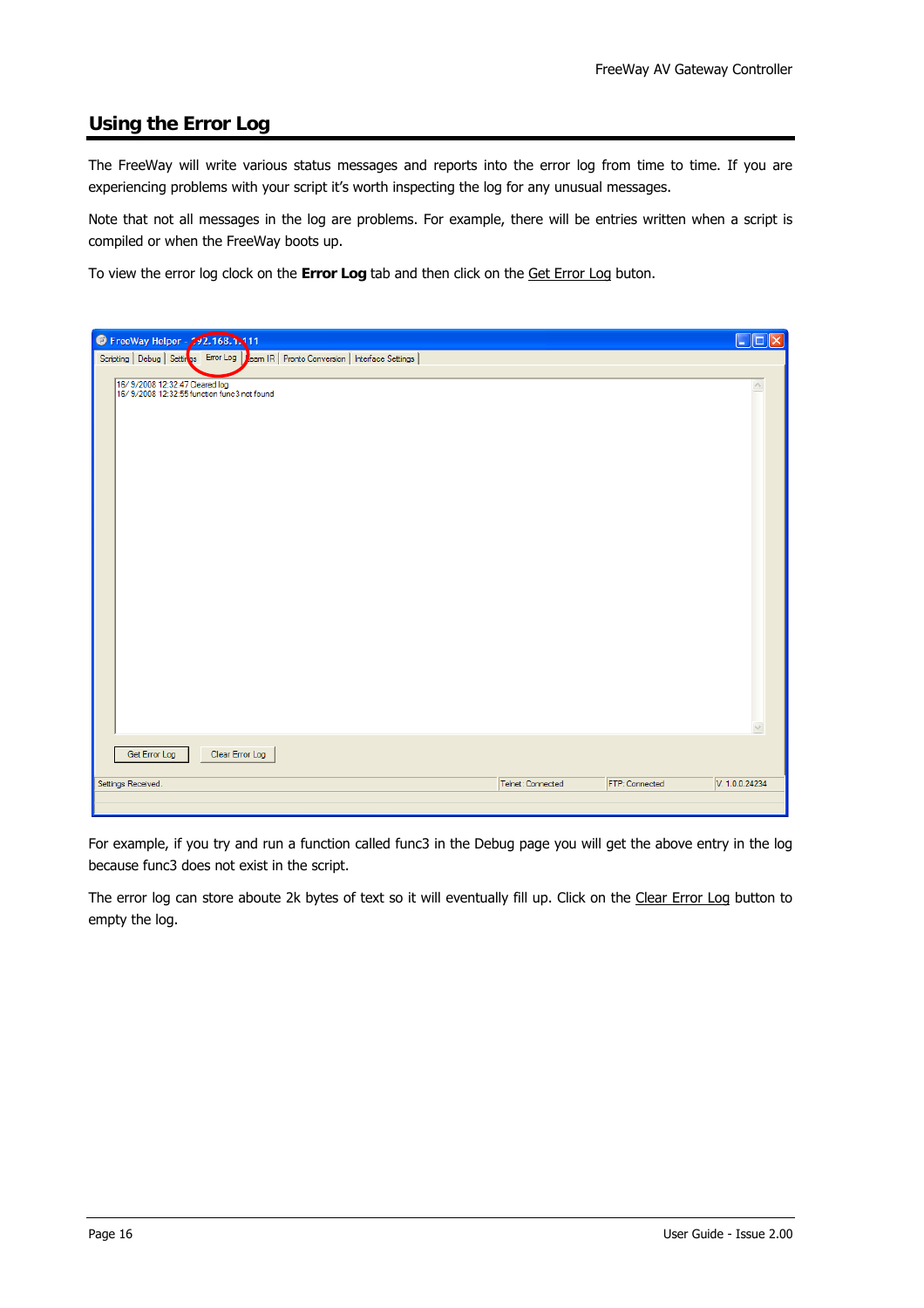# **RS-232 Serial Ports**

Six serial ports are provided as standard on the FreeWay using 9-way male D-type connectors. These can be used for controlling any 3<sup>rd</sup> party RS-232 compatible equipment. The FreeScript language provides a set of functions for supporting the RS-232 serial ports. All the popular baud rates, start bits, stop bits and parity settings can be configured using the FreeScript system functions. Functions are also provided for defining message structures to support various communication protocols.

### **Connector pin assignment**

(Male - viewed looking at the rear panel)



All other pins are not connected.

### **RS232 Port Configuration**

### **Baud Rate**

Call the following FreeScript function to configure the baud rate of each the RS-232 ports

SetBaud(float fPort, string sBaud)

where

fPort - the RS232 port from 1 to 6

sBaud - the baud rate for the port can be 300, 600, 1200, 2400, 4800, 9600, 19200, 38400, 57600, 115200 bits per second.

Note that this is usually done in the HubInit() function that is the first function to be called when the FreeWay powers up.

#### **Handshaking & Port Settings**

Call the following function to configure the handshaking and other port settings for each RS-232 port

```
ConfigPort(float fPort, string sConfig, float fHandshake);
```
where

fPort - the RS232 port from 1 to 6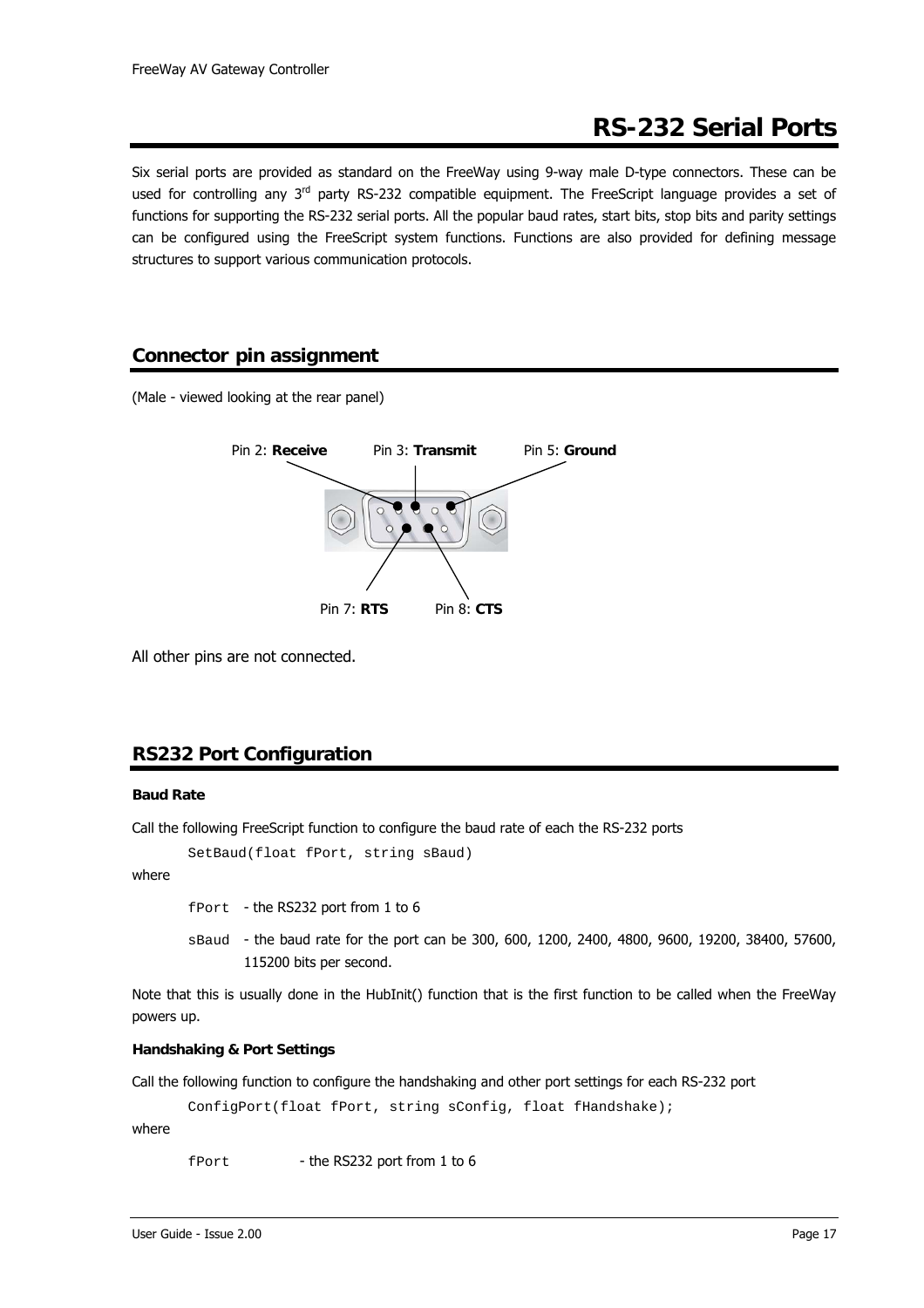$sConfig$  - a string to configure the number of data bits, parity and the number of stop bits. For example:  $``8, n, 1" - 8$  data bits, no parity, 1 stop bit Options are: Data bits: 7 or 8 Parity: e, o, n (even, odd, or none) Stop Bits: 1 or 2 fHandshake - a value to enable or disable handshaking. Options are: 0 – no handshaking 1 – hardware handshaking using RTS/CTS

If you want to use the default setting of 8-bits, no parity and one stop bit (which applies most of the time) then you don't need to call the ConfigPort() function.

#### **Example:**

```
// ------------------------------------ 
HubInit() 
{ 
  // configure rs232 port 1 for 9600 baud<br>SetBaud(1, "9600"); // note that the
                           // note that the baud rate is in quotes !
   // configure rs232 port 1 for 7 bits, even parity, 1 stop bit, no handshaking 
   ConfigPort(1, "7,e,1", 0); 
}
```
### **RS232 Transmit**

Call the following function to transmit data on one of the RS-232 ports

SerialSend(float fPort, string sOutput)

#### where

fPort - the RS232 port from 1 to 6 sOutput - the data to transmit from the port

#### **Example:**

```
// transmit a message on serial port 1 
// -----
SendRS232Command() 
{ 
  string sCommand;<br>sCommand = "Hello, World!\n\r"; // now define the command = "Hello, World!\n\r"; // now define the command
  sCommand = "Hello, World! \n\r'';
  SerialSend(1, sCommand); \frac{1}{2} // transmit the command on port 1
}
```
Note: the " $\ln \rightharpoonup r$ " are special codes for line-feed and carriage return.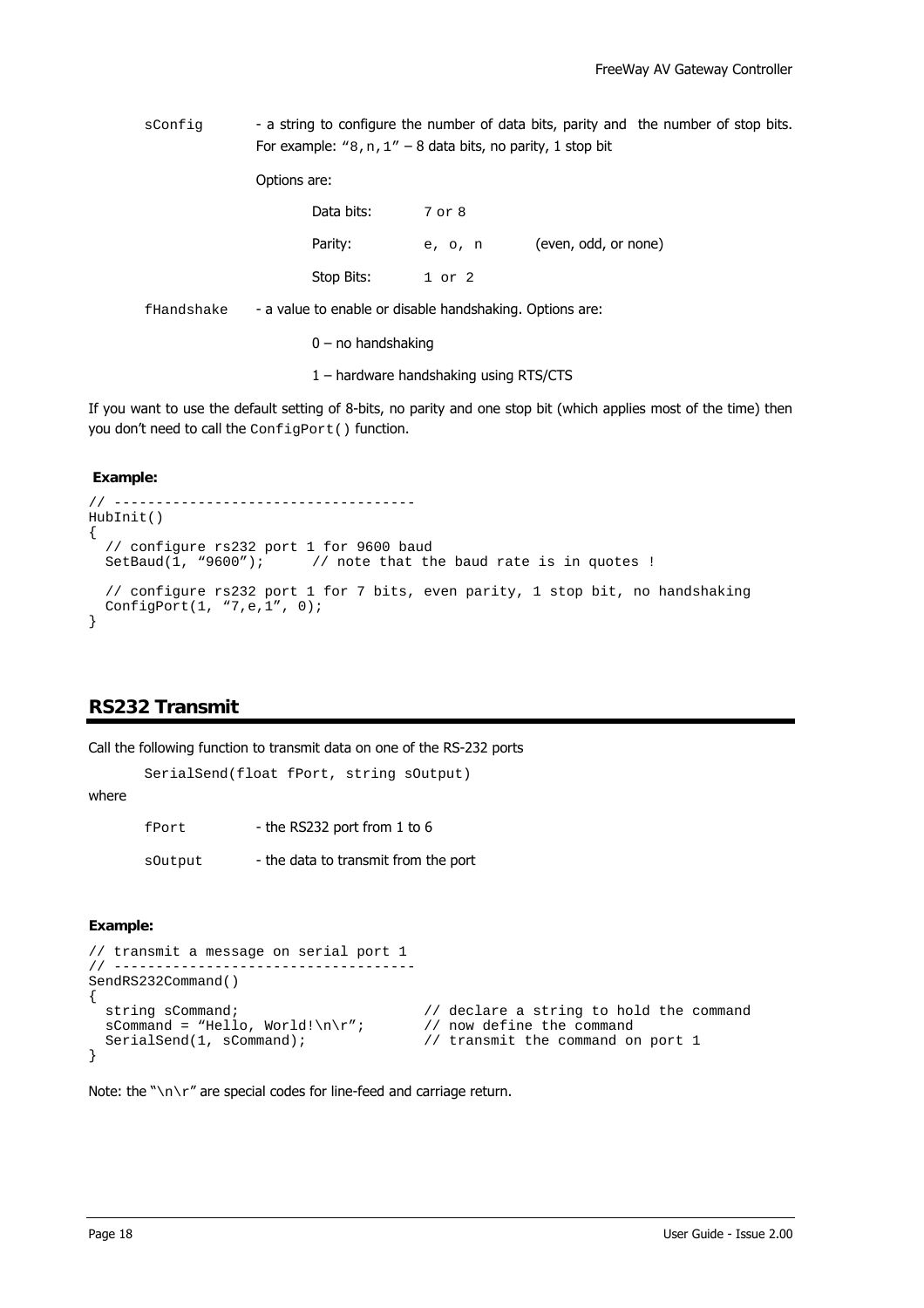### **RS232 Receive Functions**

The following system event function is automatically called when a message is received from an RS-232 serial port.

SerialReceive(float fPort)

where

fPort - the RS232 port (from 1 to 6) on which the message was received

To get the message data use the following function:

```
string SerialGet(float fPort)
```
where

fPort - the RS232 port (from 1 to 6) on which the message was received

#### **Example:**

```
// receive a message on serial port 1 
// ------------------------------------ 
SerialReceive(float fPort) 
{ 
  // to get here we've received a message on port 'fPort'<br>string sMessage; // declare a string to h
                                        // declare a string to hold the message
   // now read the message 
   sMessage = SerialGet(fPort); 
}
```
#### **Note**

To be more specific, the FreeWay will call the above SerialReceive() function under the following conditions:

- If the defined 'end of message' character is received (see below)
- If the number of characters exceeds a defined message length (see below)
- If the time between characters exceeds the message timeout value (see below) the default is 100ms.
- **If the number of characters exceeds 255.**

#### **Defining Messages**

#### **Defining an End-of Message Character**

Many messages will always end in a certain character, for example, a 'carriage return' for text based communications. Use the following function to specify it. You'd probably want to include this function in the HubInit() function.

SetEndOfMsg(float fPort, float fEom)

where

 $f$ Port - the RS232 port (from 1 to 6) to configure

fEom - the 'end of message' value. For example, a carriage return value would be '13'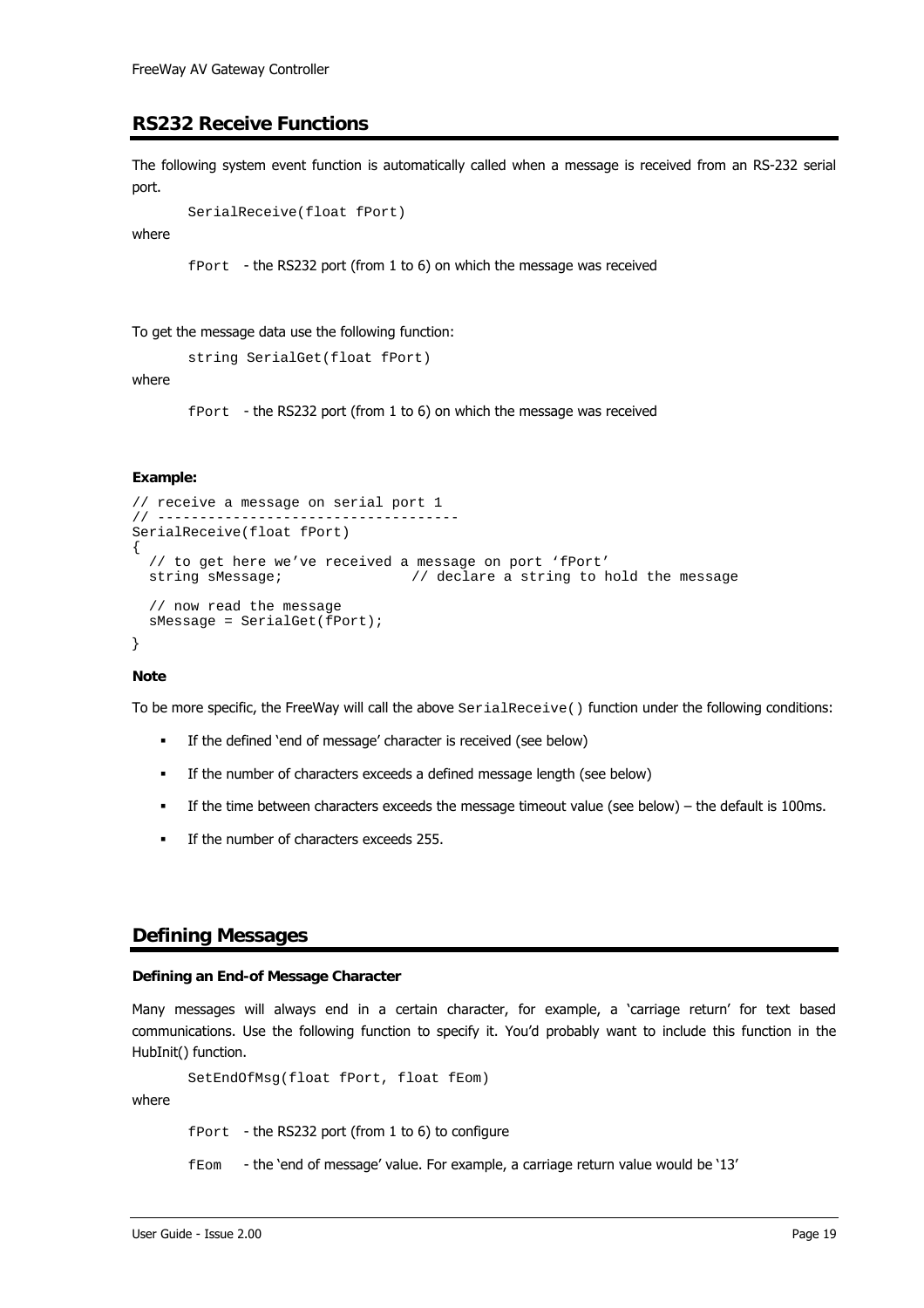Example:

```
// RS232 port 2 message ends in a carriage return (which is decimal 13) 
SetEndOfMsq(2,13);
```
#### **Defining a Message Length**

Some messages will always be a fixed length. Use the following function to specify it. You'd probably want to include this function in the HubInit() function.

SetMsgLength(float fPort, float fLength)

where

fPort - the RS232 port (from 1 to 6) to configure

 $f$ Length - the length of the message, up to 255 characters. 0 disables this feature & the default value of 255 characters is used.

Example:

```
// RS232 port 3 message length is 24 characters 
SetMsgLength(3,24);
```
#### **Defining a Message Timeout**

You can delimit message boundaries by specifying timeout value. If no characters are received within this time period the SerialReceive() function will be called. You'd probably want to include this function in the HubInit() function.

```
SetMsgTimeout(float fPort, float fTime)
```
Where

fPort - the RS232 port (from 1 to 6) to configure

fTime - timeout period of a message in milliseconds (0-10,000). Default is 100ms.

```
// RS232 port 4 message timeout is 1 second 
SetMsqTimeout(4,1000);
```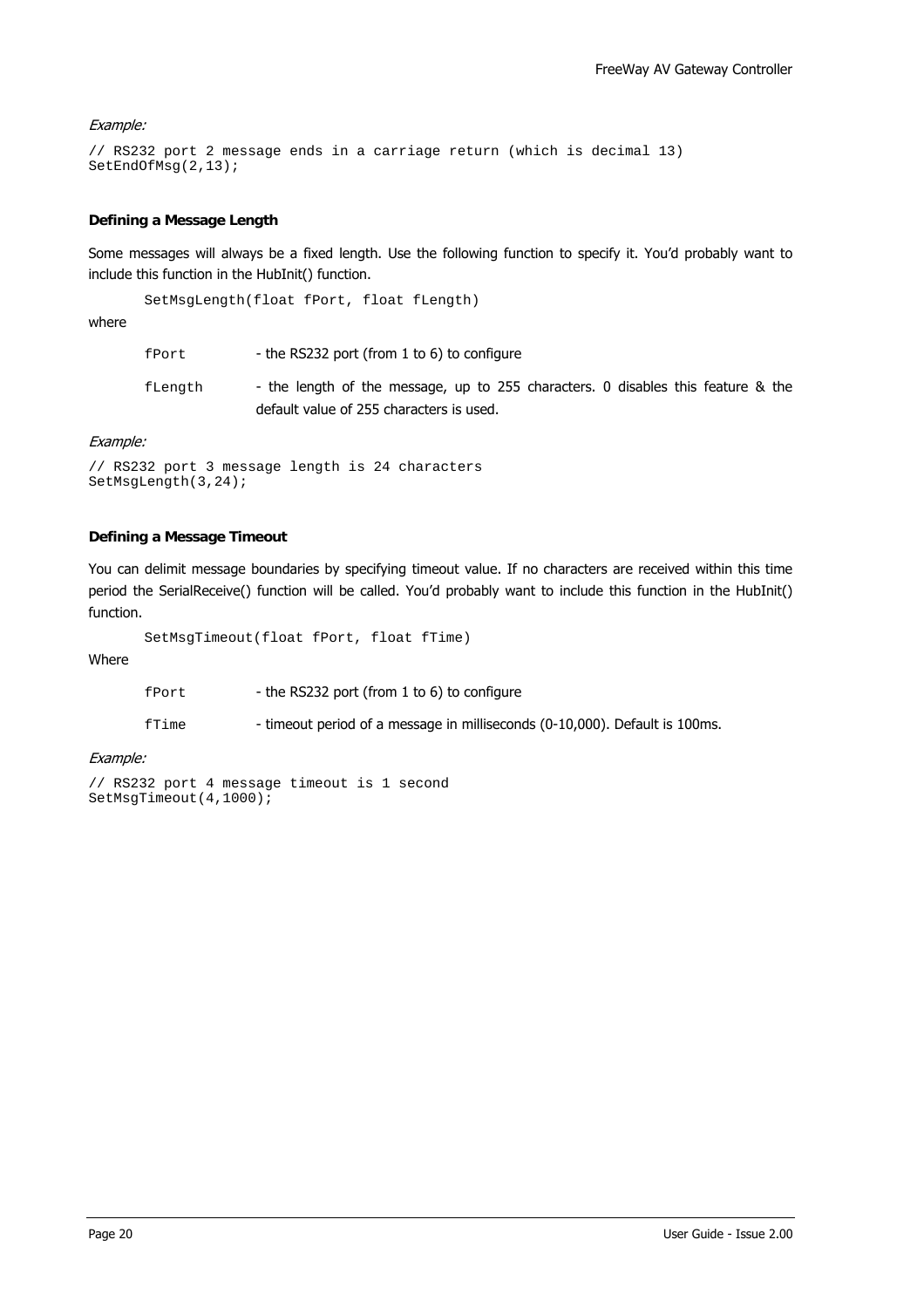There are three RS-485 ports fitted to FreeWay

- Two on 3-way screw terminals labelled Port 7 & Port 8 on the rear panel
- One on an RJ45 connector labelled RS485 on the rear panel

The RJ45 connector provides an additional 9V DC line for remotely powering equipment. It can source up to 100mA.

These ports can be used for communicating with any 3<sup>rd</sup> party RS-485 and RS-422 compatible equipment and networks in 2-wire (half-duplex RS-485) and 4-wire (full-duplex RS-485 and RS-422) modes. Depending on the baud rate, cable capacitance and network load, the RS-485 interfaces can usually drive cable lengths of up to 4000 feet. They provide a standard 12kΩ input impedance and can drive a bus of up to 32 standard load devices.

The FreeScript language provides a set of functions for supporting the RS-485 serial ports. All the popular baud rates, start bits, stop bits and parity settings can be configured using the FreeScript system functions. Functions are also provided for defining message structures to support various communication protocols.

The FreeScript functions for RS-485 ports are the same as those for RS-232 but differ in the following ways:

- The port parameter is 7 & 8 for the two 3-terminal ports (labelled Port 7 & Port 8)
- The port parameter is 9 for the RJ45 connector port
- Supported baud rates are 600, 1200, 2400, 4800, 9600, 19200, 38400, 57600, 115200 and 230400
- **Handshaking is not supported**

### **Port 7 & 8 pin assignment**

Viewed looking at the rear panel



### **RJ45 Connector pin assignment**

Viewed looking at the rear panel



All other pins are not connected.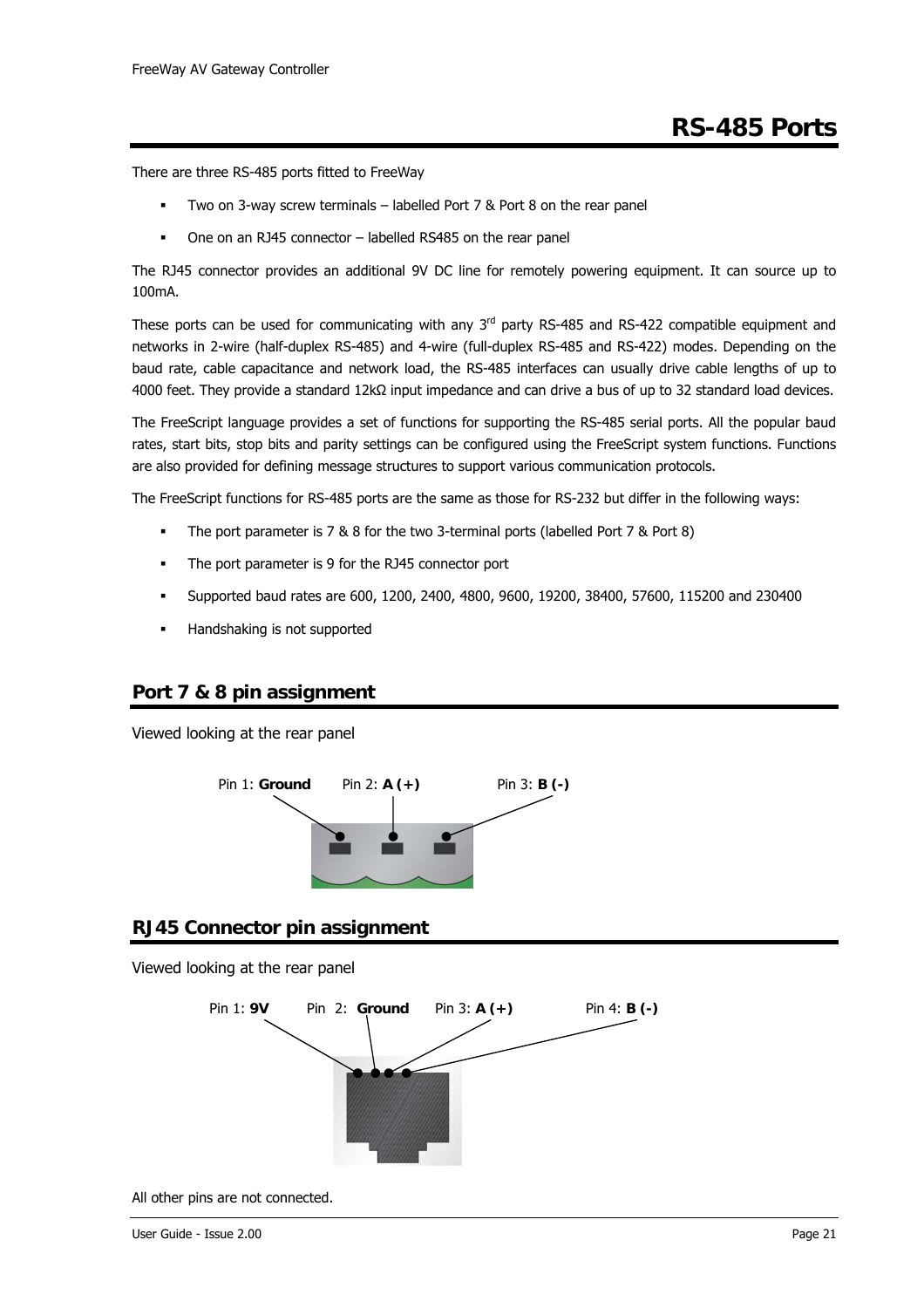# **Termination resistors**

For RS-485 connections with long cable lengths and high baud rates (>100m at 115kbaud say), and if the FreeWay is at the end of the cable, the RS-485 data lines may need to be terminated. This is done by removing the FreeWay's lid and fitting jumpers links to add termination resistors into the circuit. The default setting is for termination with the links connected, i.e. terminated.

# **Termination Resistor Jumper Links**

The disable the line termination resistors remove the lid of the FreeWay and remove the links as shown below:



### **RS-485 and RS-422 modes**

#### **RS-485 2-wire mode**

In this mode you have 2 half-duplex RS485 ports available on ports 7 & 8. The FreeWay can act as a Master or Slave device.

### **RS-485 4-wire mode**

This mode would typically use ports 7 & 8 together to form a 4 wire interface. It's up to you to decide which terminals transmit and which receive. The FreeWay can act as a Master or Slave device.

#### **RS-422 mode**

This mode would typically use ports 7 & 8 together to form an RS-422 interface. It's up to you to decide which terminals transmit and which receive. The FreeWay can act as a Master or Slave device. The RS-485 drivers used in FreeWay meet all the required specifications for RS-422 communications.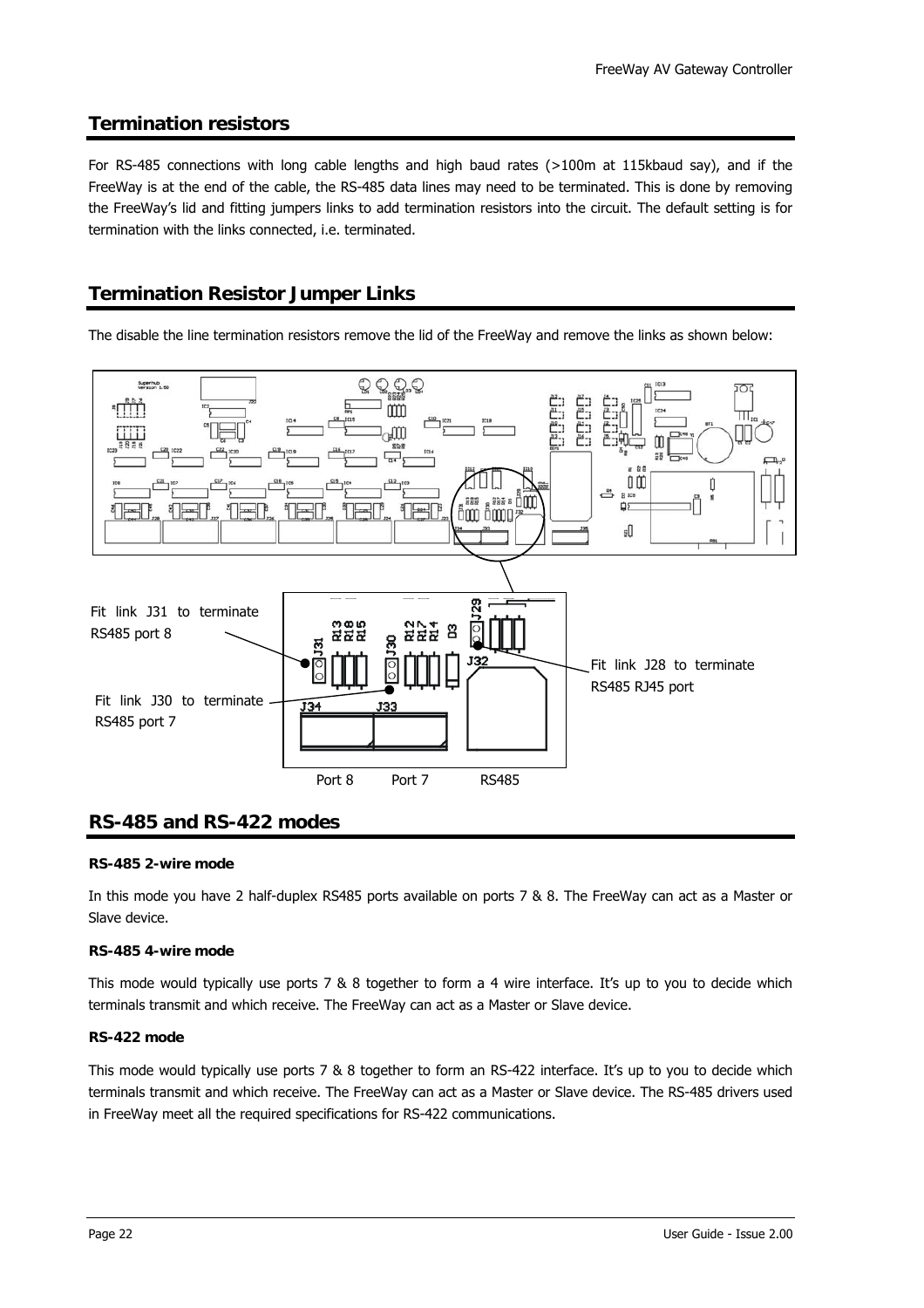# **Infra-Red Receiver**

An Infra-Red receiver is provided on the Front Panel so that Infra Red commands from the Infra-Red Remote Controls of various AV devices can be sampled and learned. These commands can then be used in a FreeWay script to control AV devices via the Infra-Red Output Ports.

FreeWay can also decode RC5 Infra-Red commands and use them to perform other functions in your script. Received RC5 commands are handled in a similar way to messages on RS232, RS485 and Telnet ports. This effectively gives you a very powerful tool for controlling A/V equipment from programmable remote controls such as the Philips Pronto.

The FreeWay Interface program also provides a utility to convert Philips Pronto IR codes into FreeWay compatible codes. This is described at the end of this chapter.

### **Learning Infra-Red Commands**

| Scripting   Debug   Settings   Error Long Leam IR   Pronto Conversion   Interface Settings  <br>Learned Code<br>Start Learn<br>Cancel Learn |                |                |
|---------------------------------------------------------------------------------------------------------------------------------------------|----------------|----------------|
|                                                                                                                                             |                |                |
|                                                                                                                                             |                |                |
|                                                                                                                                             |                |                |
|                                                                                                                                             |                |                |
|                                                                                                                                             |                |                |
|                                                                                                                                             |                |                |
|                                                                                                                                             |                |                |
|                                                                                                                                             |                |                |
| Telnet: Connected<br>Settings Received.                                                                                                     | FTP: Connected | V. 1.0.0.24234 |

Connect to FreeWay via FreeWay Interface and click on the **IR Learn** tab.

Click on the **Start Learn** button. The LED 2 on the FreeWay front panel will then turn on indicating that the FreeWay is waiting for an IR command (unless this LED is being used in your script).

Press the button once on the Remote Control whose Infra-Red command you want to learn. LED 2 will then turn off to indicate a successful command capture. The IR command will be displayed in the window. Copy and paste all of this command (including the square brackets) into your Script or a text file (Select the command using the mouse, right click the mouse button and select Copy).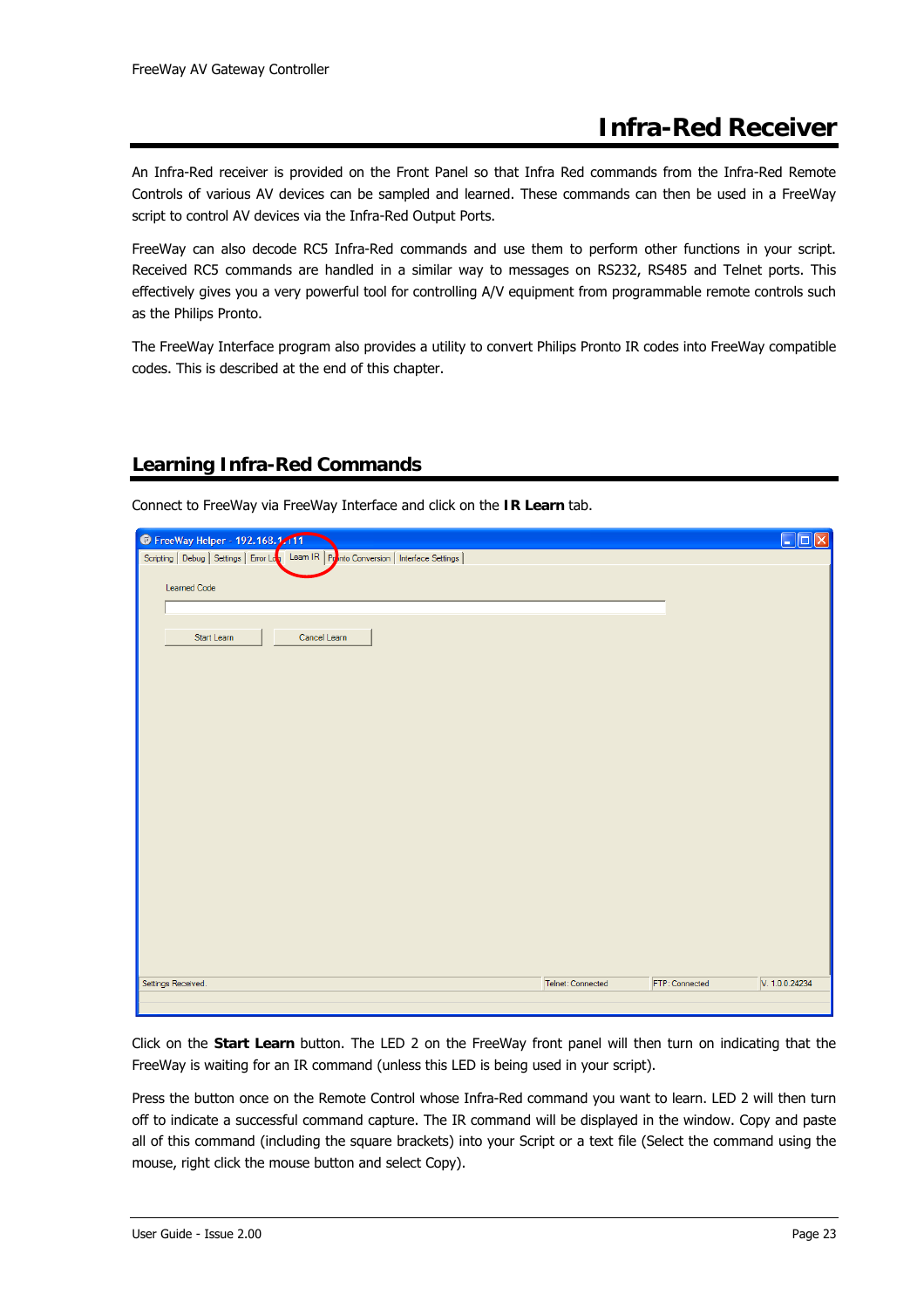To learn another Remote Control command click on the **IR Learn** button again. To cancel a Learn operation click on the **Cancel Learn** button.

Hints: Remember to point the Remote Control at the Infra-Red Receiver The distance between the receiver and the Remote Control should not be greater than 10cm. Also beware of learning IR commands in direct sunlight, or close to Plasma displays and fluorescent lights. Always use new batteries in your remote handset.

Here's an example of a Script function that will send a learned command out of an Infra-Red port:

```
// transmit an IR command on IR1 port 
// ---------------------------------- 
TransmitInfraRed() 
{<br>string sIRCommand;
                           // declare a string to store the command
   // IR Play command captured from a JVC VCR remote control 
  sIRCommand = "[PF68L839841F7081E18E4X42F7FFBF7BF7FFB2F7FFBF7BF7FFB0P2D1ER03]"; 
   // transmit the command 
 SendIR(1,0,0,0,sIRCommand);
}
```
### **Editing Infra-Red Commands**

If you look at a learned IR command you will see that the last few characters look like this

…R03]

The number after the 'R' denotes the number of times that the IR command is repeated, in this case 3 times. The number of repeats is in hexadecimal format. You can change the repeat value to a different value if you need to. Note that the repeat value is the only part of the IR command that you should edit.

### **Decoding RC5 Infra-Red Commands**

The FreeWay has the ability to decode Infra-Red commands which conform to the RC5 protocol. This Infra-Red format is used by all Philips products and many other manufacturers such as Linn, Meridian and Arcam. RC5 is a common interface and is quite simple to decode and interpret. FreeWay's RC5 decoding is a very powerful and flexible method to control all sorts of A/V, heating and lighting control from a programmable Infra-Red handset.

The RC5 protocol is split into to 3 fields:

| address | with 32 values from 0 to 31                                                                                                                                                       |
|---------|-----------------------------------------------------------------------------------------------------------------------------------------------------------------------------------|
| data    | with 64 values from 0 to 63                                                                                                                                                       |
| toggle  | this is a flag which changes state when a new button is pressed on the<br>handset. This is used for detecting if a key is being held down $-$ for<br>example for a volume control |

When the FreeWay detects an RC5 command it will automatically call the following system event function:

IRReceive(float fAddress, float fData, float fToggle)

You can then inspect the passed address, data and toggle fields and perform script processing as required. For example the following script extract will send an RS232 message on port 1 when it receives an RC5 command with an address field of 31 and a data field of 20.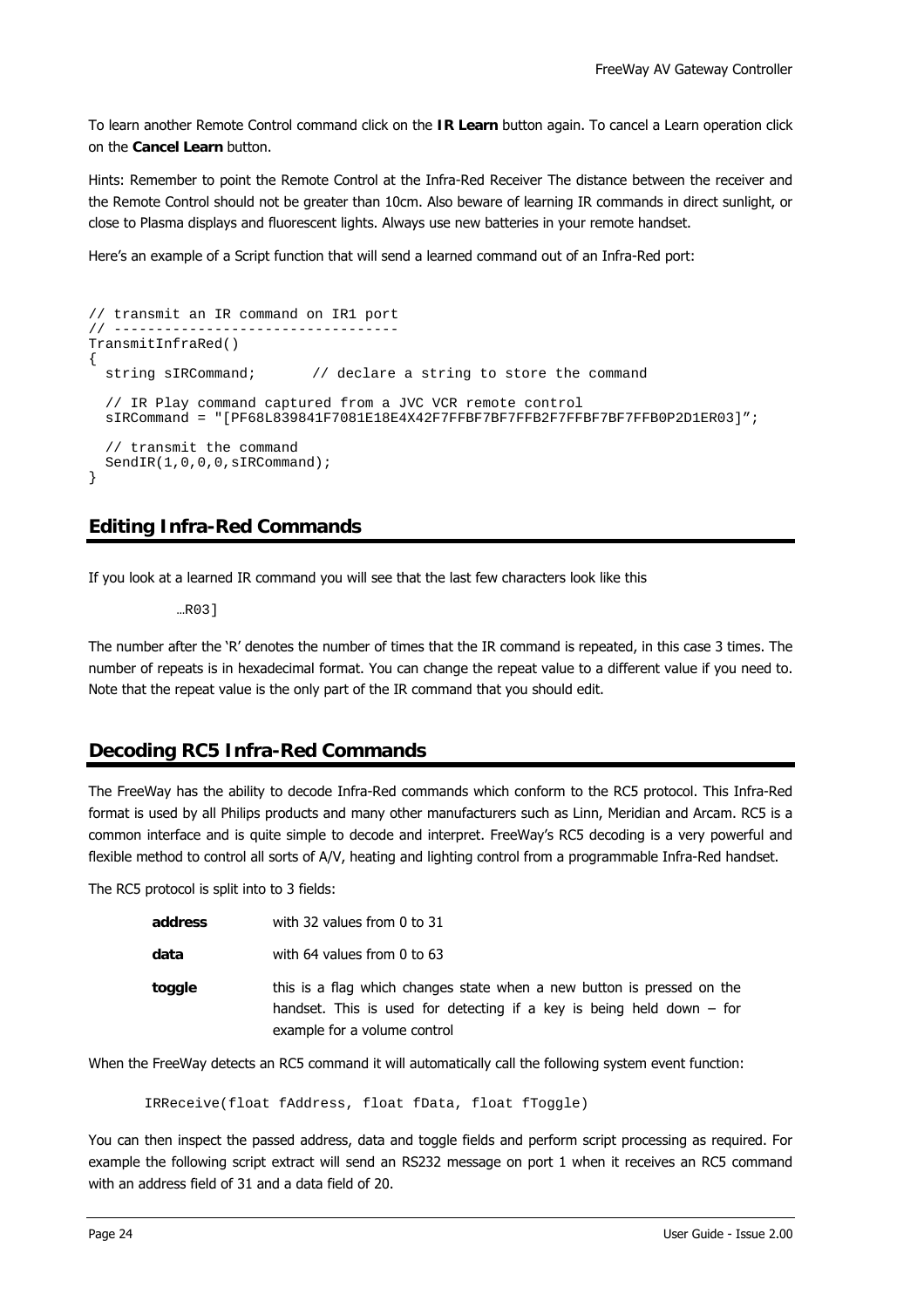#### FreeWay AV Gateway Controller

```
IRReceive(float fAddress, float fData, float fToggle) 
{ 
  // check the address field first - we will respond to address 31 
  if (fAddress == 31) 
   { 
 // check the data field next - we will respond to data value 20 
 if (fData == 20) 
    { 
 // Send out a message on RS232 port 1 
SerialSend(1, "Got RC5 Address 31 Data 20 \n\r");
    } 
  } 
}
```
## **Converting Philips Pronto IR Codes**

The Freeway Interface software provides a utility for converting Philips Pronto codes into a FreeWay compatible format. Click on the **Pronto Conversion** tab:

| Paste the Pronto code<br>into this area                                                                                                                                                                                                                                   |                                                             |
|---------------------------------------------------------------------------------------------------------------------------------------------------------------------------------------------------------------------------------------------------------------------------|-------------------------------------------------------------|
| <b>O</b> FreeWay Helper - 192.168.1.111                                                                                                                                                                                                                                   | $\Box$ $\Box$                                               |
| Scripting   Debug   Settings   Error Log   Leam R Pronto Conversion   Interface Settings                                                                                                                                                                                  |                                                             |
|                                                                                                                                                                                                                                                                           |                                                             |
| Pronto Code                                                                                                                                                                                                                                                               | Settings                                                    |
| 0000 0073 0000 0018 0060 001f 0010 0010 0010 0010 0010 0020 0010 0020 0020 0010 0010 0010 0010 0010 0010 0010<br>0010 0010 0010 0010 0010 0010 0010 0010 0020 0010 0010 0020 0010 0010 0010 0010 0010 0010 0010 0010 0010 0010<br>0020 0010 0010 0020 0010 0010 0010 115e | $\overline{v}$<br>Include Preamble<br>$\overline{?}$        |
|                                                                                                                                                                                                                                                                           | $\overline{v}$<br>Include Repeat<br>$\overline{?}$          |
|                                                                                                                                                                                                                                                                           | $\overline{V}$<br>Modify Last Zero<br>$\vert$               |
|                                                                                                                                                                                                                                                                           | Repeat Length<br>$\overline{2}$<br>l1                       |
|                                                                                                                                                                                                                                                                           | Pause Between Repeats<br>$\overline{2}$<br>42               |
|                                                                                                                                                                                                                                                                           | ms                                                          |
|                                                                                                                                                                                                                                                                           |                                                             |
| Convert                                                                                                                                                                                                                                                                   |                                                             |
| <b>Results</b>                                                                                                                                                                                                                                                            |                                                             |
|                                                                                                                                                                                                                                                                           |                                                             |
| Unique Codes:<br>$\overline{4}$                                                                                                                                                                                                                                           |                                                             |
| Preamble Length:<br>$\Omega$                                                                                                                                                                                                                                              |                                                             |
| Repeat Length:<br>24                                                                                                                                                                                                                                                      |                                                             |
| Conversion Tolerance: 1%                                                                                                                                                                                                                                                  |                                                             |
| FreeWay Code                                                                                                                                                                                                                                                              |                                                             |
| [PF6EL29400DC006E00D52X623FC87FFF33FF33A300P5208R01]                                                                                                                                                                                                                      |                                                             |
|                                                                                                                                                                                                                                                                           |                                                             |
|                                                                                                                                                                                                                                                                           |                                                             |
| Conversion Complete.                                                                                                                                                                                                                                                      | FTP: Connected<br>V. 1.0.0.24234<br>Telnet: Connected       |
|                                                                                                                                                                                                                                                                           |                                                             |
|                                                                                                                                                                                                                                                                           |                                                             |
| Copy the FreeWay IR<br>code from here into<br>your script                                                                                                                                                                                                                 | Click here to convert<br>Pronot format to<br>FreeWay format |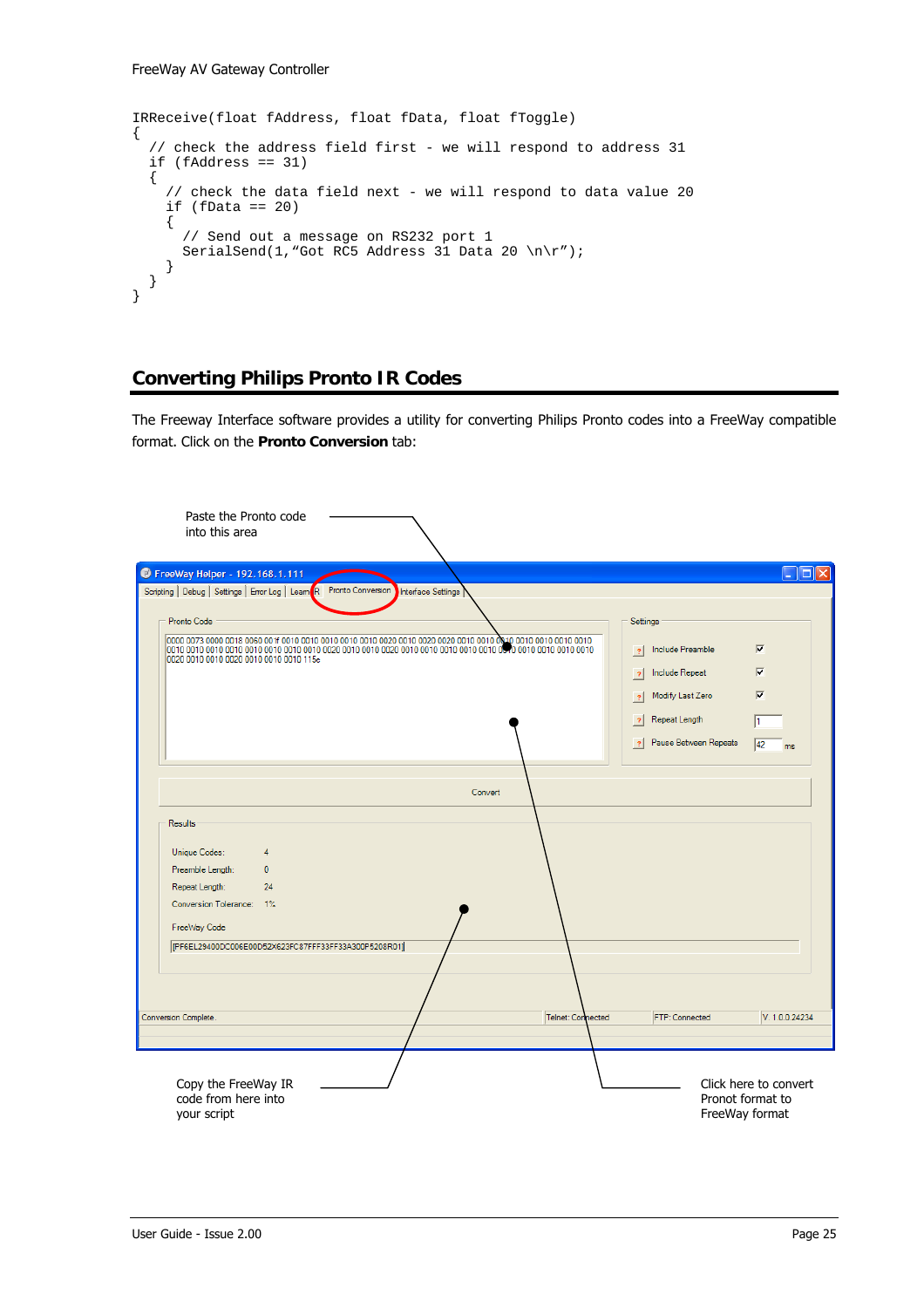# **Infra-Red Outputs**

Four fully matrixed Infra Red ports are provided. These are suitable for connection to any standard Infra-Red emitters (single or dual, blinking or non-blinking) fitted with mono mini-jack plugs (e.g. Xantech 282M IR Mouse Emitters). Infra-Red commands can be transmitted an a single port or simultaneously on multiple IR ports. Independent transmission is very useful for separately controlling identical pieces of equipment, for example 2 or 3 satellite receivers of the same model.

The Infra-Red commands that are transmitted must be captured using the FreeWay's built-in Infra-Red receivers & Infra-Red Learn facility.

### **Infra-Red Port Transmission**

The following FreeScript function is provided for transmitting Infra-Red commands:

```
SendIR(float fIR1, float fIR2, float fIR3, float fIR4, string sIROut)
```
where

| fIR1 | - set to 1 to transmit the IR command on port IR1, set to 0 otherwise |
|------|-----------------------------------------------------------------------|
| fIR2 | - set to 1 to transmit the IR command on port IR2, set to 0 otherwise |
| fIR3 | - set to 1 to transmit the IR command on port IR3, set to 0 otherwise |
| fIR4 | - set to 1 to transmit the IR command on port IR4, set to 0 otherwise |
|      | $s$ IROut - the IR command to send to the IR port(s)                  |

```
// transmit an IR command on IR1 & IR3 ports 
// ----------------------------------------- 
TransmitInfraRed() 
{ 
  string sIRCommand; \frac{1}{2} declare a string to store the command
   // IR Play command captured from a JVC VCR remote control 
  sIRCommand = "[PF68L839841F7081E18E4X42F7FFBF7BF7FFB2F7FFBF7BF7FFB0P2D1ER03]"; 
   // transmit the command 
  SendIR(1,0,1,0,sIRCommand);
}
```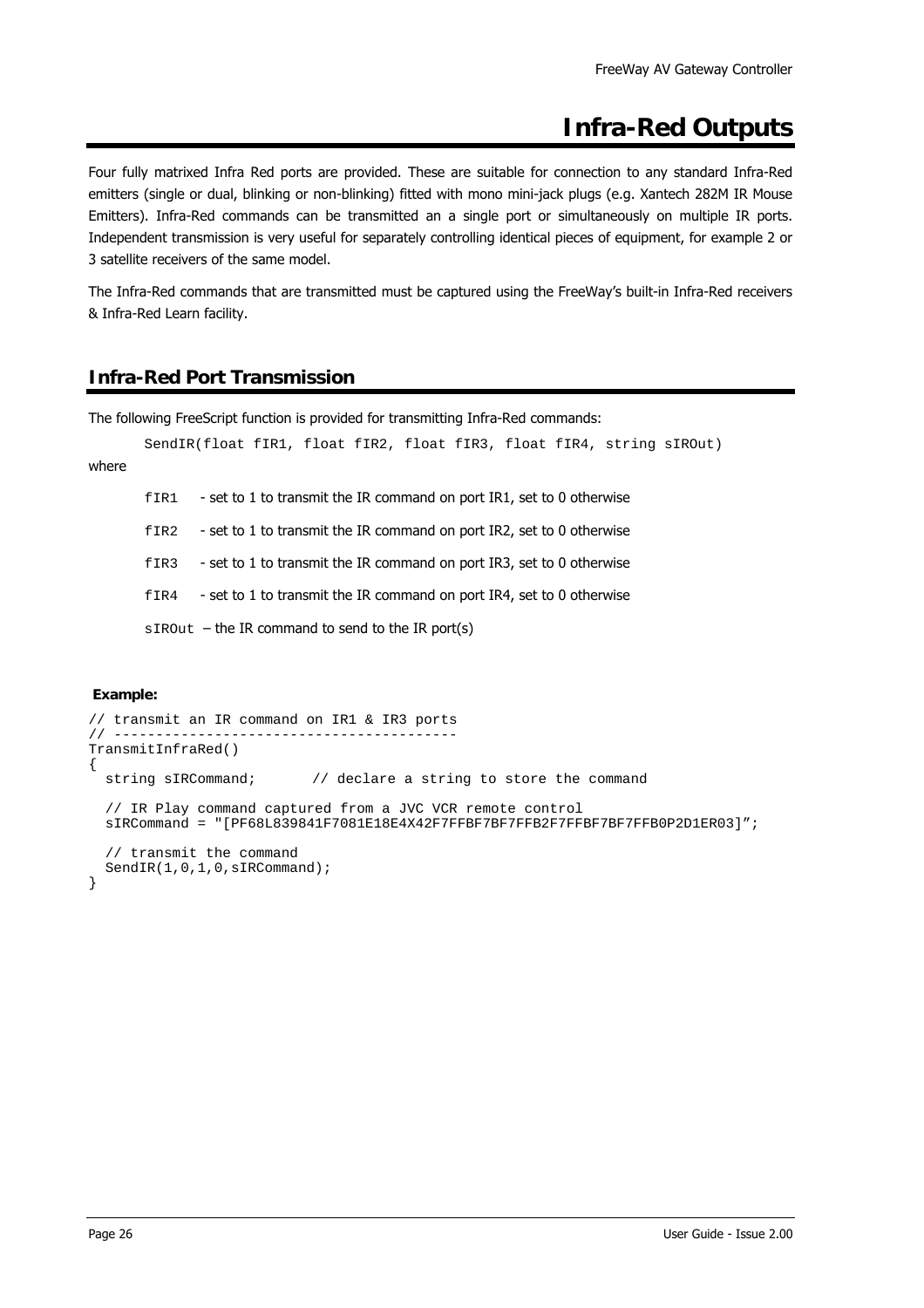FreeWay AV Gateway Controller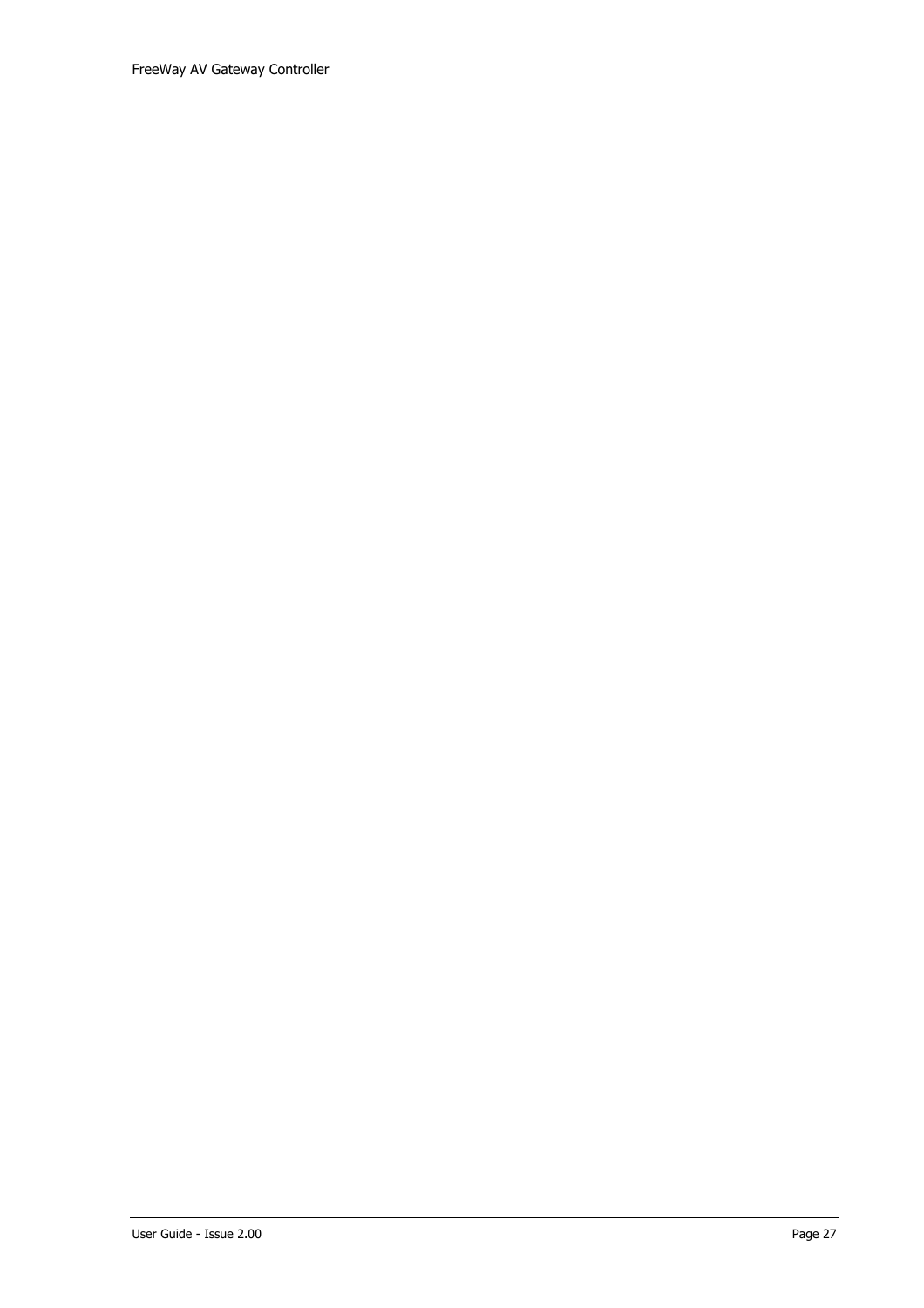# **Digital Inputs**

Six opto-isolated Digital Inputs are provided on the FreeWay. These are presented on the 25-way female D-Type connector on the Rear Panel. These can be typically used with switch contact closures to trigger script functions which can then control other pieces of equipment.

## **Connector pin assignment**



Pins 19 to 14: **Ground**

See the Digital Outputs section for the connections of the other pins

# **Electrical Interface**

The equivalent electrical circuit for each digital input is as follows:



With the Digital input pin unconnected the opto-isolator transistor is switched off and a LOW state is read by the microprocessor.

With the Digital input pin shorted to Ground current (approx. 10mA) flows through the opto-isolator LED which turns the transistor on and a HIGH state is read by the microprocessor.

Whenever the Digital Input state changes the FreeScript  $\text{digital}()$  function is automatically called.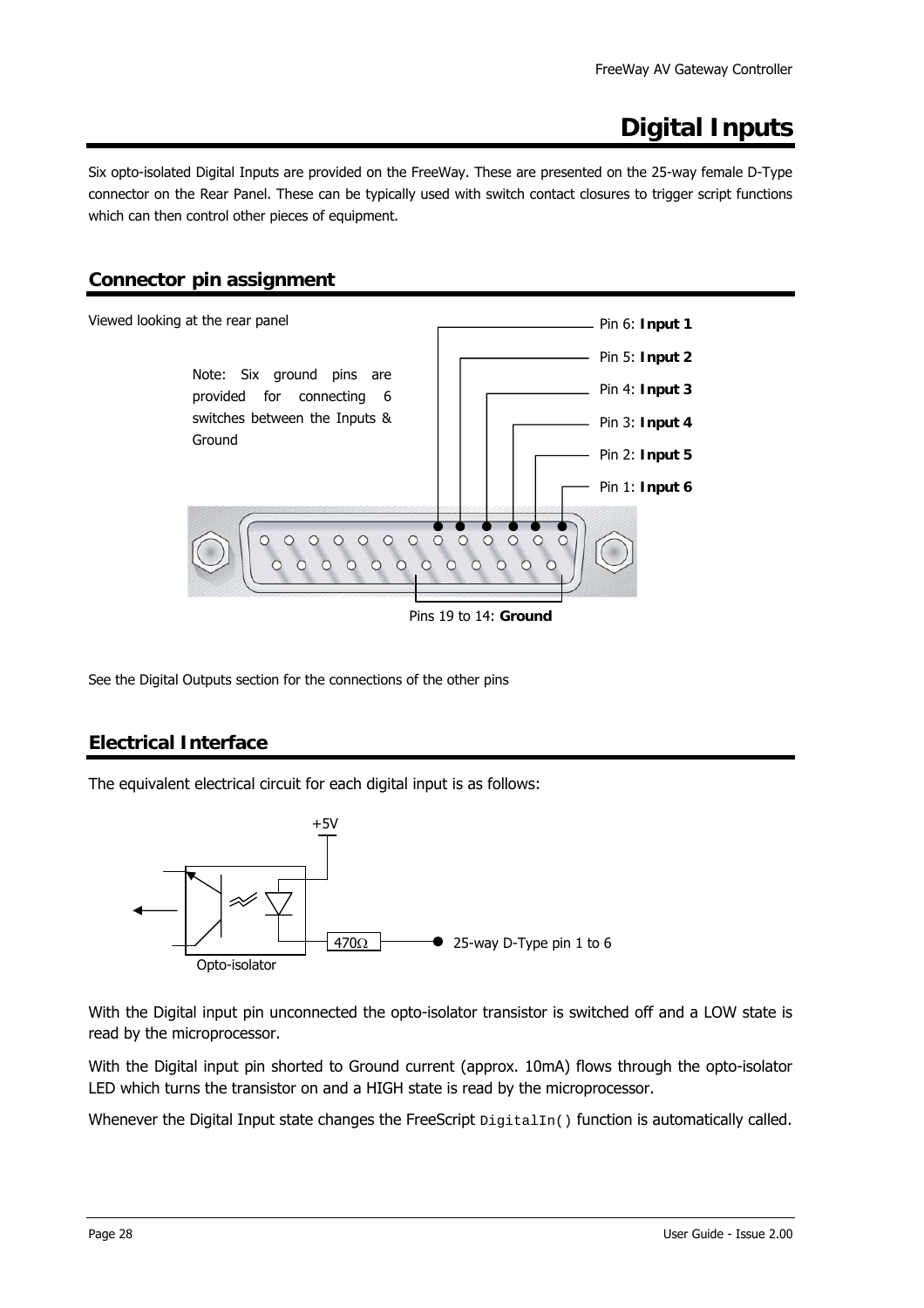### **Basic Interface Example**

The following diagram shows a simple 2 pole switch connected between Digital Input 1 and Ground.



Contact DKT for advice on other Digital-Input configurations you may require.

# **FreeScript Functions**

The following FreeScript functions are available for handling digital input events.

```
DigitalIn(float fPort)
```
where

```
fPort - the Digital Input port pin from 1 to 6
```
This system event function will automatically be called whenever a change in pin status is detected. Note that the function only reports a change on a single pin. If multiple pins change simultaneously the DigitalIn() function will be called for each pin change in numerical order (i.e. from pin 1 to pin 6).

Once the DigitalIn() function has been called the following system function is then provided to get the state of the port pin:

```
float GetDin(float fPort)
```
where

fPort - the Digital Input port pin from 1 to 6

The function will return a value of 1 or 0 depending on the state of the port pin. Note that this function can be called at any time within any function to get the port pin state. You should also call the GetDin() function as soon as possible in the DigitalIn() function because GetDin() returns the current state of the pin not the state of the pin when the DigitalIn() function was triggered.

```
// Called when a Digital Input port pin changes state 
// -------------------------------------------------- 
DigitalIn(float fDigitalInPort) 
{ 
    // declare a variable to hold the pin state 
   float fDigitalInState; 
   // read the state of the digital input 
   fDigitalInState = GetDin(fDigitalInPort); 
}
```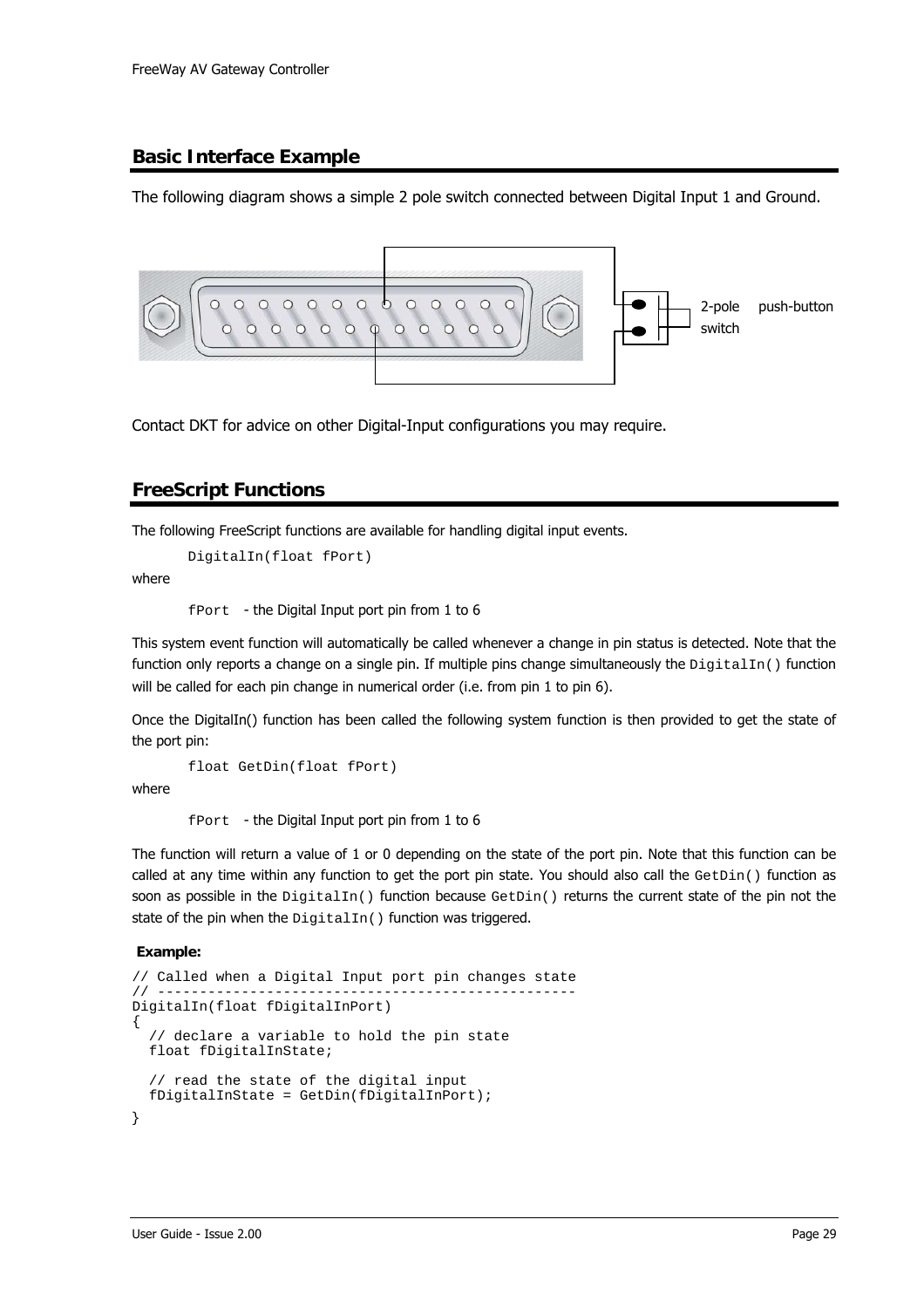# **Digital Outputs**

Six opto-isolated Digital Outputs are provided on the FreeWay. These are presented on the 25-way female D-Type connector on the Rear Panel. These can be typically used to control external equipment with a binary or relay type control inputs from events on other ports using the script functions.

## **Connector pin assignment**

Viewed looking at the front panel.



See the Digital Inputs section for the connections of the other pins.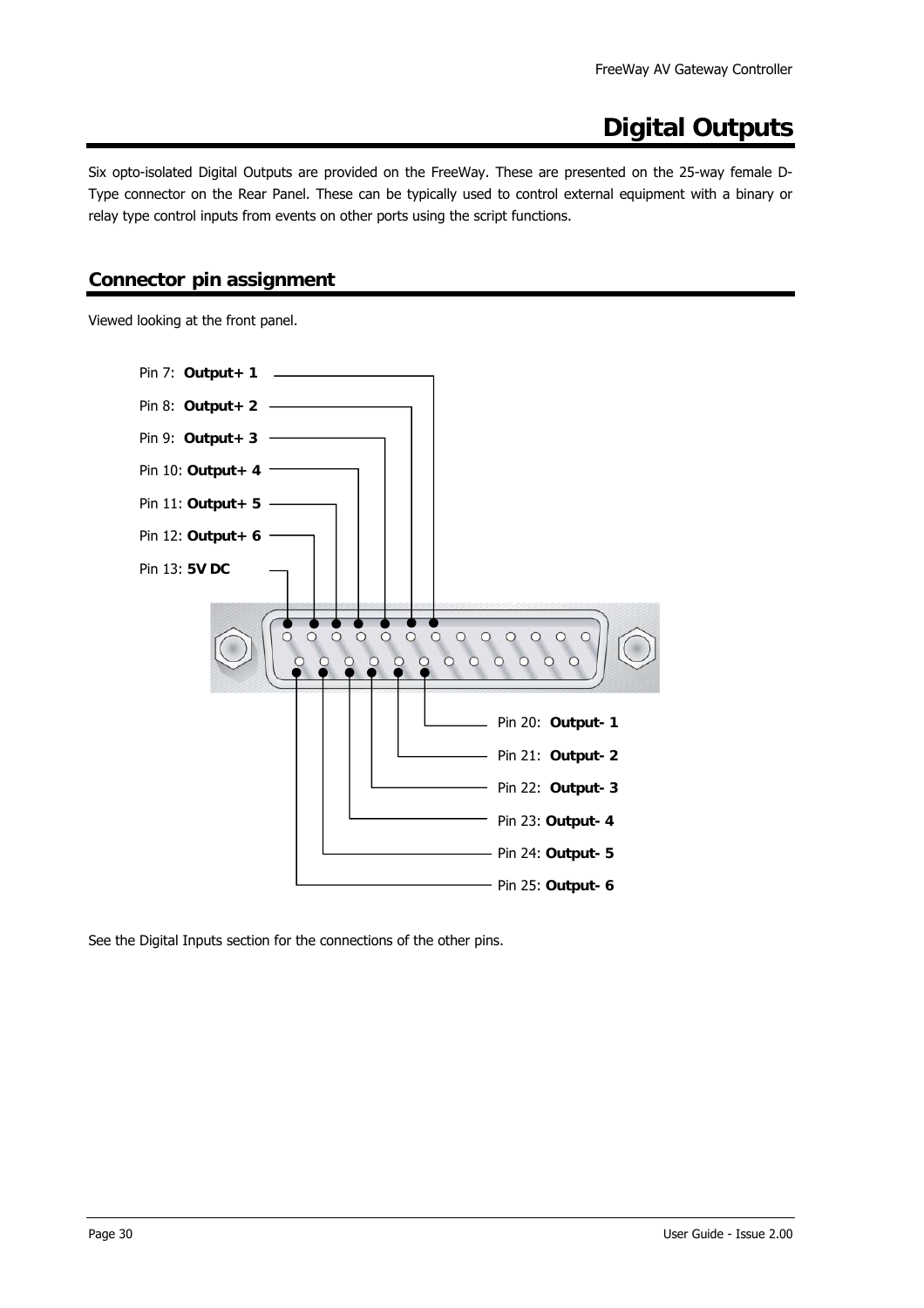# **Electrical Interface**

The equivalent electrical circuit for each digital output is as follows:



When the microprocessor sets the Digital input to a 1 (ON) the output transistor is turned on and current will flow through it.

When the microprocessor sets the Digital input to a 0 (OFF) the output transistor is turned off and no current will flow through it.

Current will only flow through the output transistor from Output+ to Output- due to the blocking diode. The transistor will pass current up to a limit of 10mA.

A courtesy voltage of 5V DC is available on pin 13 of the D-Type connector. You should not draw more than 100mA from this pin.

### **Basic Interface Example**

The following diagram shows how an LED can be turned on when Digital Output 1 is turned on.



When the digital output transistor #1 turns on 10mA of current will flow

from the 5V courtesy voltage

through the LED – turning it on

into Output+1 pin through the output transistor

out of the Output-1 pin and into the Ground pin.

Contact DKT for advice on other Digital-Output configurations you may require.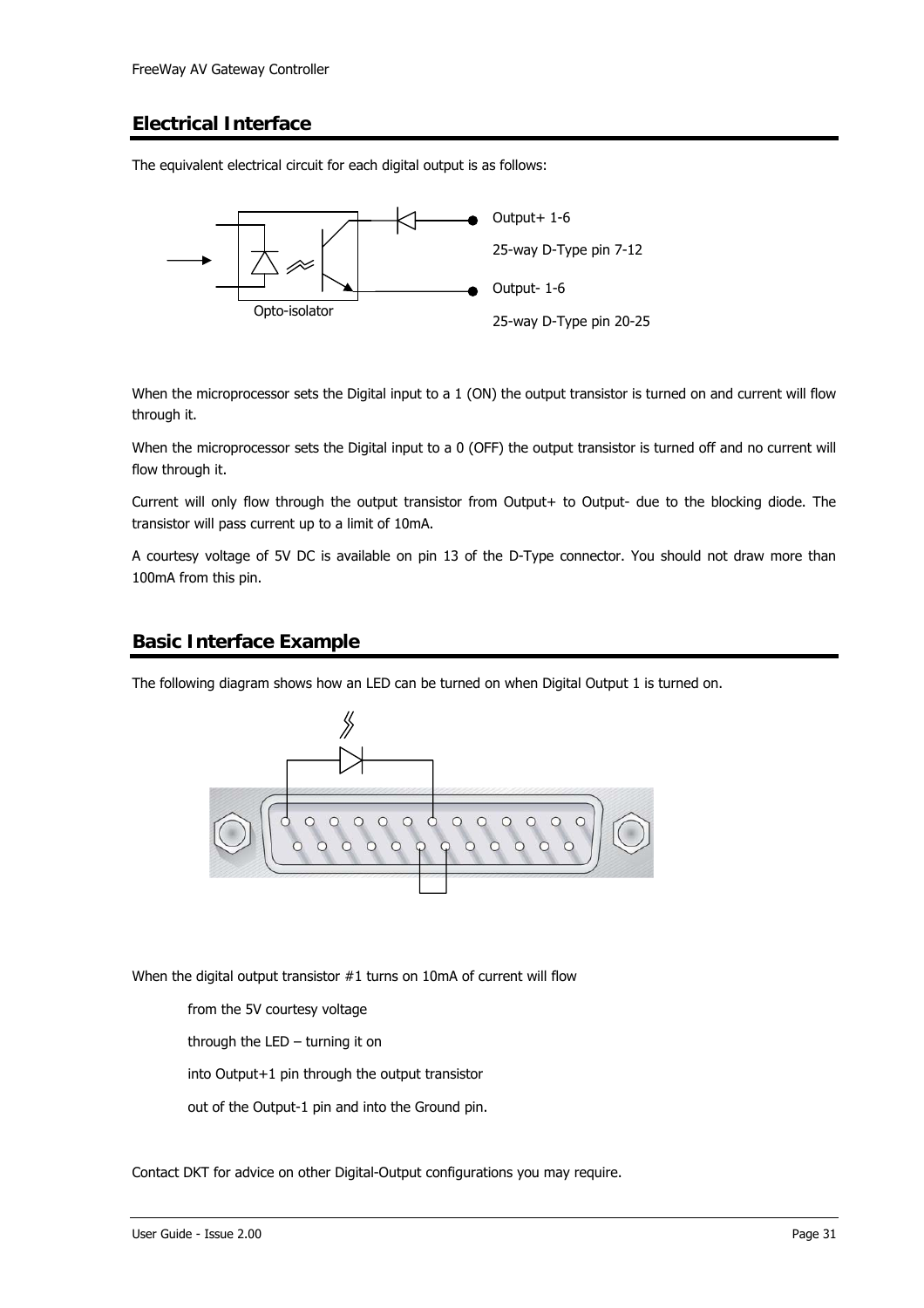## **FreeScript Functions**

The following FreeScript functions are available for handling Digital Outputs.

SetDout(float fPort, float fState)

### where

fPort - the Digital Output port pin from 1 to 6

fState - the state of the output pin (0=OFF, 1=ON)

```
// General purpose function to 
// change the state of a Digital Output 
   // ------------------------------------ 
SetDigitalOutput(float fDoutPort, float fDoutState) 
{ 
   SetDout(fDoutPort, fDoutState) 
}
```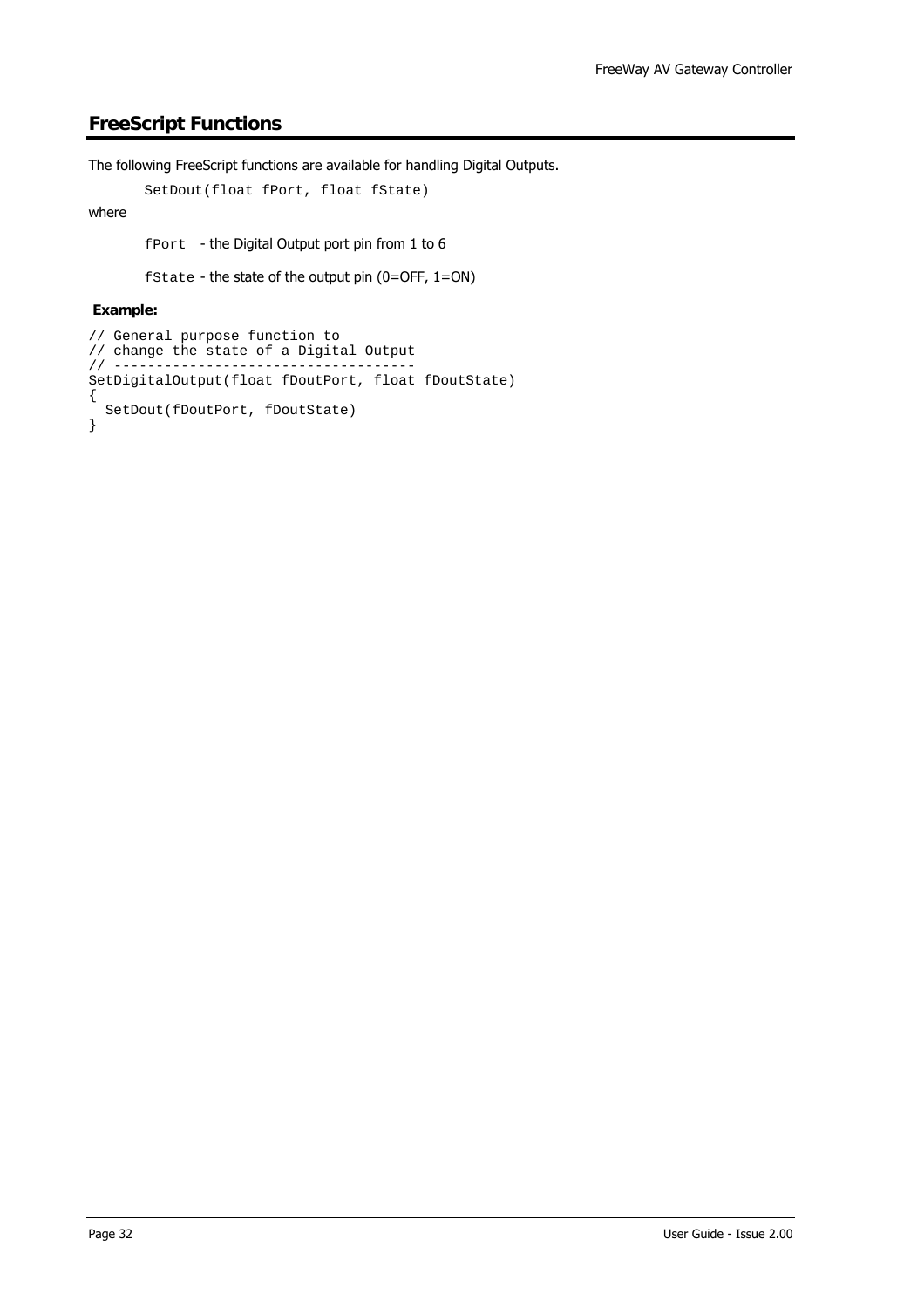The FreeWay has a Real-Time clock which keeps track of the current time and date and provides the facility for triggering time & date based events – or alarms. There are eight alarms available which can be triggered on a daily, weekly or one-off basis. There is also an astronomic clock function which can trigger alarms at dusk & dawn.

## **Setting Up Alarms**

The following FreeScript function is used to configure an alarm. You would typically include this function in the HubInit() function.

```
SetAlarm(float fAlarm, string sConfig)
```
where

| fAlarm  | - the number of the alarm you are configuring, from 1 to 8 |                                          |
|---------|------------------------------------------------------------|------------------------------------------|
| sConfig | - the alarm configuration string. Options are:             |                                          |
|         | "O dd/mm/yyyy hh:mm"                                       | one time alarm at this time and date     |
|         | "D hh:mm"                                                  | daily alarm at this time                 |
|         | "W dd/mm/yyyy hh:mm"                                       | weekly alarm at this time from this date |
|         | $"A +/-hh :mm"$                                            | at dawn $+$ or $-$ an offset             |
|         | $"P$ +/-hh: mm"                                            | at dusk $+$ or $-$ an offset             |

When using the astronomic clock you also need to call the SetLocation() function. This function is used to specify the FreeWay's location so that it can calculate the dawn and dusk alarm times. You can obtain these values from any online map service, for example: www.multimap.com.

SetLocation(float fLat, float fLon)

#### where

| fLat | the Latitude value  |  |
|------|---------------------|--|
| fLon | the Longitude value |  |

```
// configure some alarms 
HubInit() 
{ 
  // setup alarm 1 as a one-off on 27<sup>th</sup> November 2004 at 9:00am
   SetAlarm(1,"O 27/11/2004 09:00"); 
   // setup alarm 2 as a daily alarm at 5:30pm 
   SetAlarm(2,"D 17:30"); 
  // setup alarm 3 as a weekly from 1^{st} January 2005 at 7:30am
   SetAlarm(3,"W 01/01/2005 07:30"); 
   // setup a dawn alarm set for 1 hour after dawn 
   // The location is London's Oxford Street 
  SetLocation(51.51, -0.148);
   SetAlarm(4, "A +01:00");
```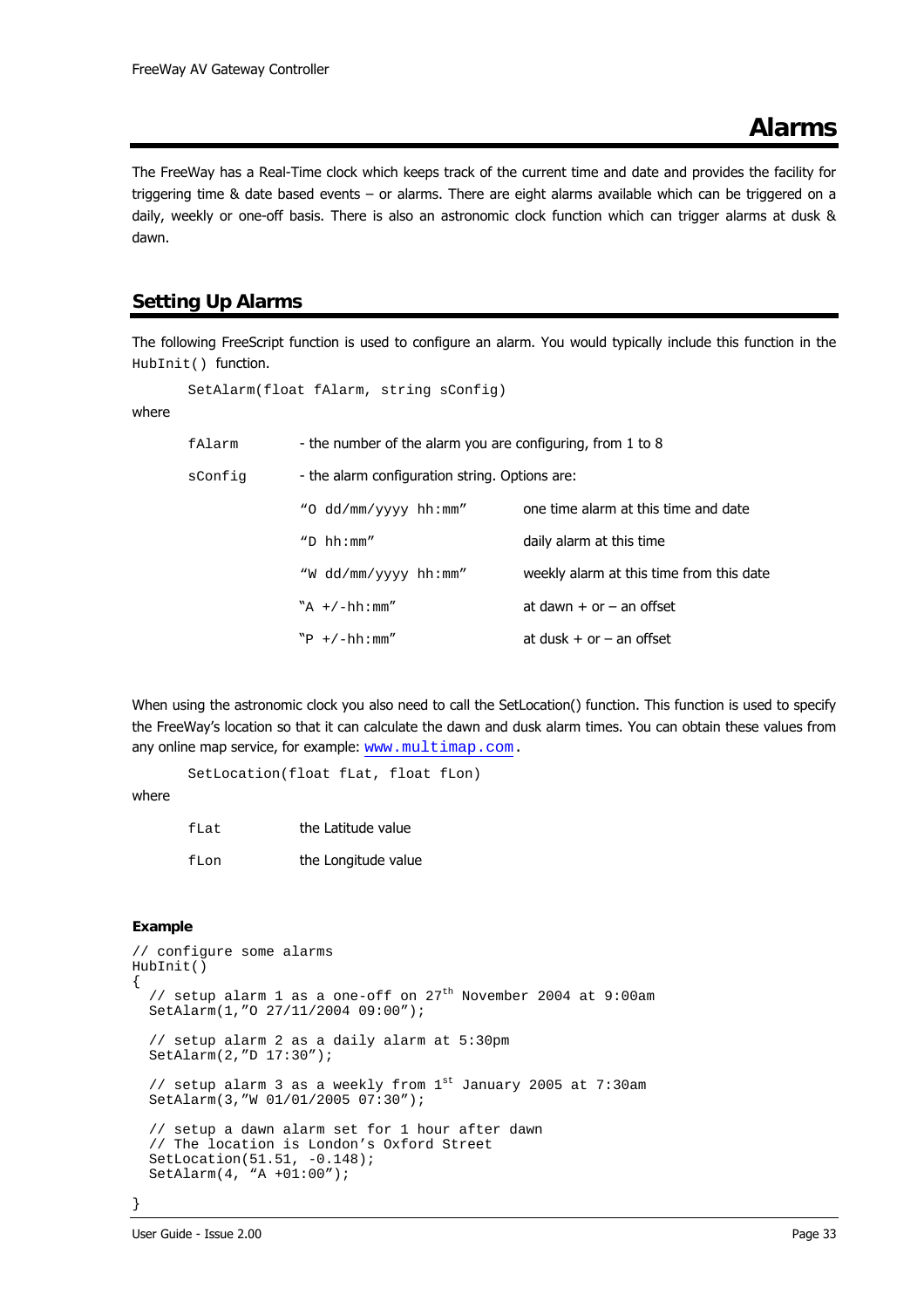# **Responding to Alarms**

When an alarm is activated the following system event function will automatically be called:

```
Alarm(float fAlarm)
```
where

fAlarm - the number of the alarm from 1 to 8

```
// assume the alarms have been setup as in the above example 
Alarm(float fAlarm) 
{ 
   string sMessage; 
 if (fAlarm == 1) { 
 sMessage = "Its my birthday!\n\r" 
 } 
  if (fAlarm == 2) \{sMessage = "Time to go home!\n\r"
 } 
 if (fAlarm == 3) { 
 sMessage = "Its Monday\n\r" 
 } 
  if (fAlarm == 4) {
   sMessage = "Good Morning\n\r"
 } 
 // print out the message to the debug terminal 
  DebugPrint(sMessage); 
}
```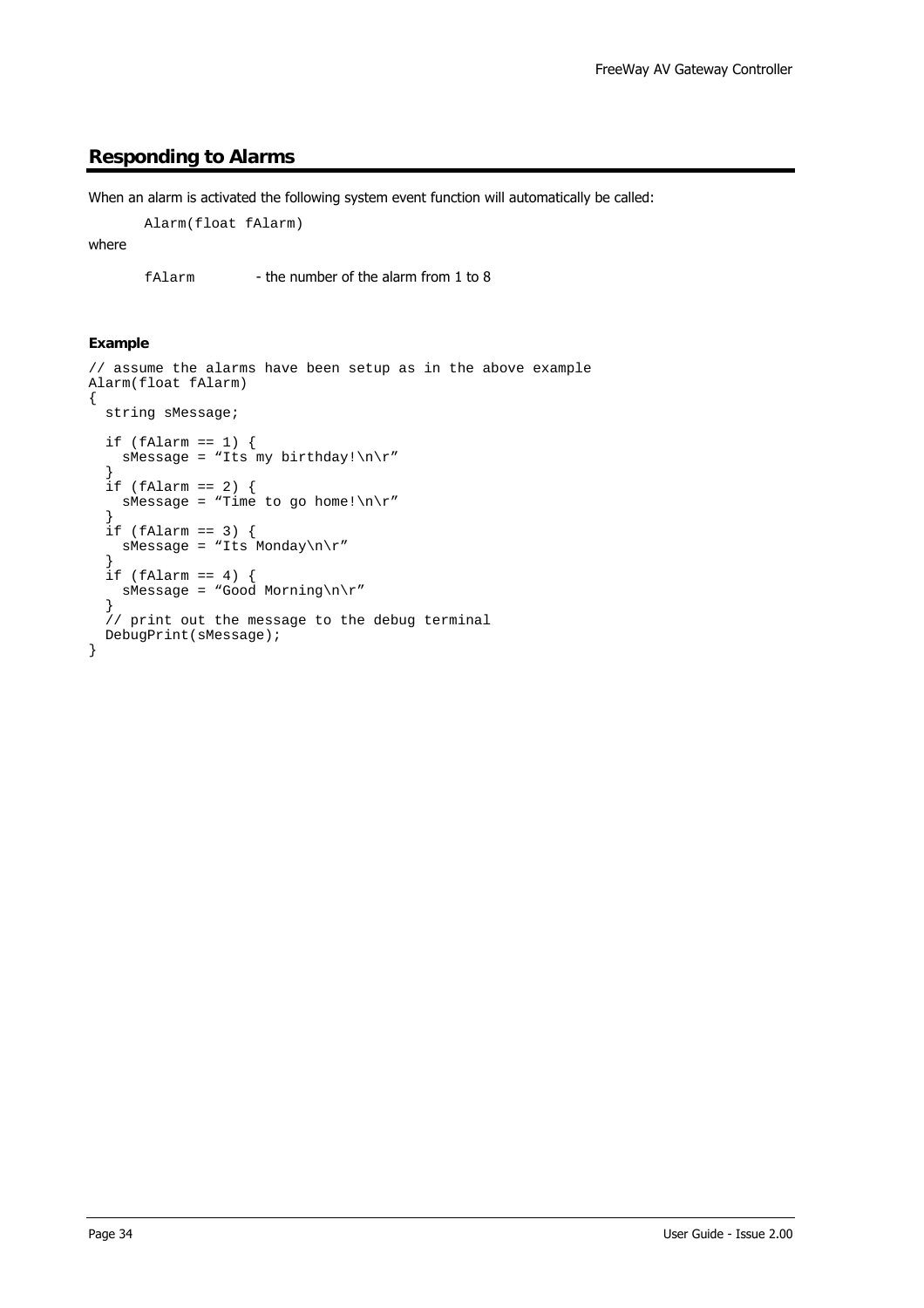There are four Telnet ports built-in to the FreeWay which you can use for communicating with equipment over a TCP/IP Ethernet connection. In the script these are effectively treated as four serial ports but use the Ethernet port. These ports are typically used for 2-way Ethernet communications between :

- multiple FreeWays
- multiple FreeWays and TCP/IP sockets built into Macromedia Flash Actionscript
- FreeWay and TCP/IP sockets built into Ethernet enabled A/V devices (e.g. CD Servers, Projectors etc)

Telnet ports can operate in standard Telnet mode or in raw TCP mode. There are script functions for opening, closing & configuring Telnet Ports.

# **Opening Telnet Ports**

Before the FreeWay uses a Telnet port (or another devices uses a FreeWay Telnet port) you need to open it up. You would do this with the OpenTelnet() function, probably included in the HubInit() function, as follows:

OpenTelnet(float fPort, float fCS, float fIPport, string sIPaddress)

where

| fPort      | - the port number of the Telnet port we want to open: 10, 11, 12, or 13                                                                                                                                                                                                  |
|------------|--------------------------------------------------------------------------------------------------------------------------------------------------------------------------------------------------------------------------------------------------------------------------|
| fCS        | - specifies the type of Telnet port to open: 0 or 1                                                                                                                                                                                                                      |
|            | $0$ – Telnet Client                                                                                                                                                                                                                                                      |
|            | $1$ – Telnet Server                                                                                                                                                                                                                                                      |
| fIPport    | - the TCP/IP port number of the Telnet connection. This is determined by your<br>application, or specified by the device you are trying to connect to. For example a Xiva<br>CD server's port number is 6789.                                                            |
| fIPaddress | - the IP address of the port to connect to. If the FreeWay's Telnet port is is a server<br>then just leave this blank i.e. "". If the FreeWay's Telnet port is a client then specify<br>the IP address of the Telnet server you are connecting to, e.g. "192.168.7.112". |

### **Closing Telnet Ports**

FreeWay also provides a close Telent function, as follows:

```
CloseTelnet(float fPort)
```
where

f Port - the port number of the Telnet port we want to close: 10, 11, 12, or 13

There are a number of situations where you may want to use closeTelnet(). Firstly, some network devices require that you open a Telnet connection, communicate and then close a Telnet communication.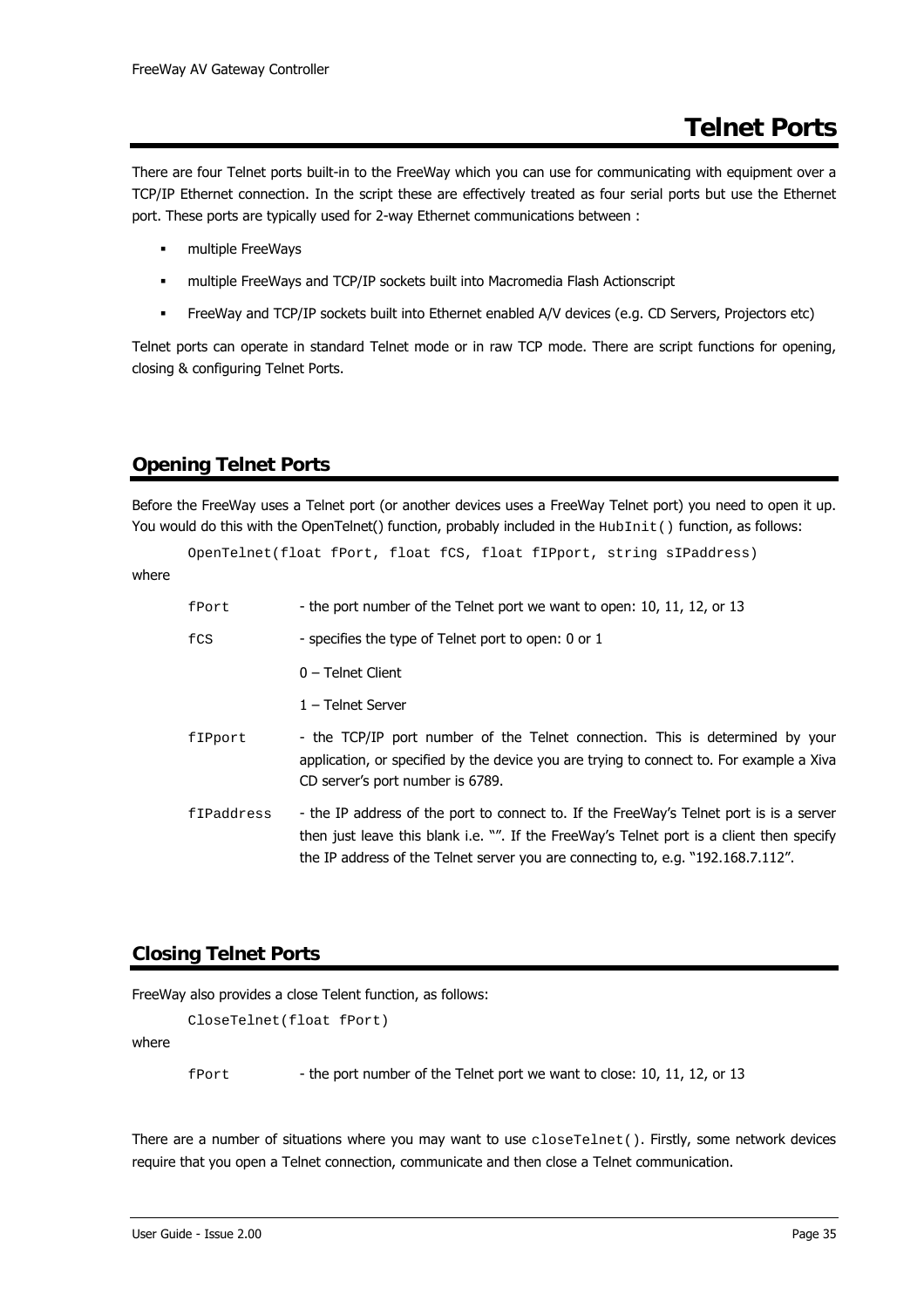Also, FreeWay typically stays switched on 24 hours a day, 7 days a week. If you have a Telnet connection to a device and the network goes down, or the devices reboots, then the Telnet connection may not be valid anymore. In this case you may want to open & close telnet connections each time you want to communicate so that you know that a valid connection has been made.

An additional advantage of closing Telnet ports is that it lets you communicate with an unlimited number of network devices. You can open a connection to one device, close it & then open a connection to another device. You can only have four *simultaneous* connections though.

### **TCP Mode**

Most devices implement a full Telnet interface for network communications. Some devices require a raw TCP connection. This is similar to Telnet but does not support various additional control characters & handshaking. If you want to use a Telnet port in raw TCP mode then use the  $\text{configTelnet}()$  function as follows:

```
ConfigTelnet(float fPort, float fMode)
```
where

f Port - the port number of the Telnet port we want to configure: 10, 11, 12, or 13 fMode - 0 is Telent mode – which is default - 1 is Raw TCP mode

Note that if you want raw TCP mode you must call this function before caling OpenTelnet(). If you want standard Telent mode you don't need to call this function (unless you are changing a connection on a FreeWay port between TCP & Telnet modes).

```
HubInit() 
{ 
   // Open a raw TCP client port 
   // on 192.168.7.27 port 6789 
   // ---------------------------------------------- 
   ConfigTelnet(10, 1); 
   OpenTelnet(10, 0, 6789, "192.168.7.27"); 
   // Open a Telnet server port 
  // on 192.168.7.112 port 10000<br>// --------------------------
                                               // ---------------------------------------------- 
   OpenTelnet(11, 1, 10000, ""); 
}
```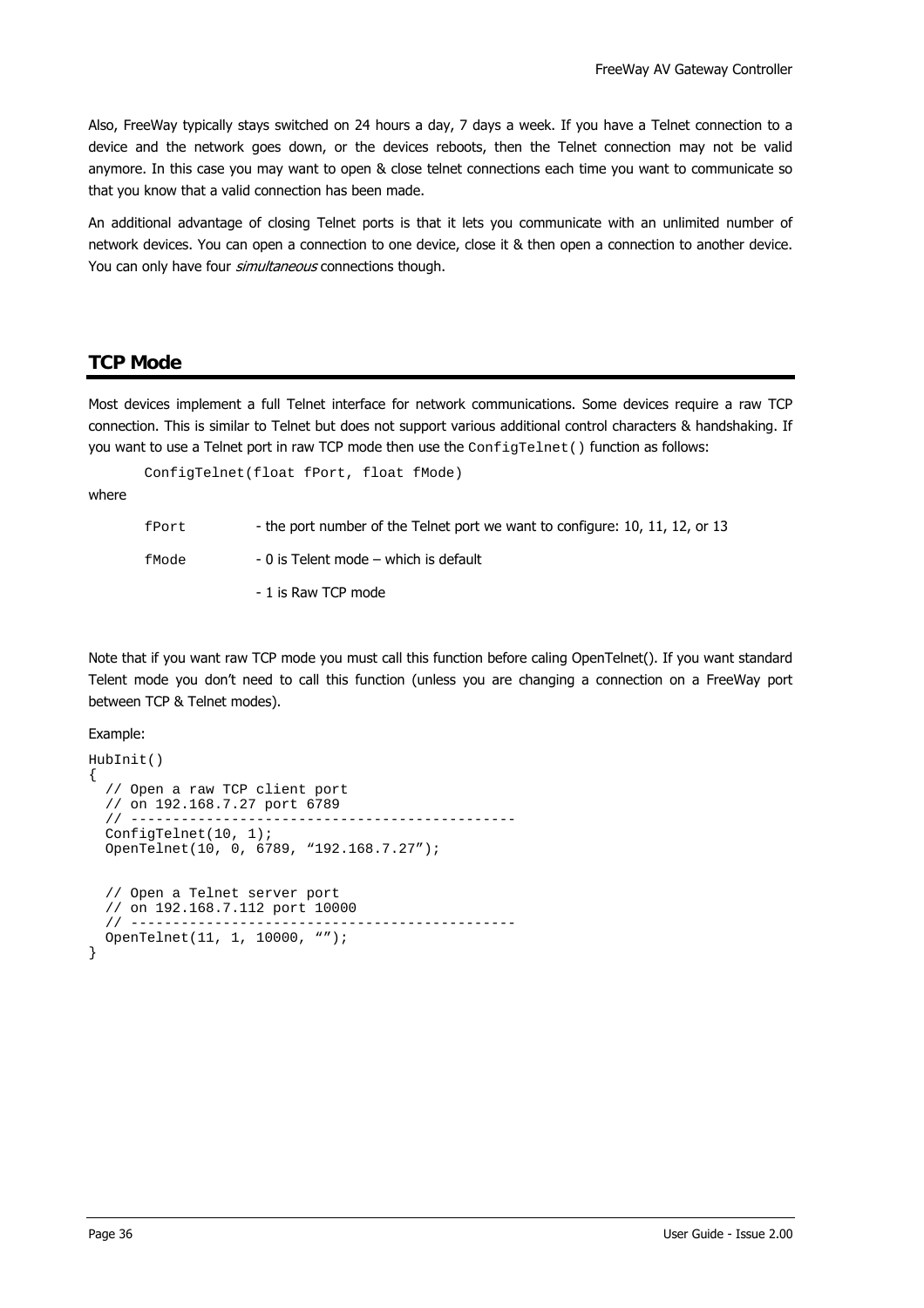# **Using Telnet Ports**

FreeWay treats Telnet ports just like normal serial ports so the SerialSend() and SerialReceive() functions can be used to receive and transmit messages over the Telnet connections that you make. The SetEndOfMsg(), SetMsgLength() and SetMsgTimeout() functions can also be used if required.

```
HubInit() 
{ 
   // Open a Telnet client port 
  // on 192.168.7.27 port 6789<br>// ------------------------
 // ---------------------------------------------- 
 OpenTelnet(10, 0, 6789, "192.168.7.27"); 
   // Wait one second to allow the device port to initialise 
  // This is optional<br>// -----------------
                                  // ----------------------------------------------------- 
   Delayms(1000); 
   // Send a hello message to the Kivor 
   // --------------------------------- 
  SerialSend(10, "Hello\n\r");
} 
SerialReceive(float fPort) 
\{ // test if the message is from Kivor 
   // --------------------------------- 
  if (fPort == 10) { 
    DebugPrint("Got a message from Kivor\n\r");
   } 
   else 
   { 
    DebugPrint("Got a message from someone else\n\r");
   } 
}
```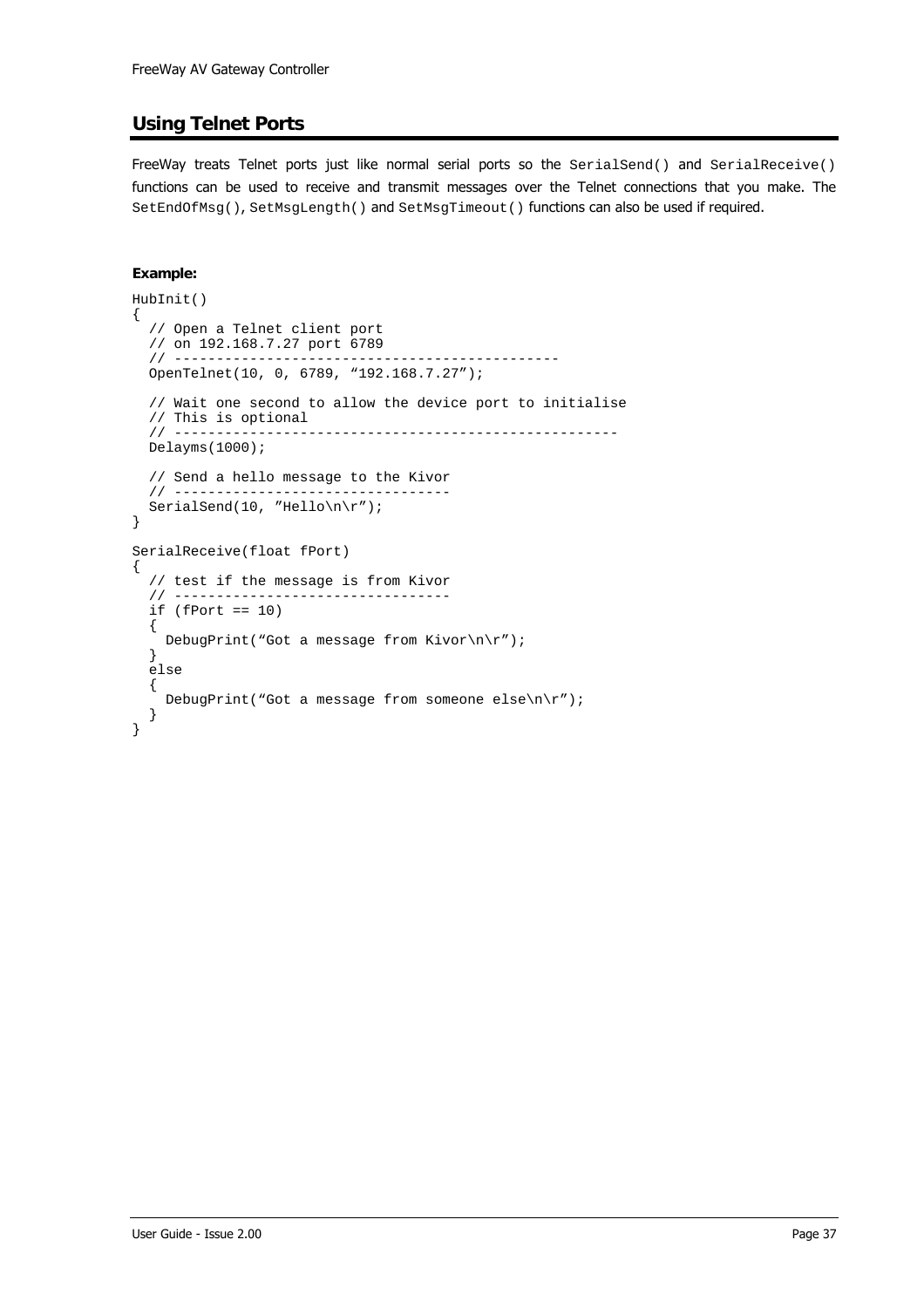# **UDP Ports**

There are four UDP ports built-in to the FreeWay which you can use for communicating with equipment over an Ethernet connection. In the script these are effectively treated as four serial ports but use the Ethernet port. These ports are typically used for 2-way Ethernet communications between :

- multiple FreeWays
- **FIGE A.5** FreeWay and UDP sockets built into Ethernet enabled A/V devices

UDP connections are similar to TCP & Telnet but, whereas TCP guarantees that a message will get through, UDP doesn't. Under situations of high network traffic it may be possible for UDP messages to get lost. Therefore, if it is important to your application that messages don't get lost, then you need to implement a retry mechanism into your application.

In addition, unlike TCP, UDP is a connectionless protocol - which means that we don't need a closeUDP() function.

An advantage of UDP messages is their speed. Because they don't have the retry overhead of TCP messages they typically get through more quickly. UDP also has a broadcast mechanism which allows a message to be sent to all interested parties on the network. This is useful for communications between a large number of FreeWays on a network.

FreeWay provides script functions for configuring UDP connections as follows.

### **Configuring & Opening UDP Ports**

This function tells the FreeWay to listen for UDP messages on a particular UDP port.

OpenUDP(float fPort, float fListenPort)

where

fPort - specifies one of four the Freeway port numbers. This can be 14, 15, 16 or 17.

fListenPort - specifies the UDP port that FreeWay will listen to. E.g. 3456.

This opens a UDP port which is set to listen for UDP messages on a particular port number. Received messages can be handled in the SerialReceive() function as normal.

If you want to send UDP messages then you need to call the following function:

ConfigSendUDP(float fPort, string sRemoteIP, float fDestPort)

where

| fPort     | - specifies one of four the Freeway port numbers. This can be 14, 15, 16 or 17. |
|-----------|---------------------------------------------------------------------------------|
| sRemoteIP | - the IP address of the remote UDP port we want to send to.                     |
|           | An IP address of "255.255.255.255" will broadcast to all UDP listeners.         |
| fDestPort | is the UDP port number at the destination                                       |

This function tells the FreeWAy where to send the UDP messages (which IP address, or all IP addresses for a broadcast), and to which UDP port to address the message. You can then send UDP messages using the SerialSend() function as normal.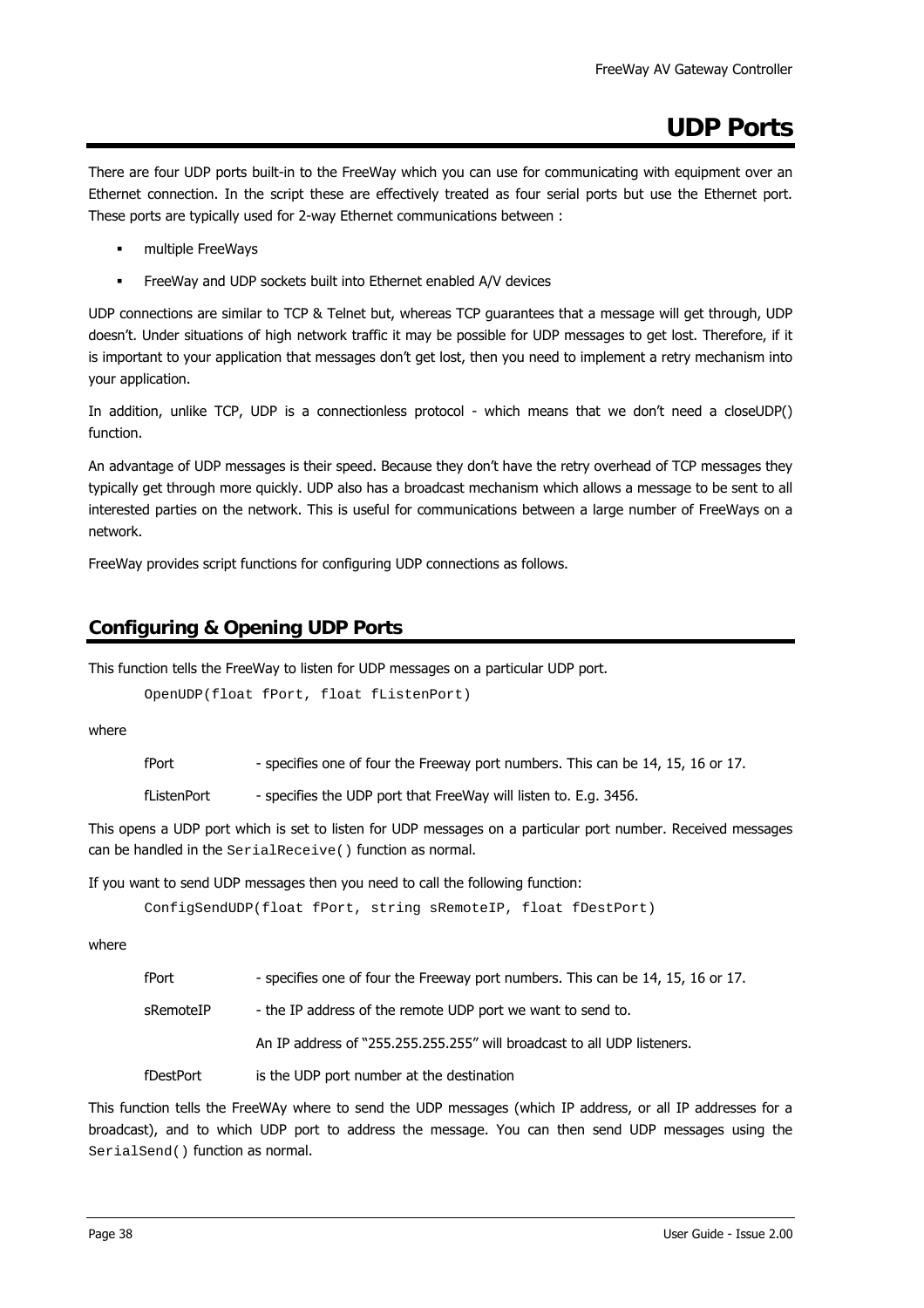# **Using UDP Ports**

FreeWay treats UDP ports just like normal serial ports so the SerialSend() and SerialReceive() functions can be used to receive and transmit messages over the Telnet connections that you make. The SetEndOfMsg(), SetMsgLength() and SetMsgTimeout() functions can also be used if required.

```
HubInit() 
{ 
   OpenUDP(14, 5600); 
   ConfigSendUDP(14, "192.168.7.110", 5600); 
 SerialSend(14, "Hello");
} 
SerialReceive(float fPort) 
\{ // test if the message is from UDP 
   // --------------------------------- 
  if (fPort == 14) { 
   DebugPrint("Got a message from UDP\n\r'');
   } 
   else 
   { 
    DebugPrint("Got a message from someone else\n\r");
   } 
}
```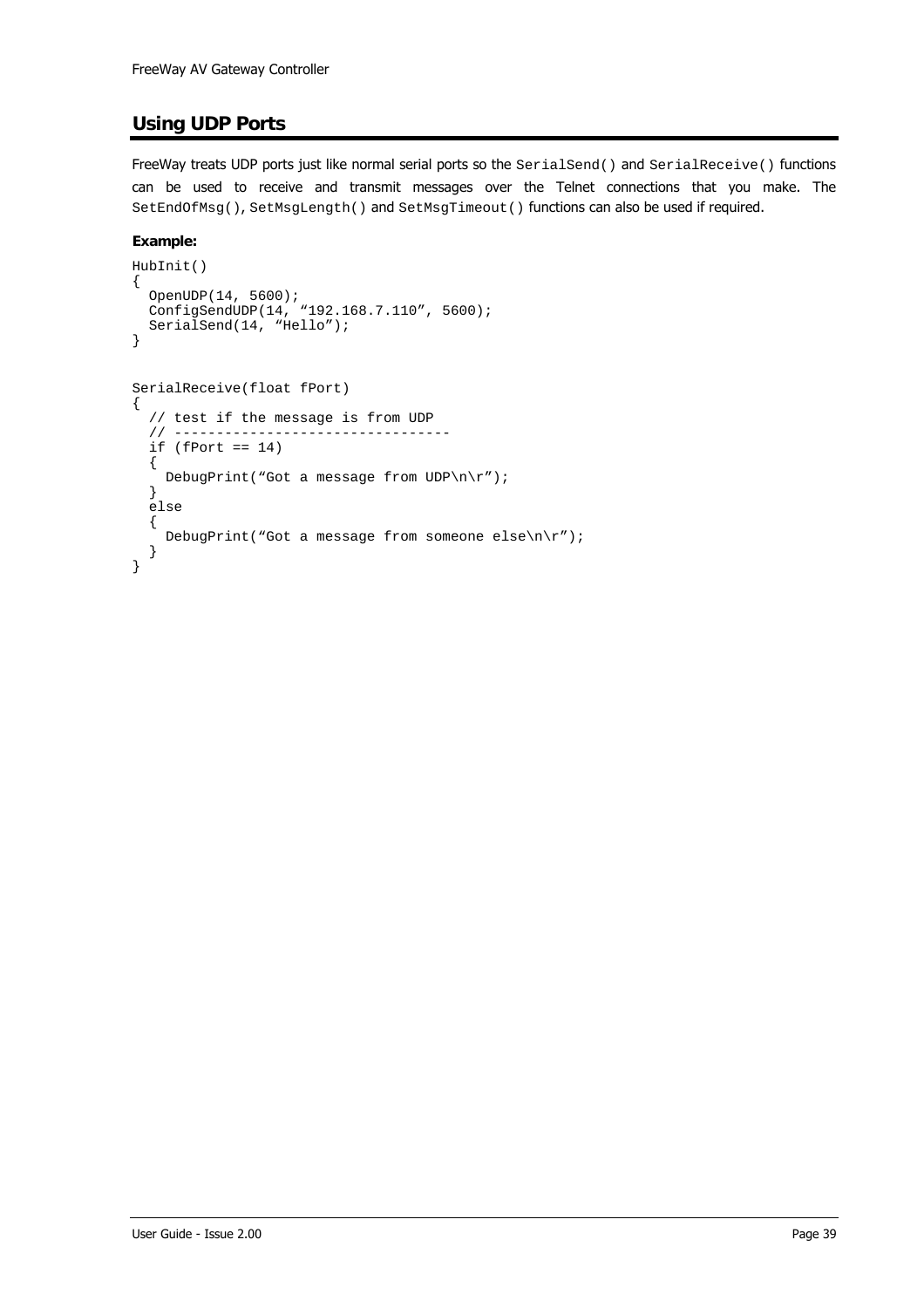# **EIB/KNX Interface**

The EIB port allows the FreeWay to send and receive messages to groups on a EIB/KNX bus. Support is provided for all of the EIB data types. Applications include:

- Controlling A/V equipment from EIB switches and sensors
- Control of EIB devices such as lighting dimmers and heating actuators from web browser-based user interfaces
- Control of EIB devices from an Infra Red handset
- Schedule astronomic time and date events using FreeWay's alarm functions
- EIB time synchronisation from FreeWay's internal clock
- Perform logic operations

### **EIB Port Connector pin assignment**

FreeWay connection directly to the bus is via a 4-way terminal connector.

(Viewed looking at the rear panel)



All other pins are not connected.

# **Configuring ETS**

Under most circumstances you do not need to make any configuration changes to your ETS project to communicate with FreeWay, particularly if FreeWay exists on the same line as the devices you wish FreeWay to interact with. Simply allocate FreeWay an unused physical address.

However, for systems with multiple lines, where FreeWay needs to communicate with devices across a line coupler you'll need to add a dummy device to your ETS project, and add objects from the dummy devices to the Groups that FreeWay needs to communicate with. For very large systems, because FreeWay 'listens' to all bus messages, you may also want to assign a FreeWay to its own line.

**Gira** provide two dummy devices with their product database, for example. The dummy device's physical address is effectively the FreeWay's physical address. You don't need download a physical address to the FreeWay via ETS as you normally do with other EIB devices. You also don't need to download an application to FreeWay using ETS as you'll program the application using FreeWay's script.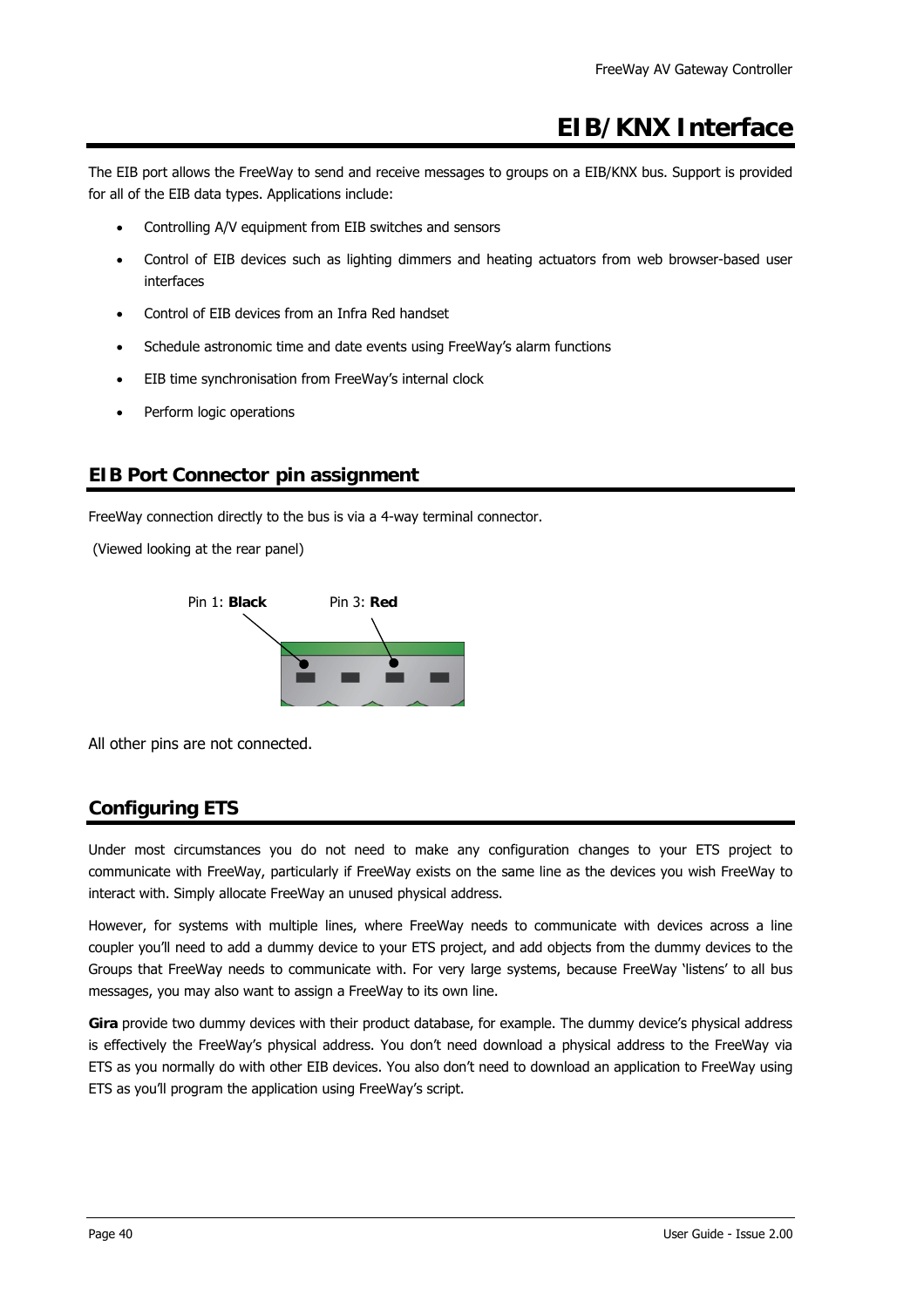### **FreeScript EIB Functions**

The following FreeScript functions are provided for EIB communications:

| EibPhysical()   | Call this in $hubit()$ to set the FreeWay's Physical address                |
|-----------------|-----------------------------------------------------------------------------|
| EibRegister()   | Call this in $hubinit()$ to specify the groups you want to communicate with |
| EibReceive()    | System Event function called when a registered group message is received    |
| EibSendFloat()  | Use this to send a float value to the bus                                   |
| EibSendString() | Use this to send a string to the bus                                        |

### **EibPhysical()**

You must call this function, usually in HubInit, to set the FreeWay's physical address. This should be the same as the physical address of the dummy device that you added to your ETS project.

EIBPhysical(string sEibPhysical)

#### where

sEibPysical - a string to set the FreeWay's physical address e.g. "0.1.2"

#### **Example**

```
HubInit() 
\{ // FreeWay's physical address 
   EIBPhysical("0.1.2"); 
}
```
### **EibRegister()**

You must call this function, usually in HubInit, for every group that you want FreeWay to communicate with This should be the same as the group addresses in your ETS project that are associated with the dummy device's objects. The function requires a unique handle which is used by send and receive functions to refer to the group; a group address as a string; a Data Type. You can register up to 64 groups.

EIBRegister(float fEibRegHandle, string sEibRegGroup, float fEibRegType)

where

| fEibReqHandle | a unique handle to identify the EIB group - between 1 and 64 |
|---------------|--------------------------------------------------------------|
| sEibReqGroup  | the EIB group address that you want to register e.g. "0/0/1" |
| fEibType      | the type of Datapoint that the Group uses. Options are       |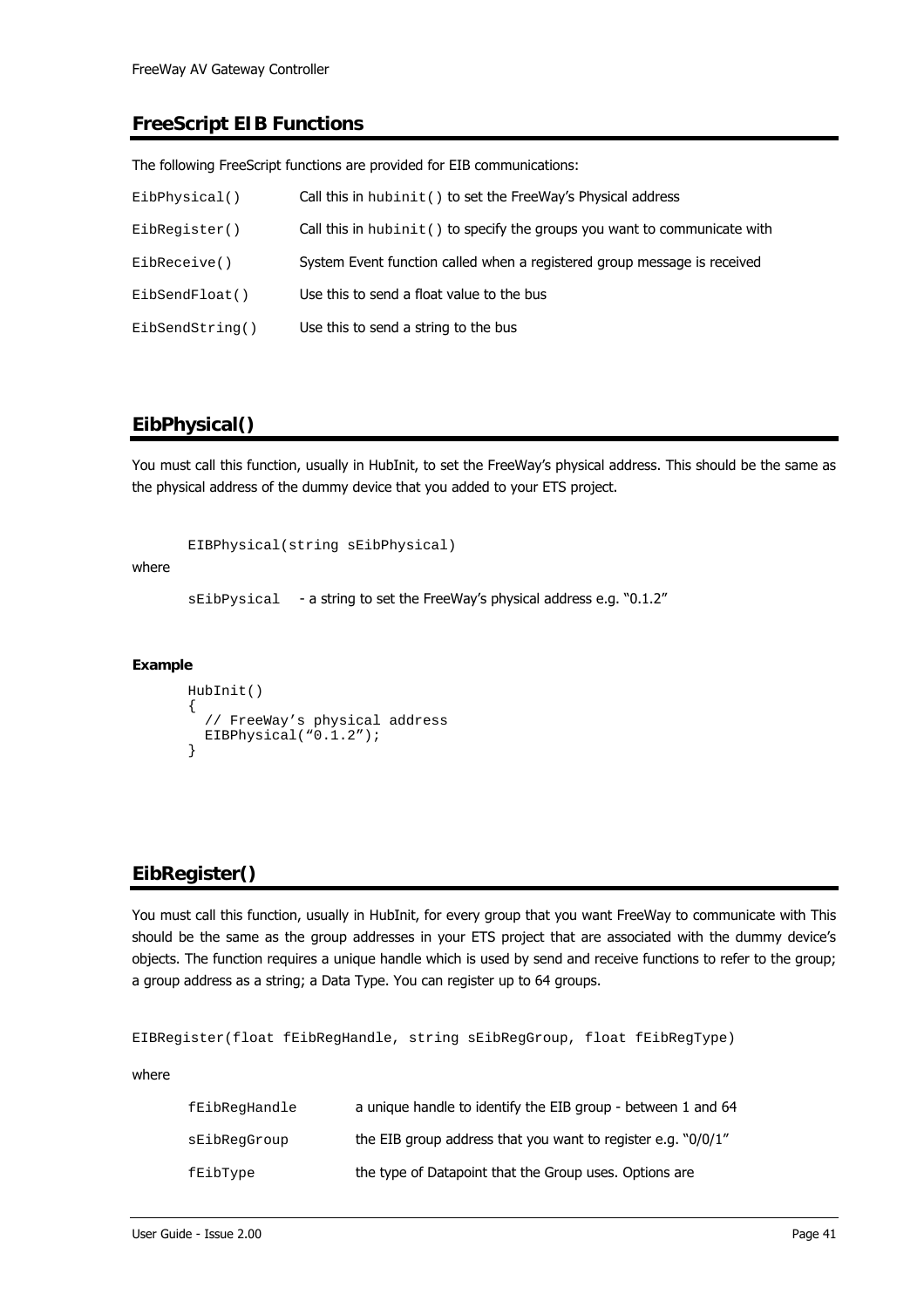| fEibType     | Data Type                    | Format   | Example                      |
|--------------|------------------------------|----------|------------------------------|
| $\mathbf{1}$ | Boolean                      | 1-bit    | Switches & status            |
| 2            | 2-bit                        | 2-bit    |                              |
| 3            | 3-bit Controlled             | 4-bit    | <b>Dimmers</b>               |
| 4            | <b>Character Set</b>         | 8-bit    | <b>Displays</b>              |
| 5            | 8-Bit Unsigned Value         | 8-bit    | e.g. dimmer brightness value |
| 6            | 8-bit Signed Value           | 8-bit    | Values                       |
| 7            | 2-octet Unsigned Value       | 2-octet  | e.g. thermostat temperature  |
| 8            | 2-octet Signed Value         | 2-octet  | Values                       |
| 9            | 2-octet Floating Point Value | 2-octet  | Values                       |
| 10           | Time                         | 3-octet  | Set bus time                 |
| 11           | Date                         | 3-octet  | Set bus date                 |
| 12           | 4-octet Unsigned Value       | 4-octet  | Values                       |
| 13           | 4-octet Signed Value         | 4-octet  | Values                       |
| 14           | 4-octet Float Value          | 4-octet  | Values                       |
| 15           | Access                       | 4-octet  | Access control               |
| 16           | <b>Character String</b>      | 14 bytes | Text displays                |

Note: Registering a group address as Type 0 signifies an un-registered group.

```
HubInit() 
{ 
   // FreeWay's physical address 
  EIBPhysical("0.1.2");
   // Register a switch group address 
   // -------------------------------- 
 // Group Handle = 1 
 // Group Address = 0/1/2 
 // Data Type = 1 = Boolean 
 EIBRegister(1,"0/1/2",1); 
  // Register a dimmer control group address<br>// ------------------------------
 // -------------------------------- 
 // Group Handle = 2 
 // Group Address = 0/1/3 
   // Data Type = 3 = 3-bit control 
  EIBRegister(2, "0/1/3, 3);}
```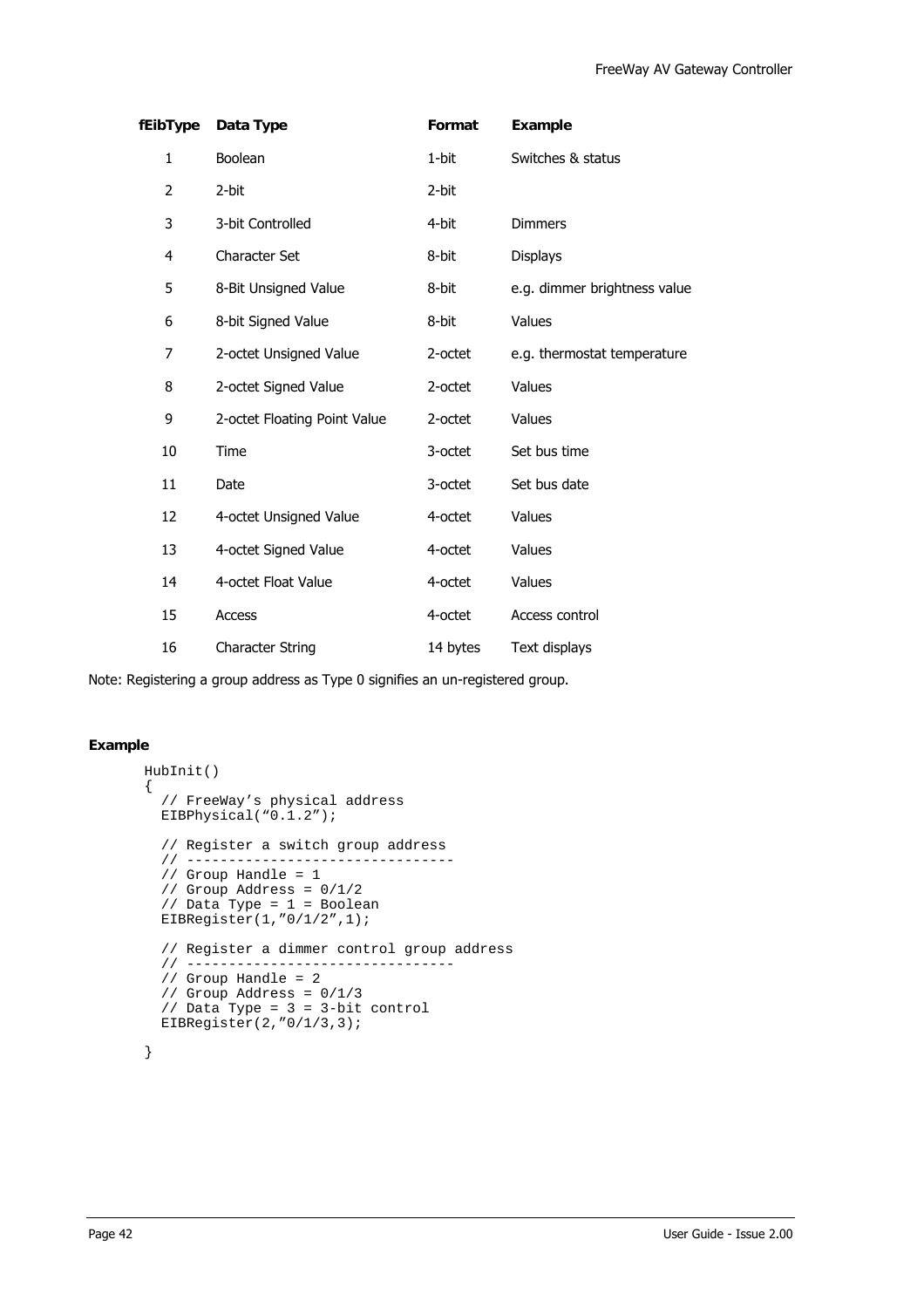### **EibReceive()**

This is a System Event function that is automatically called when FreeWay receives a message from a group that you've registered. The function is passed 3 parameters: the group handle, the message value as a float, and the message value also as a string. You can use either the float or the string values for most data types with a few exceptions.

```
EIBReceive(float fEibRxHandle, float fEibRxValue, string sEibRxValue)
```
Where

| fEibHandle  | the handle of the registered group                           |
|-------------|--------------------------------------------------------------|
| fEibRxValue | the floating point value of the data received from the group |
| sEibRxValue | a string version of the data received from the group         |

#### **Example**

```
EIBReceive(float fEibRxHandle, float fEibRxValue, string sEibRxValue) 
{ 
   // check the group's handle 
   if (fEibRxHandle == 1) 
   { 
     // Read the value as a string.... 
    if (sEibRxValue[0] == 0) {DebugPrint("Value = On");}
    if (sEibRxValue[0] == 1) {DebugPrint("Value = Off"); }
     // ... or Read the value as a float 
 if (fEibRxValue == 0) {DebugPrint("Value = On");} 
 if (fEibRxValue == 1) {DebugPrint("Value = Off");} 
   } 
}
```
### **EibSendFloat()**

Use this function to send a value to group that you've registered. The function is passed 2 parameters: the group handle, the message value as a float. You'd use this function for sending 1, 4 and 8-bit and floating point values.

EIBSendFloat(float fEibTxfHandle, float fEibTxfValue)

where

| fEibTxfHandle | the group handle previously registered with EIBRegister() |
|---------------|-----------------------------------------------------------|
| fEibTxfValue  | the floating point value of the data to send to the group |

```
HubInit() 
{ 
   EIBPhysical("0.1.2"); 
   // Group Handle = 1 
   // Group Address = 0/1/2 
   // Data Type = 1 = Boolean 
   EIBRegister(1,"0/1/2",1); 
   // send a value of 1 to the group 
   EIBSendFloat(1, 1) 
}
```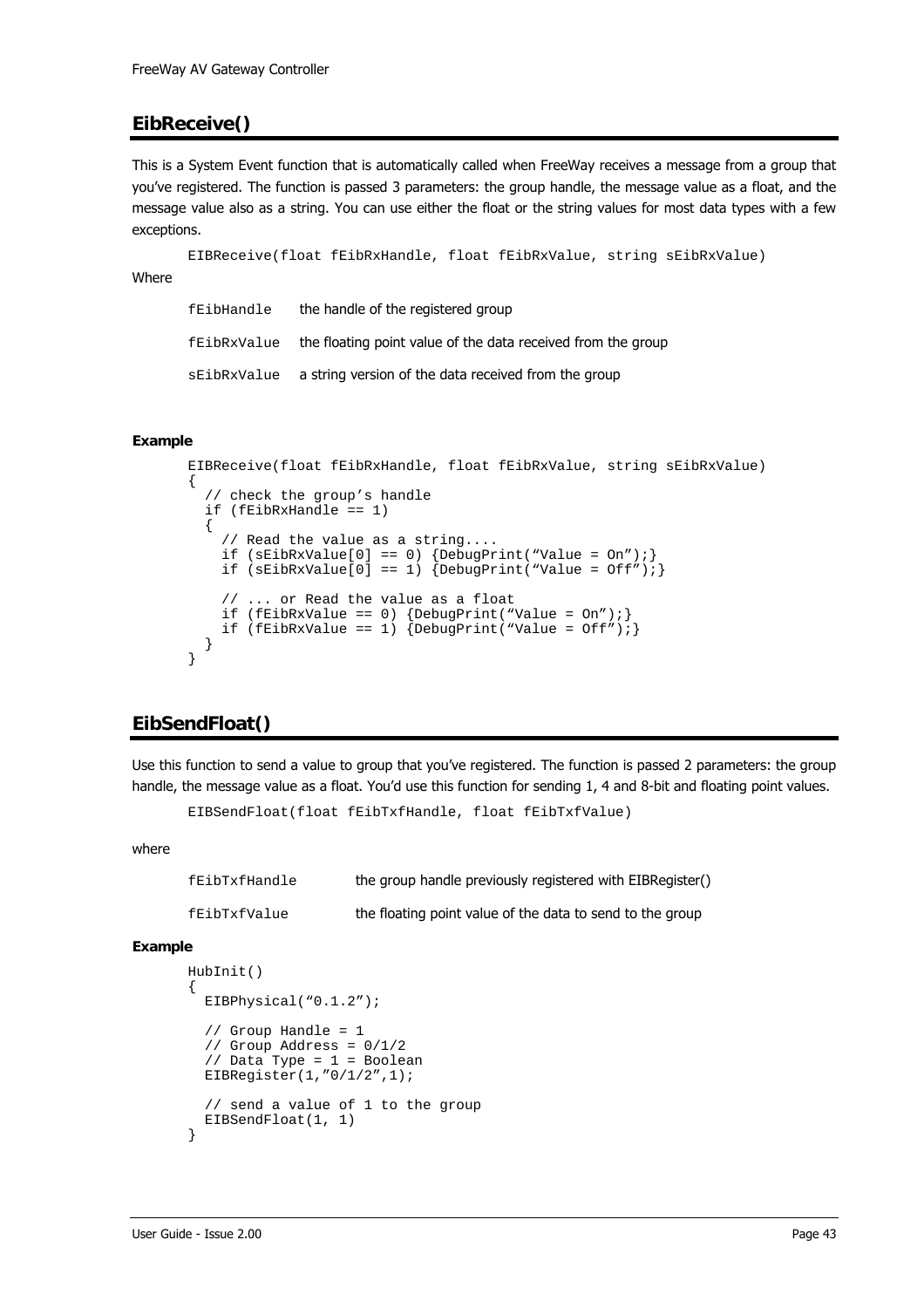### **EibSendString()**

Use this function to send a value to group that you've registered. The function is passed 2 parameters: the group handle, the message value as a string. You can use this function to send values for any of the data types, particularly those with multiple bytes.

```
EIBSendString(float fEibTxsHandle, string sEibTxsValue)
```
#### where

| fEibTxsHandle | the group handle previously registered with EIBRegister() |
|---------------|-----------------------------------------------------------|
| sEibTxsValue  | the string value of the data to send to the group         |

```
string sEibString; 
HubInit() 
{ 
   EIBPhysical("0.1.2"); 
   // Group Handle = 1 
 // Group Address = 0/1/2 
 // Data Type = 1 = Boolean 
  EIBRegister(1,"0/1/2",1);
   // send a value of 1 to the group 
   sEibString[0] = 1; 
   EIBSendString(1, sEibString) 
}
```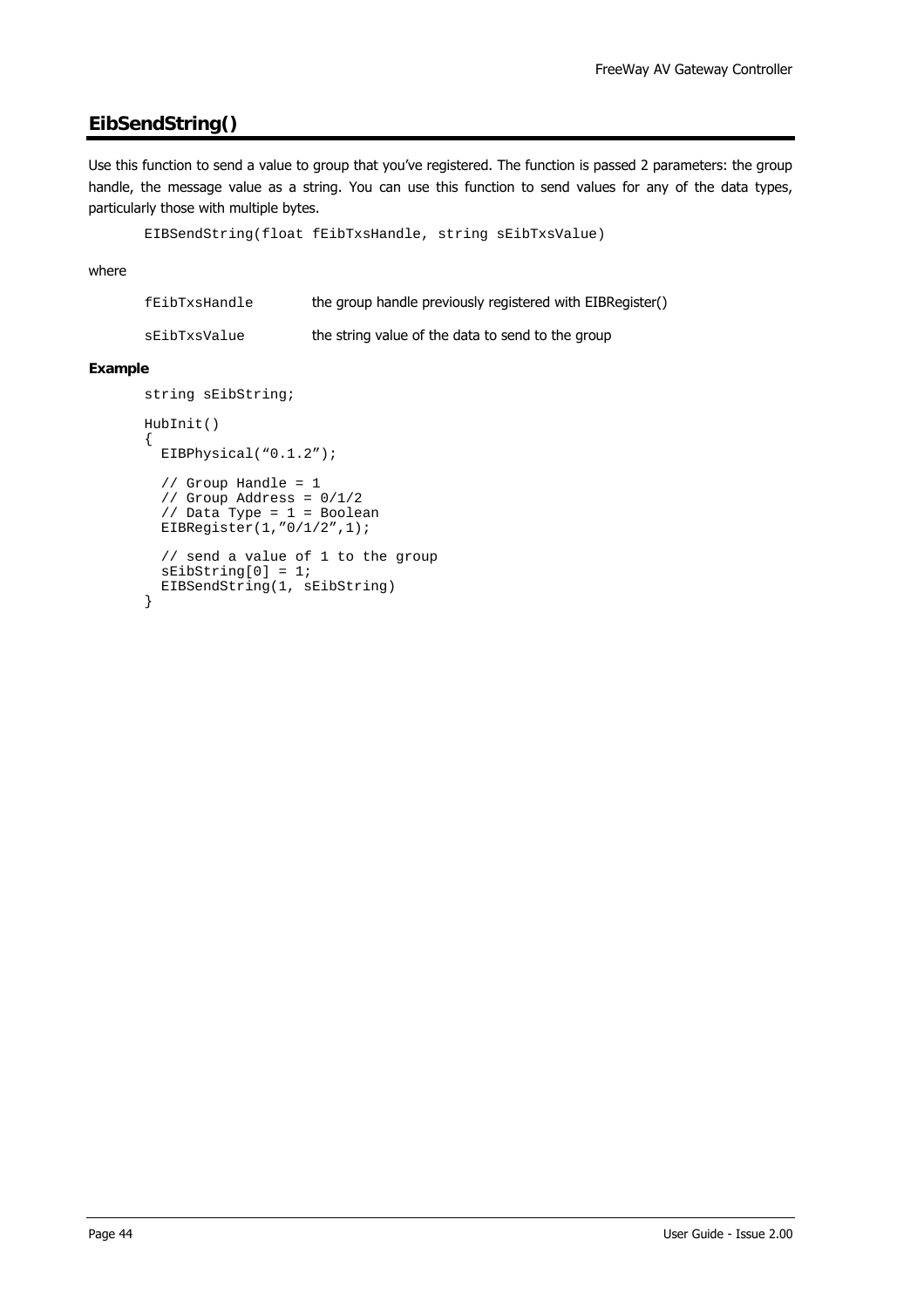# **A1 - Setting up a Telnet HyperTerminal Session**

This section gives instructions on setting up a Telnet session file for HyperTerminal supplied with most versions of Windows.

- From the **Start** menu select **Programs->Accessories->Communications->HyperTerminal**.
- In the **New Connection** dialog box type in: **FreeWay Telnet** and click OK

| <b>Connection Description</b>                       |                     | $\overline{P}$ |
|-----------------------------------------------------|---------------------|----------------|
| New Connection                                      |                     |                |
| Enter a name and choose an icon for the connection: |                     |                |
| Name:                                               |                     |                |
| FreeWay Telnet                                      |                     |                |
| Icon:                                               |                     |                |
|                                                     |                     |                |
|                                                     |                     |                |
|                                                     |                     |                |
|                                                     | Cancel<br><b>OK</b> |                |
|                                                     |                     |                |

- In the **Connect To** window, in the **Connect Using** drop-down box select **TCP/IP (Winsock)**
- For **Host address** type in **192.168.1.111** (or the FreeWay's new IP address if you have changed it)
- The **Port number** should be **3900.** Click on **OK**

| <b>Connect To</b> |                                                   |  |
|-------------------|---------------------------------------------------|--|
| FreeWay Telnet    |                                                   |  |
|                   | Enter details for the host that you want to call: |  |
| Host address:     | 192.168.7.111                                     |  |
| Port number:      | 3900                                              |  |
|                   | Connect using: TCP/IP (Winsock)                   |  |
|                   | <b>OK</b><br>Cancel                               |  |

 Select **File->Save** from the HyperTerminal menu to save the session file. You can access the session file again from **Programs->Accessories->Communications->HyperTerminal->FreeWay Telnet.ht**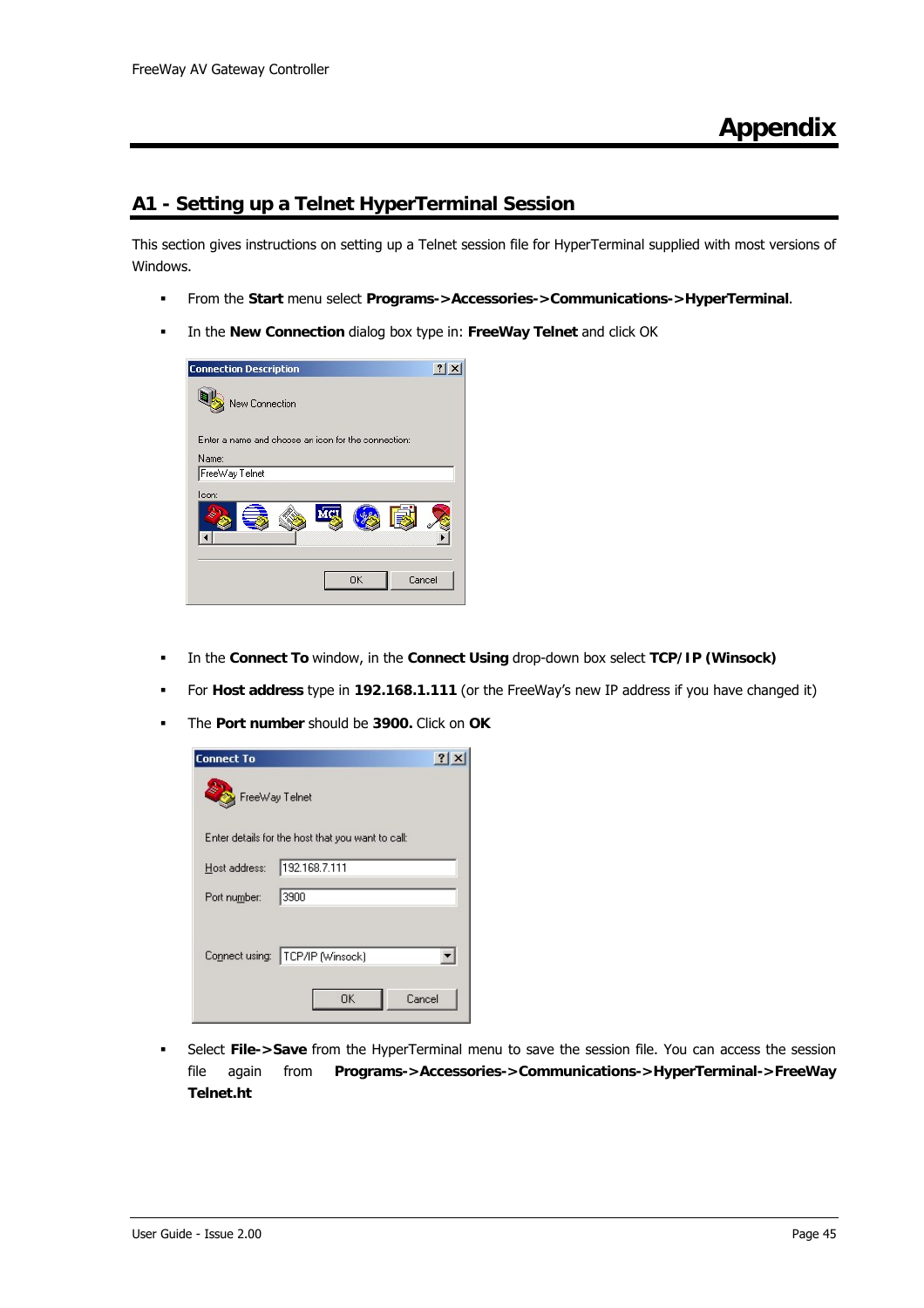# **A2 - Downloading Scripts using FTP**

FreeWay has an FTP interface as an alternative to Telnet for downloading scripts to FreeWay. There are numerous FTP Client programmes freely available on the Internet and Windows has one built-in. To use it:

- First run a Command Prompt session: **Select Start->Programs->Accessories->Command Prompt**
- You should then navigate to the directory that contains your script file. For example at the **C:\>** prompt type in:
	- cd My Documents\FreeWay Scripts\script.txt
- Note that for Telnet transfers you can call the script anything you like. For FTP transfers the script file name must be **script.txt**.
- Then run the FTP Client by typing in  $ftp$  followed by the FreeWay's IP address, for example:

ftp 192.168.1.111

- You will be prompted for a username, type in  $\det$
- You will be prompted for a password, type in dkt
- You are now logged in as an FTP client to FreeWay. To send your script file to FreeWay type in:

send script.txt

- Type quit to exit the FTP client programme.
- You will now need to compile the script file using the **Compile** button on the FreeWay's built-in web page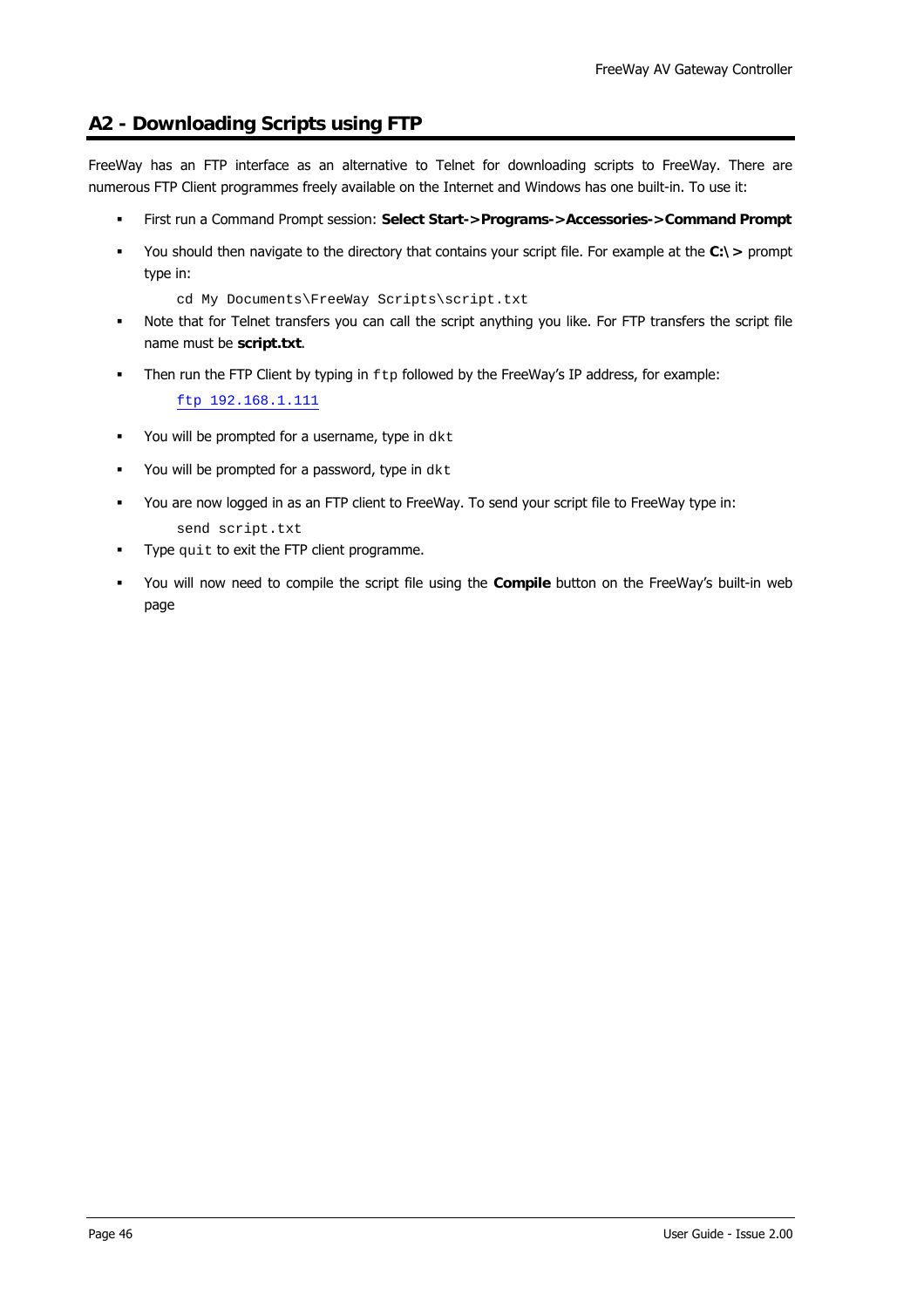# **A3 – EIB/KNX Datapoint Types**

### **Type 1: Boolean**

Format 1-bit

Range 0,1

This data type is used for switch states (e.g. 0/1, on/off, open/closed, up/down etc). On transmit it is used to switch devices on/off. On receive it provides device states.

On receive the bit value is provided in fEibRxValue and in sEibRxValue[0] as values 0 or 1.

On transmit the bit value can be sent using EibSendFloat() or EibSendString().

#### **Example**

This example receives a switch state from group address  $0/1/1$ , prints out a debug message and sends the received value to group address 0/1/2.

```
HubInit() 
{ 
   EIBPhysical("0.0.1"); // FreeWay physical address 
  EIBRegister(1,"0/1/1",1); // Group Handle = 1
                                    // Group Address = 0/1/1 
                                     // Data Type = 1 = Boolean 
  EIBRegister(2, "0/1/2", 1);
                                    // Group Address = 0/1/2 
                                     // Data Type = 1 = Boolean 
} 
EIBReceive(float fEibRxHandle, float fEibRxValue, string sEibRxValue) 
{ 
float fValue; 
string sValue; 
   // check the group's handle 
   if (fEibRxHandle == 1) 
  \left\{ \right. // get the float value or ... 
     fValue = fEibRxValue; 
     // get the string value 
     sValue = sEibRxValue[0]; 
     // send float to group 2 or ... 
     EIBSendFloat(2, fValue); 
     // send string to group 2 
     EIBSendString(2, sValue); 
   } 
}
```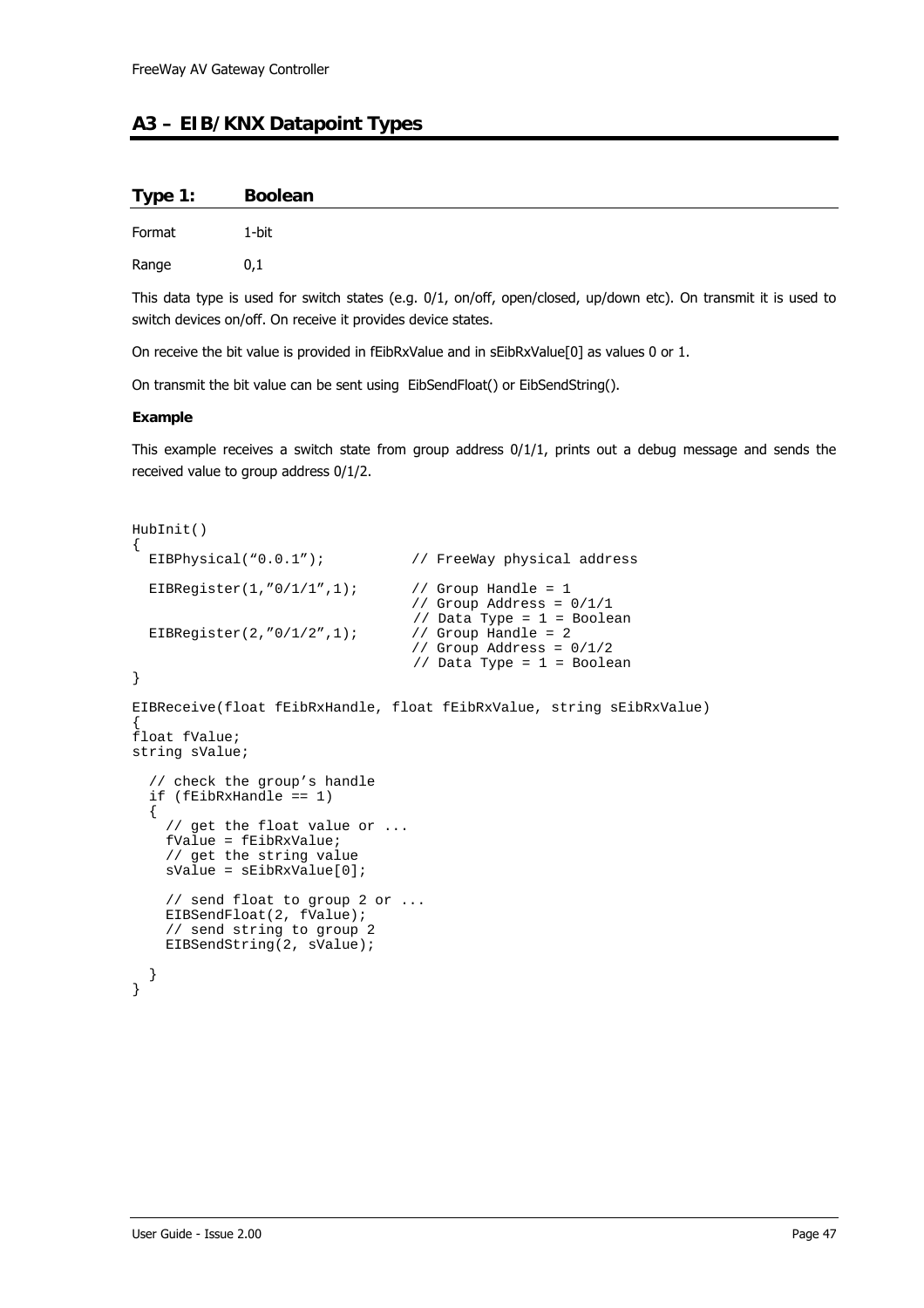| Type $2:$  | 2-bit                                                                          |
|------------|--------------------------------------------------------------------------------|
| Format     | 2-bit<br>$\mathsf{IC}\,\mathsf{V}$                                             |
| Range      | $C = 0,1$<br>$V = 0.1$                                                         |
| On receive | $sString[0] = V$                                                               |
|            | $sString[1] = C$                                                               |
|            | $f$ Float = $CV$                                                               |
|            | On transmit the bit value can be sent using EibSendFloat() or EibSendString(). |

| Type 3 | <b>3-Bit Controlled</b>                                                                                         |
|--------|-----------------------------------------------------------------------------------------------------------------|
| Format | $\lceil$ C VVV $\rceil$<br>4-bit                                                                                |
| Values | $C = 0.1$                                                                                                       |
|        | $0 = \dim \text{down}$                                                                                          |
|        | $1 = \dim$ up                                                                                                   |
|        | $V = 000111$                                                                                                    |
|        | $001-111 =$ dimming step                                                                                        |
|        | $000 = stop$                                                                                                    |
|        | This data type is commonly used to increase or decrease the set value in steps, or to stop/start movement (e.g. |

This data type is commonly used to increase or decrease the set value in steps, or to stop/start movement (e.g. to control a dimmer). Data is formatted as follows:

fFloat =  $[\_$  \_ \_ \_ \_ C V V V ]

or

 $sString[0] = [$  \_\_\_\_\_\_\_\_ C ]  $sString[1] = [$  \_\_\_\_\_ V V V ]

### **Example 1**

This example prints out the status of received dimming messages.

```
HubInit() 
{ 
  EIBPhysical("0.0.1"); // FreeWay physical address 
 EIBRegister(1,"0/0/1",3); // Group Handle = 1
                                // Group Address = 0/1/2 
                              // Data Type = 3 = 4-bit controlled 
}
```

```
EIBReceive(float fEibRxHandle, float fEibRxValue, string sEibRxValue) 
{ 
string sControl; 
string sStep;
```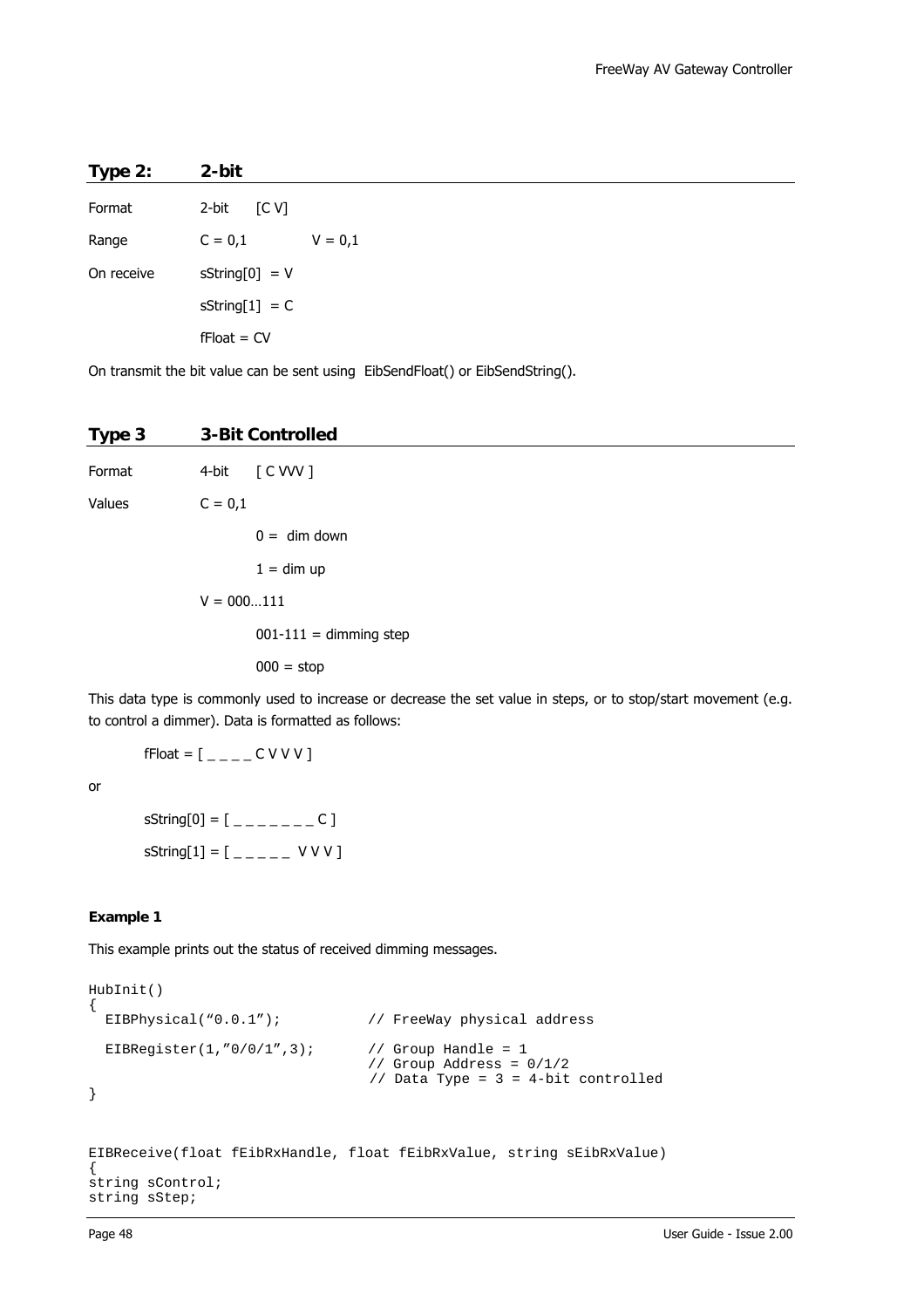#### FreeWay AV Gateway Controller

```
string sDebug; 
   // check the group's handle 
   if (fEibRxHandle == 1) 
   { 
      // get the control value 
      sControl = sEibRxValue[0]; 
      // get the step value 
      sStep = sEibRxValue[1]; 
     if (sStep == 0) { 
       DebugPrint("Dimming stopped \n\r");
      } 
      else 
     \left\{ \right. if (sControl == 0) 
         { 
          sDebug = "Dimming Up with step = " + s + "\n\r";
          DebugPrint(sDebug); 
         } 
         else 
\{sDebug = "Dimming Down with step = " + s + "\n\r";
           DebugPrint(sDebug); 
        } 
      } 
  } 
}
```
### **Example 2**

This example shows a function which can be called by web browser buttons to control a dimmer.

```
ControlDimmer(float fCommand, float fStep) 
{ 
string sEibString; 
   // 1 = stop dimming 
  if (fCommand == 1) { 
     sEibString[0] = 0; 
    sEibString[1] = 0; EibSendString(1,sEibString); 
   } 
  // 1 = \dim upif (fCommand == 2) { 
     sEibString[0] = 0; 
     sEibString[1] = fStep; 
    EibSendString(1,sEibString);
   } 
  // 1 = \dim \text{ down}if (fCommand == 3) { 
     sEibString[0] = 1; 
     sEibString[1] = fStep; 
     EibSendString(1,sEibString); 
   } 
}
```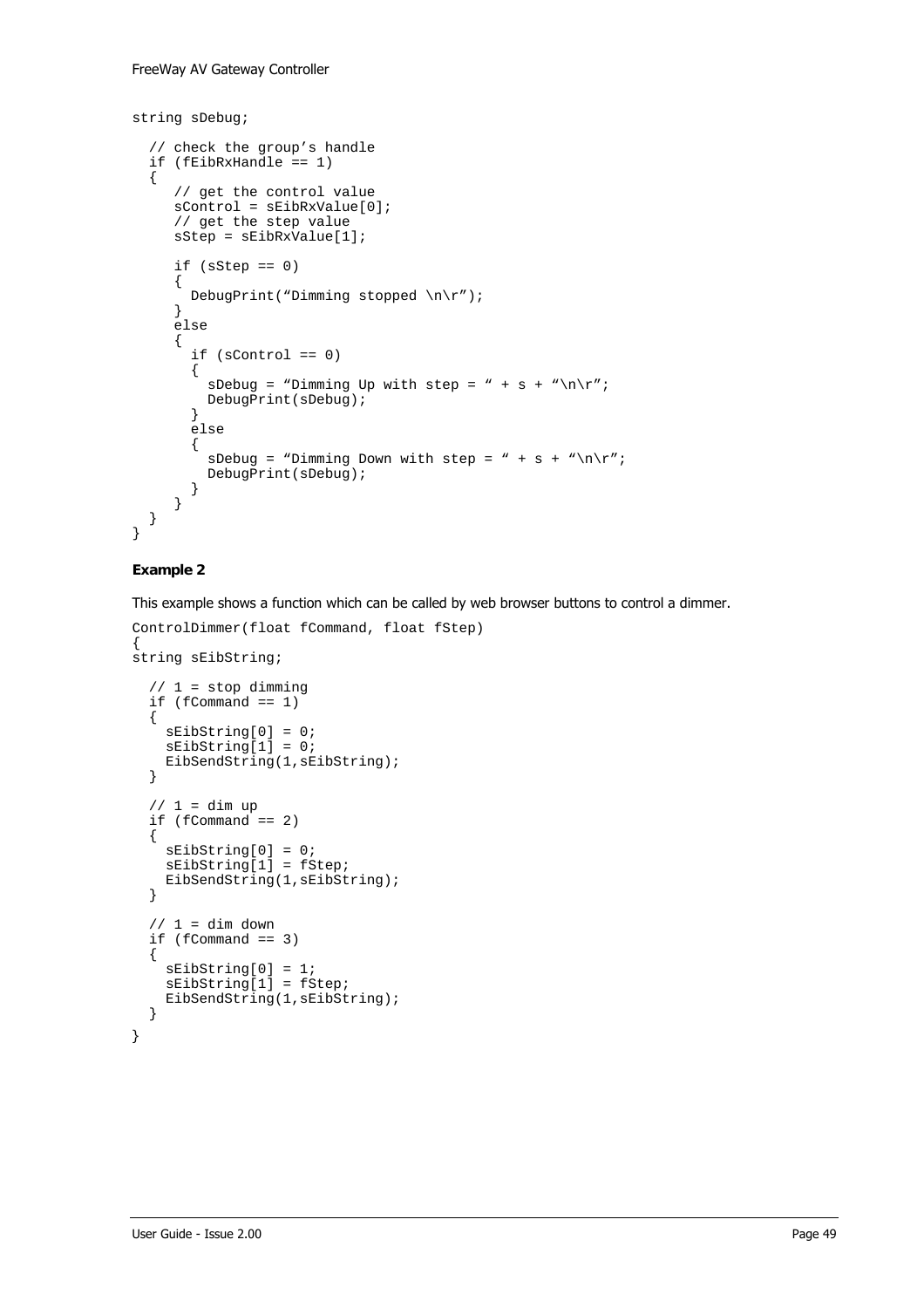### **Type 4 Character Set**

| Format | 8-bit | [AAAAAAA] |
|--------|-------|-----------|
|        |       |           |

Range 00h to FFh

This data type is used to transfer an ASCII character over the bus. Data is formatted as follows:

 $fF$ loat =  $[A A A A A A A]$ 

or

 $sString[0] = [A A A A A A A A]$ 

### **Example 1**

```
HubInit() 
{<br>EIBPhysical("0.0.1");
                                   // FreeWay physical address
  EIBReqister(1,"0/0/1",4); // Group Handle = 1
                                   // Group Address = 0/0/1 
                                     // Data Type = 4 = character set 
} 
EIBReceive(float fEibRxHandle, float fEibRxValue, string sEibRxValue) 
{ 
string sCharacter;
string sMessage; 
   // check the group's handle 
   if (fEibRxHandle == 1) 
   { 
    sMessage = "Character is " + sEibRxValue[0] + "\n\r";
     DebugPrint(sMessage); 
   } 
}
```
### **Type 5 8-Bit Unsigned Value**

Format 8-bit [ UUUUUUUU ]

Range  $U = 0...255$ 

fFloat = [ UUUUUUUU ]  $sString[0] = [ UUUUUUUU]$ 

This data type is commonly used to transfer 8-bit unsigned integer values (e.g. counter values). Normally the range is 0 to 255 but the interpretation can differ depending on the sub-type. If sub-type scaling is selected the value is interpreted as a percent value from 0 to 100%. This can be used to set the brightness value of dimming actuators. If the sub-type Wind Direction is selected the value is interpreted as an angle in the range from  $0^0$  to  $360^\circ$ .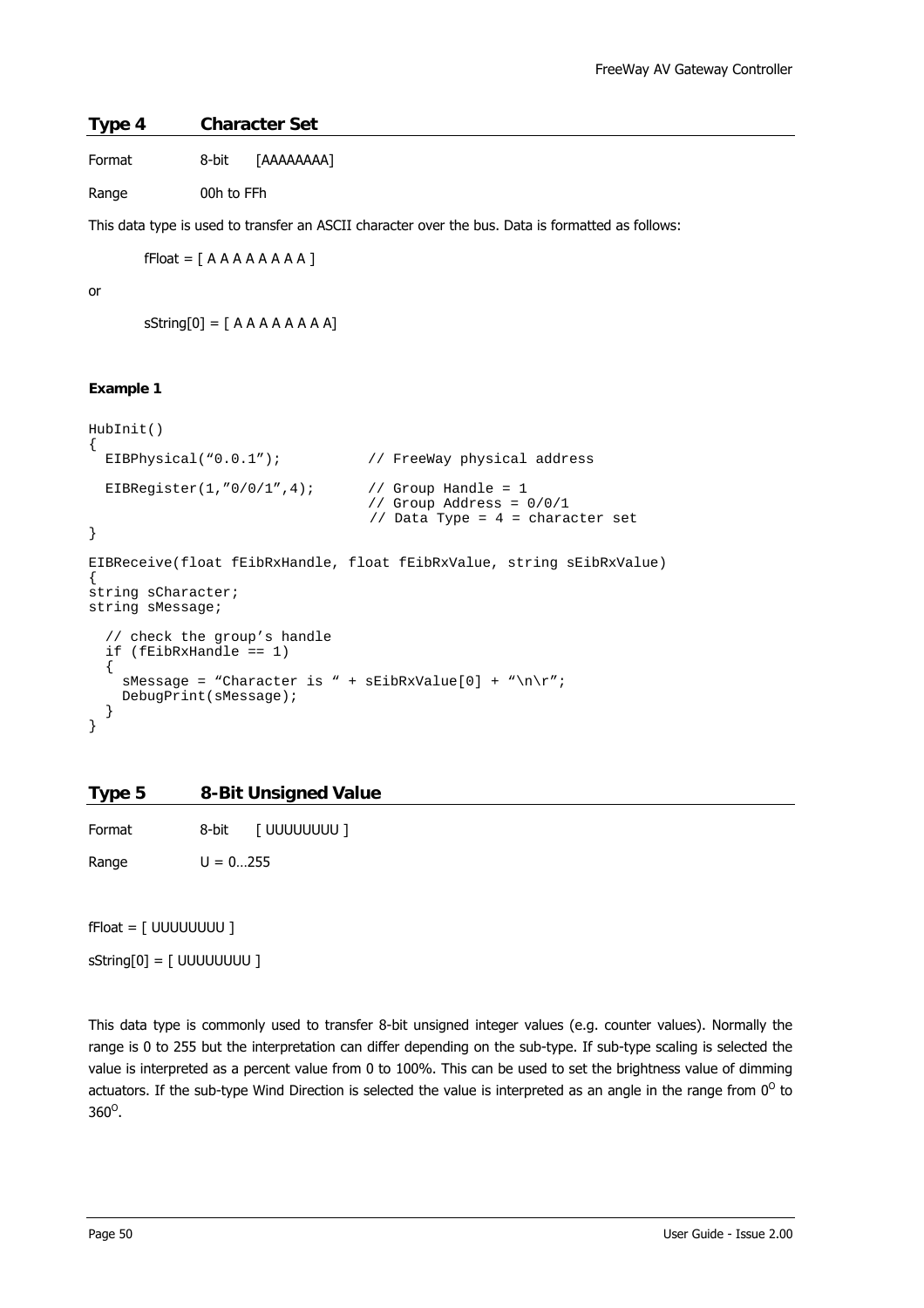### **Example**

```
HubInit() 
{<br>
EIBPhysical("0.0.1");
                                   // FreeWay physical address
 EIBRegister(1,"0/0/1",5); // Group Handle = 1// Group Address = 0/1/2 
                                     // Data Type = 5 = 8-bit Unsigned Value 
} 
EIBReceive(float fEibRxHandle, float fEibRxValue, string sEibRxValue) 
{ 
string sMessage; 
float fValue; 
   // check the group's handle 
   if (fEibRxHandle == 1) 
  \left\{ \right. // interpret as a raw value from 0-255 
    sMessage = "Raw value is " + fEibRxValue + "\n\r";
    DebugPrint(sMessage);
     // interpret as a scaling value from 0-100% 
     fValue = 100*fEibRxValue/255; 
    sMessage = "Scaling value is " + fValue + "\n'n\r";
     DebugPrint(sMessage); 
    // interpret as an angle value from 0-360^{\circ} fValue = 360*fEibRxValue/255; 
    sMessage = "Angle value is " + fValue + "degrees\n\r";
     DebugPrint(sMessage); 
   } 
}
```
### **Type 6 8-Bit Signed Value**

| Format | 8-bit          | [ WWWWV ] |
|--------|----------------|-----------|
| Range  | $V = -128+127$ |           |

fFloat =  $\lceil$  VVVVVVV  $\rceil$ 

sString[0] = [ VVVVVVV ]

This data type is commonly used to transfer 8-bit signed integer values in the range is -127 to +128.

| Type 7                     |                            | 2-octet Unsigned Value |                  |  |  |
|----------------------------|----------------------------|------------------------|------------------|--|--|
| Format                     | 2-octet:                   | MSB [ UUUUUUUU ]       | LSB [ UUUUUUUU ] |  |  |
| Range                      | $U = 065535$               |                        |                  |  |  |
| $fF$ loat = value          |                            |                        |                  |  |  |
| $sString[0] = [ UUUUUUUU]$ |                            | <b>LSB</b>             |                  |  |  |
|                            | $sString[1] = [ UUUUUUUU]$ | <b>MSB</b>             |                  |  |  |
|                            |                            |                        |                  |  |  |

This data type is commonly used to transfer 2-byte unsigned integer values (e.g. counter values).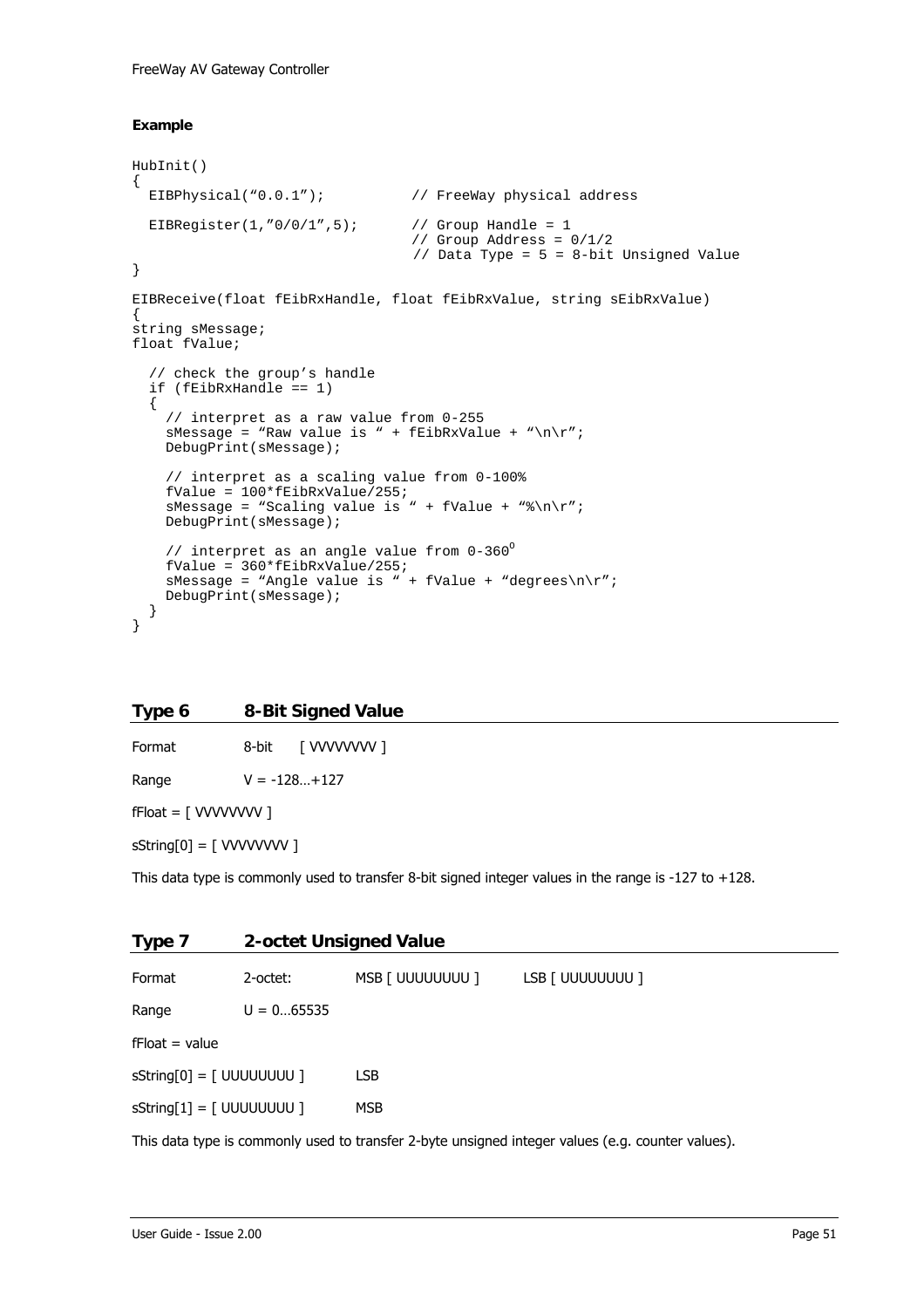| Type 8                          | 2-octet Signed Value |                 |                 |  |
|---------------------------------|----------------------|-----------------|-----------------|--|
| Format                          | 2-octet:             | MSB [ VVVVVVV ] | LSB [ VVVVVVV ] |  |
| Range                           | $V = -32768+32767$   |                 |                 |  |
| $fF$ loat = value               |                      |                 |                 |  |
| sString[0] = $\lceil$ VVVVVVV ] |                      | <b>LSB</b>      |                 |  |
| sString $[1] =$ [ VVVVVVV ]     |                      | MSB             |                 |  |
|                                 |                      |                 |                 |  |

This data type is commonly used to transfer 2-byte signed integer values (e.g. counter values).

| Type 9                                 |                        | 2-octet Floating Point Value |                 |  |
|----------------------------------------|------------------------|------------------------------|-----------------|--|
| Format                                 | 2-octet:               | MSB [ M EEEE MMM ]           | LSB [ MMMMMMM ] |  |
| Range                                  | $-671088.64+670760.96$ |                              |                 |  |
| $fF$ loat = value                      |                        |                              |                 |  |
| $sString[0] = [ VVVVVVVV ]$            |                        | <b>LSB</b>                   |                 |  |
| sString[1] = $\lceil$ VVVVVVV $\rceil$ |                        | MSB                          |                 |  |
|                                        |                        |                              |                 |  |

This data type is commonly used to transfer 2-byte analogue values (e.g. values from a temperature sensor).

| Type 10                              | Time |                                                                                                                                                                |
|--------------------------------------|------|----------------------------------------------------------------------------------------------------------------------------------------------------------------|
| Format                               |      | $3$ -octet Byte $3 \lceil$ ddd hhhhh $\rceil$                                                                                                                  |
|                                      |      | Byte $2 \mid 00 \text{ mmmmmm} \mid$                                                                                                                           |
|                                      |      | Byte $1 \mid 00$ ssssss $\mid$                                                                                                                                 |
| $f$ Float = not used                 |      |                                                                                                                                                                |
| sString[0] = day, 0 to 6, 0 = monday |      |                                                                                                                                                                |
| $sString[1] = hour$                  |      |                                                                                                                                                                |
| $sString[1] = minutes$               |      |                                                                                                                                                                |
| $sString[1] = seconds$               |      |                                                                                                                                                                |
|                                      |      | This data type is used to transfer 3-byte time values. The time value is read from the bus and stored in 4<br>characters of the sEibRxValue string as follows: |
| Day in                               |      | $stibRxValue[0] = "06" where 0 is Monday, etc$                                                                                                                 |

Day in sEibRxValue[0] = "0..6" where 0 is Monday, etc Hours in sEibRxValue[1] = "0…23" Minutes in sEibRxValue[2] = "0…59" Seconds in sEibRxValue[3] = "0…59"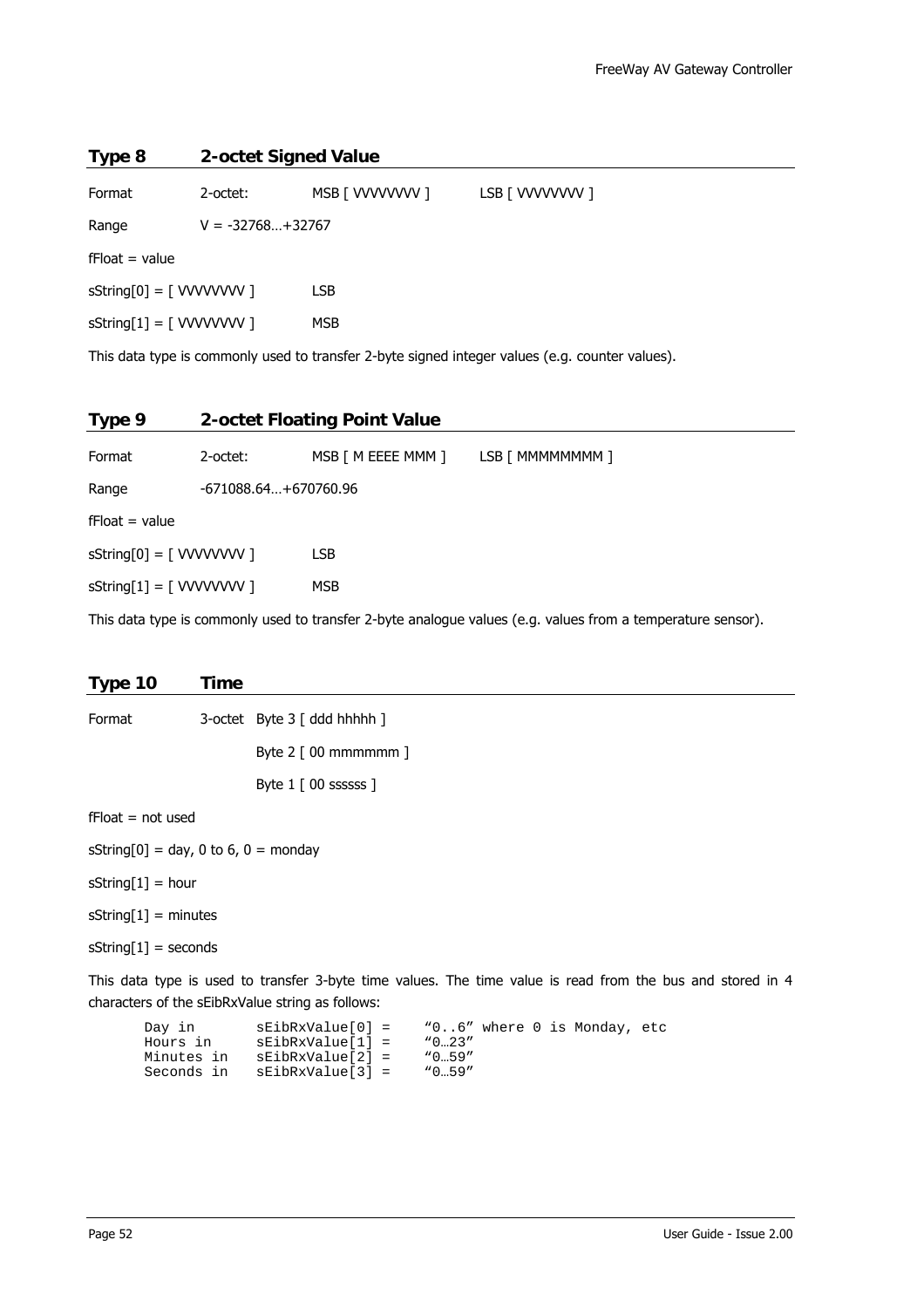#### **Example**

This example reads the time from the bus and prints out of the FreeWays' debug output.

```
HubInit() 
{ 
 EIBPhysical("0.0.1"); // FreeWay physical address
 EIBReqister(1,"0/0/1",12); // Group Handle = 1
                                  // Group Address = 0/1/2 
                                  // Data Type = 12 = 3-octet Time} 
EIBReceive(float fEibRxHandle, float fEibRxValue, string sEibRxValue) 
{ 
string sMessage; 
   // check the group's handle 
  if (EibRxHandle = 1)\{sMessage = "EIB Time is " + sEibRxValue[0] + ", " +
                                 sEibRxValue[1] + ":" + 
                                  sEibRxValue[2] + ":" + 
                                sEibRxValue[3] + "n\rr"; DebugPrint(sMessage); 
  } 
}
```
### **Type 11 Date**

Format 3-octet Byte 3 [ 000 DDDDD ] Byte 2 [ 0000 MMMM ] Byte 1 [ 0 YYYYYYY ]

This data type is used to transfer 3-byte date values. The date value is read from the bus and stored in 3 characters of the sEibRxValue string as follows:

| Day in   | $sEibRxValue[0] =$ | "131" |
|----------|--------------------|-------|
| Month in | $sEibRxValue[1] =$ | "112" |
| Year in  | $sEibRxValue[2] =$ | "099" |

#### **Example**

This example reads the date from the bus and prints out of the FreeWay's debug output.

```
HubInit() 
{ 
 EIBPhysical("0.0.1"); // FreeWay physical address
 EIBRegister(1,"0/0/1",13); // Group Handle = 1
                                  // Group Address = 0/1/2 
                                   // Data Type = 13 = 3-octet Date 
} 
EIBReceive(float fEibRxHandle, float fEibRxValue, string sEibRxValue) 
{ 
string sMessage; 
   // check the group's handle 
   if (fEibRxHandle == 1) 
\{sMessage = "EIB Date is " + sEibRxValue[0] + "/* sEibRxValue[1] + "/20" + 
                                  sEibRxValue[2] + "\n\r"; 
     DebugPrint(sMessage);
```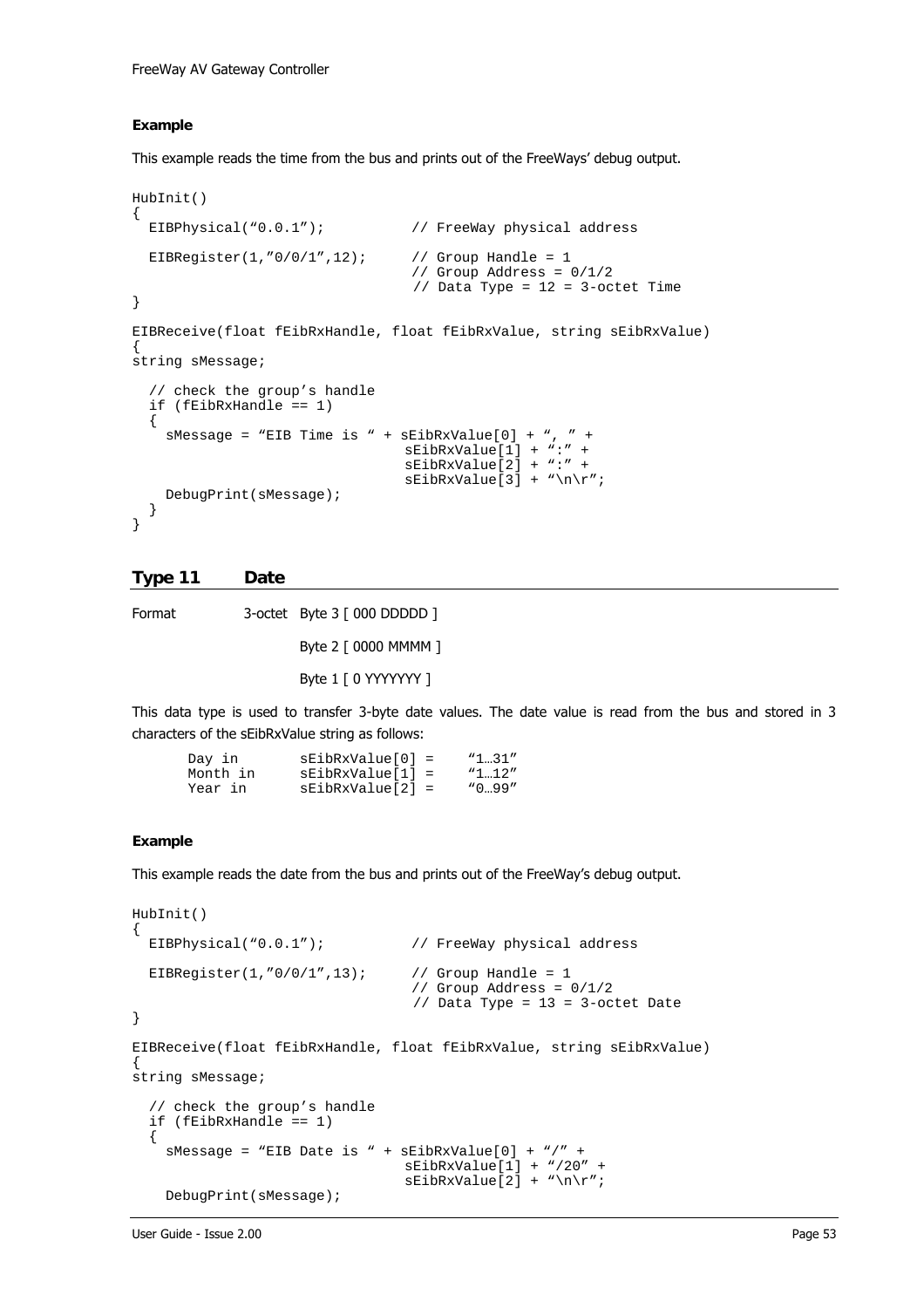} }

## **Type 12 4-octet Unsigned Value**

Format 4-octet: MSB [ UUUUUUUU ] [ UUUUUUUU ] [ UUUUUUUU ] [ UUUUUUUU ] LSB Range  $U = 0...4,294,967,295$  $fF$ loat = value sString[0] = [ UUUUUUUU ] LSB sString[1] = [ UUUUUUUU ]  $sString[2] = [ UUUUUUUUU ]$  $sString[3] = [UUUUUUUU]$  MSB This data type is commonly used to transfer 4-byte unsigned integer values (e.g. counter values).

| Type 13 | 4-octet Signed Value |
|---------|----------------------|
|         |                      |

| Format<br>Range            | 4-octet: | $V = -2,147,483,648+2,147,483,647$ |
|----------------------------|----------|------------------------------------|
| $fF$ loat = value          |          |                                    |
| $sString[0] = [ UUUUUUUU]$ |          | <b>LSB</b>                         |
| $sString[1] = [ UUUUUUUU]$ |          |                                    |
| $sString[2] = [ UUUUUUUU]$ |          |                                    |
| $sString[3] = [ UUUUUUUU]$ |          | MSB                                |
|                            |          |                                    |

This data type is commonly used to transfer 4-byte signed integer values.

### **Type 14 4-octet Floating Point Value**

| Format                     | 4-octet: | MSB   M EEEE MMM ] | LSB [ MMMMMMM ] |
|----------------------------|----------|--------------------|-----------------|
| Range                      |          |                    |                 |
| $fF$ loat = value          |          |                    |                 |
| $sString[0] = [ UUUUUUUU]$ |          | <b>LSB</b>         |                 |
| $sString[1] = [ UUUUUUUU]$ |          |                    |                 |
| $sString[2] = [ UUUUUUUU]$ |          |                    |                 |
| $sString[3] = [ UUUUUUUU]$ |          | <b>MSB</b>         |                 |
|                            |          |                    |                 |

This data type is commonly used to transfer 4-byte analogue values (e.g. values from a temperature sensor).